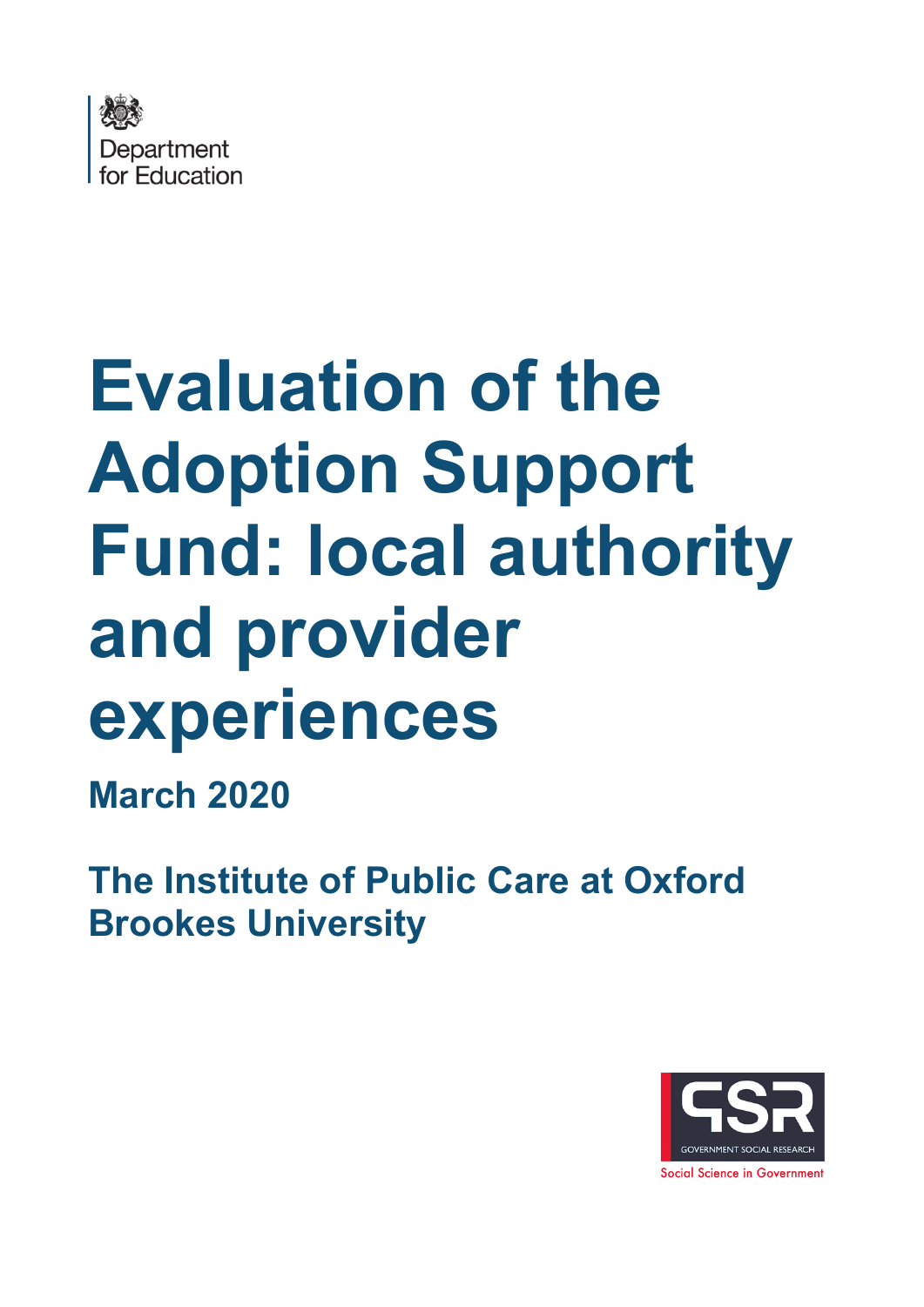# <span id="page-1-0"></span>**Acknowledgments**

The Institute of Public Care and research colleagues at DfE would like to thank all of the service leaders and staff working in local authorities, Regional Adoption Agencies, and provider organisations who have given so generously of their time to participate in either an interview or survey for this stage of the evaluation and without whose efforts this research would not have been possible. Thanks also to the members of the Research Advisory Group for their input and support to this evaluation.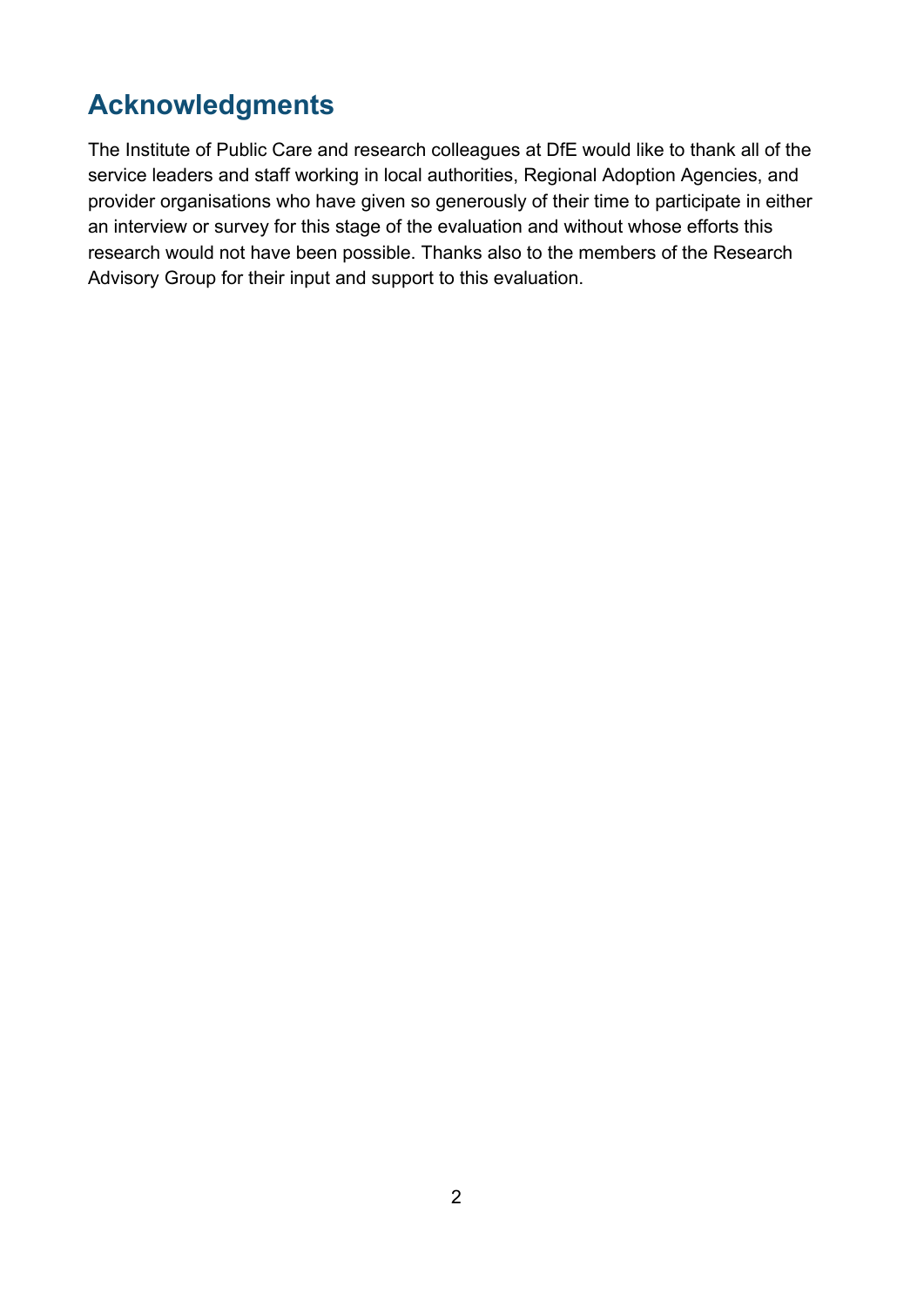# **Contents**

| Acknowledgments                                                                    | $\overline{2}$ |
|------------------------------------------------------------------------------------|----------------|
| <b>Executive Summary</b>                                                           | 5              |
| Chapter 1: Introduction                                                            | 9              |
| Chapter 2: Awareness and knowledge of the Fund                                     | 11             |
| Chapter 3: The nature of demand for ASF support                                    | 13             |
| An increase in demand                                                              | 13             |
| Demand by type(s) of need                                                          | 13             |
| Demand by level of need                                                            | 14             |
| Demand by type of families                                                         | 16             |
| Chapter 4: Supporting applications to the Fund                                     | 18             |
| Local authority assessments of need                                                | 19             |
| Local authority perceptions                                                        | 19             |
| Provider perceptions of assessments                                                | 22             |
| Application of the Fair Access Limit and Matched Funding                           | 23             |
| Use of the Fair Access Limit (FAL)                                                 | 24             |
| Use of match funding                                                               | 25             |
| Chapter 5: ASF provision and markets                                               | 28             |
| Local authority views about service provision and markets                          | 32             |
| Services provided by local authorities 'in house'                                  | 33             |
| Services commissioned externally on behalf of families                             | 34             |
| Local authority views about the market for ASF-funded support                      | 35             |
| Chapter 6: The match of services to needs, their evidence base and quality         | 37             |
| The match of services to child and family needs                                    | 37             |
| Perceptions about the extent to which funded supports are evidence-informed        | 38             |
| Perceptions about the quality of funded support                                    | 40             |
| Perceptions about the extent to which funded support provides good value for money | 42             |
| Chapter 7: Commissioning of ASF provision                                          | 45             |
| The most common procurement arrangements                                           | 45             |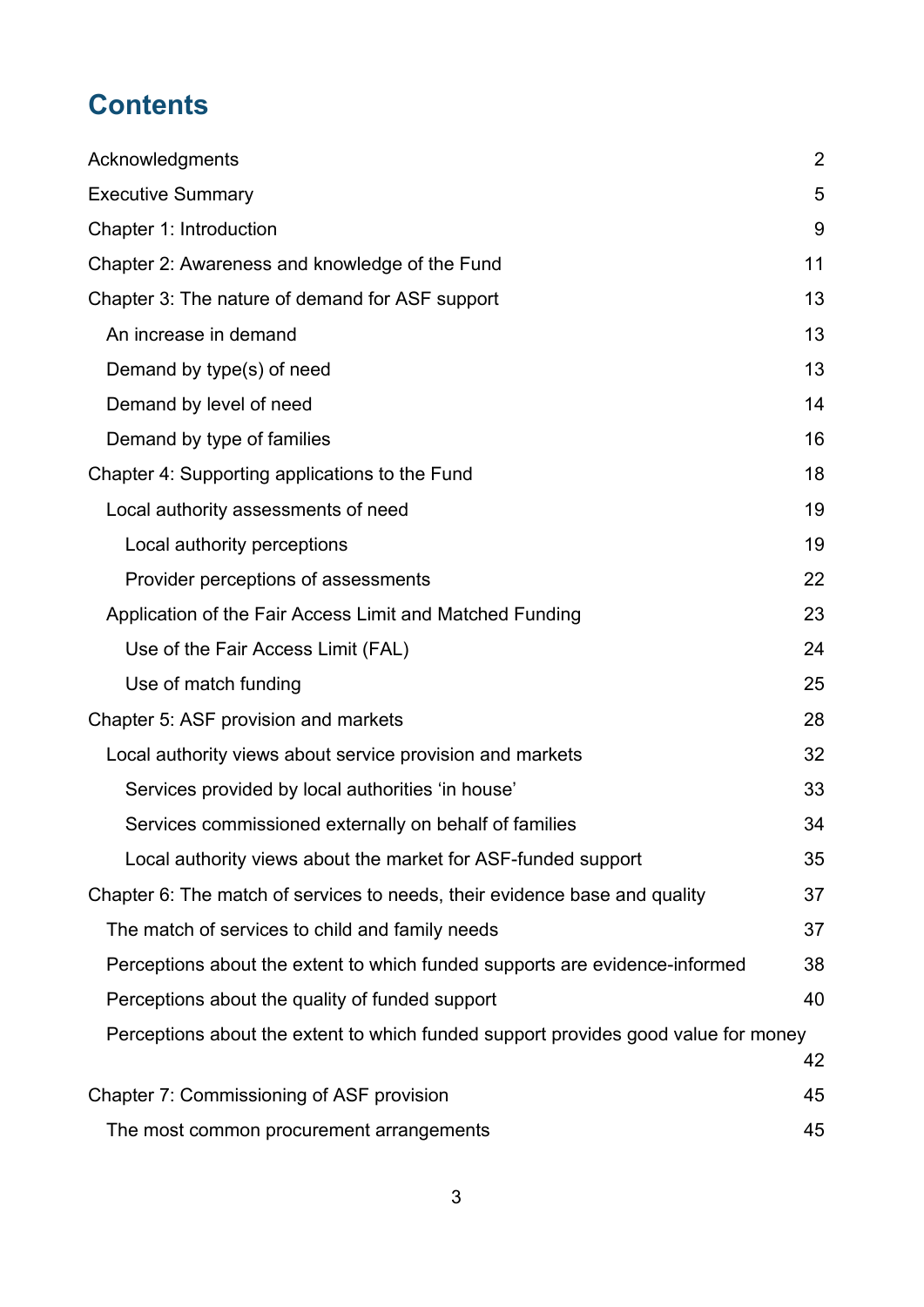| Interest in other forms of purchasing                        | 46 |
|--------------------------------------------------------------|----|
| Extent to which commissioning is considered outcomes-based   | 47 |
| Perceived extent of commissioner influence on the market     | 47 |
| Chapter 8: Experiences of and views about regionalisation    | 48 |
| Local authority experiences and views                        | 48 |
| Provider experiences and views                               | 49 |
| Chapter 9: Unintended or unforeseen consequences of the Fund | 51 |
| Chapter 10: Thoughts about sustainability                    | 54 |
| Annex 1: Study Methodology                                   | 58 |
| Local authority participation                                | 58 |
| Provider participation                                       | 60 |
| Providers participating in the on-line survey                | 61 |
| <b>Study limitations</b>                                     | 62 |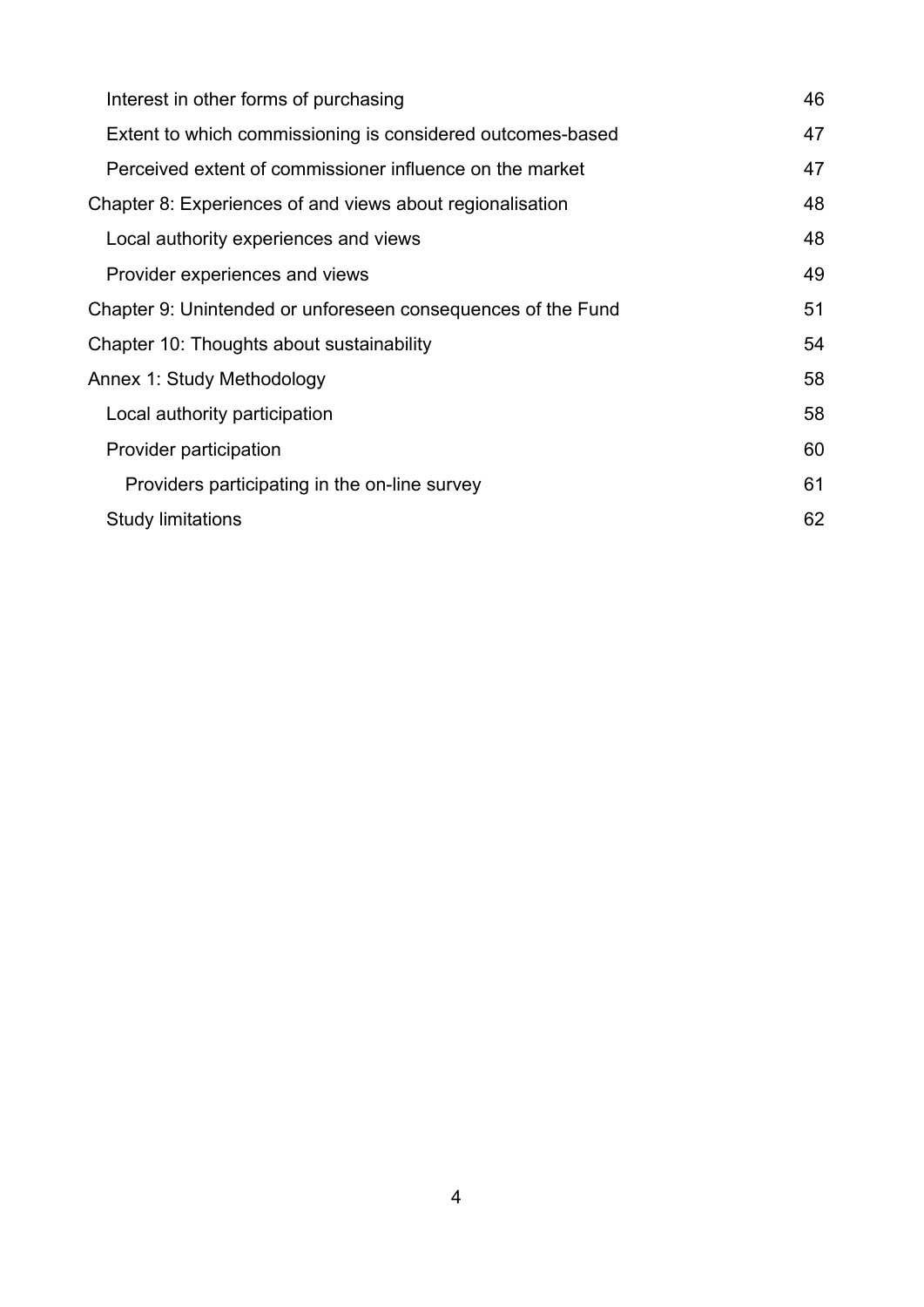# <span id="page-4-0"></span>**Executive Summary**

The Department for Education (DfE) has commissioned the Institute of Public Care at Oxford Brookes University to undertake an evaluation of the Adoption Support Fund (ASF). The evaluation runs from February 2018 to April 2021 and aims to undertake an up-to-date assessment of the Fund, following on from an earlier evaluation of the first cohort of families who received funding that was undertaken between 2015 and 2017. The evaluation will examine the impact of the Fund from a range of perspectives including: parents and carers of children receiving funded support, local authorities, Regional Adoption Agencies (RAAs) and providers.

This report outlines early findings on the experiences and views of a range of local authority and provider stakeholders of the Adoption Support Fund, captured through one to one interviews undertaken between November 2018 and March 2019 and an online provider survey undertaken between April and June 2019. More about the experiences and views of local authorities, RAAs and providers will be provided in subsequent reports, alongside information about the impact of the Fund from the perspective of parents and carers, to be published in 2020 and 2021. Where possible, comparisons have been made between the findings from this study and those from an earlier evaluation conducted by The Tavistock Institute (2017) when the Fund was at an earlier stage of development.

Key findings from the interviews and survey undertaken for this study demonstrate that, at this stage of the Fund's development, there is:

- **Good and improving awareness and take up of the Adoption Support Fund** particularly amongst adoptive families. Adoptive parents are reported to be more aware of 'their entitlement' to support and are increasingly requesting it. For these families, it appears to be more acceptable to ask for help and/or there is less stigma attached to asking for help as a result of the Fund. Families with a Special Guardianship Order (SGO) are considered less likely to know about the Fund and/or to apply to it. The reasons are complex but may include a lack of information about the availability of this form of funded support and families that are even more reluctant than adoptive families to come forward for support.
- **A strongly held belief by providers was that the Fund is leading to better access to therapeutic support and better outcomes for children and families**, although they acknowledge that children's outcomes are not yet being systematically measured. Other areas of positive impact of the Fund are reported by providers to include parents having a deeper understanding of their child's trauma, the impact of secondary trauma, and how they can self-care. There was also reported to be growing awareness amongst professionals of Special Guardianship as a form of permanency for children and the need to address their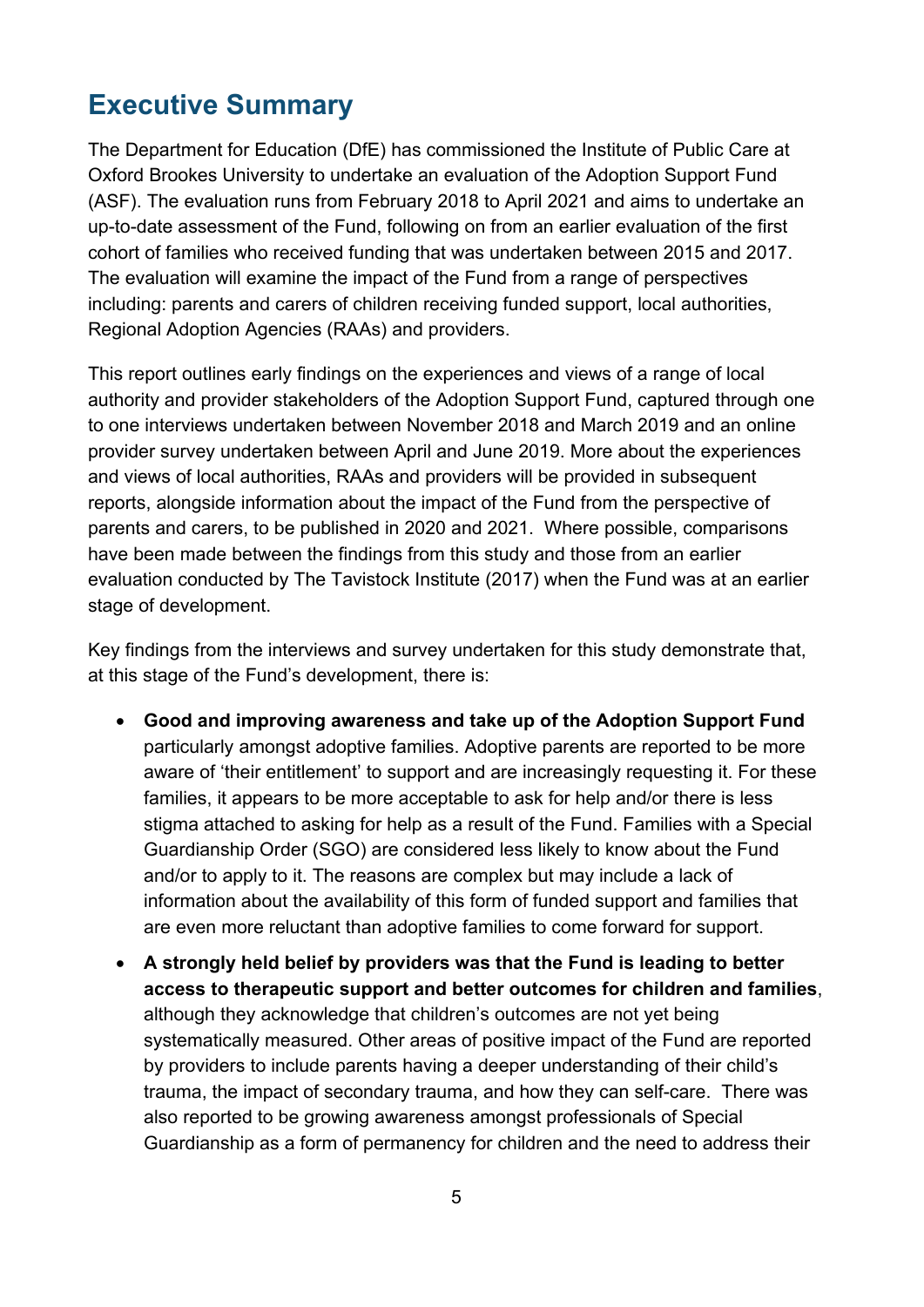particular support issues. Findings suggest that there is also growing awareness within the broader community of support services including schools about the therapeutic needs of adoptive and SGO children.

- **Some criticism of the process of applying for ASF funded support** and the impact on families, in particular the problem for families of not being able to carry over funding from one financial year to the next.
- **Contrasting views about the quality and usefulness of local authority generated adoption support assessments** that inform the application for ASF funding and therapy selection. Local authority interviewees generally considered these assessments to be of good quality and useful in informing therapy selection. Whereas, providers (both in interviews and surveys) were more mixed in their responses. Common criticisms from providers were that the assessments do not include sufficient information to inform a therapeutic plan and/or that social workers undertaking these recommend therapies about which they are not sufficiently well-informed to make a judgement about their suitability.

Families were reported by local authorities and providers to sometimes have quite fixed views about what they need.

Use of multi-disciplinary assessments appears to be very mixed across local authorities and, in some cases, there can be a lack of consensus amongst contributors as to what are the causes of child difficulties and what is the right treatment pathway. In a limited number of areas, clinical and social work contributors were described as having been brought together into a multidisciplinary team with a specific responsibility for undertaking holistic assessments.

- **A strong degree of consensus around the application of the Fair Access Limit**, in particular that it was thought to have generated a more transparent and fairer system for families. However, many local authorities and providers also expressed a strong view that more flexibility is required for the small number of families with very complex needs or risks. They did not believe that the arrangements for match funding by local authorities currently respond adequately to these scenarios, mainly because local authorities are thought to have limited funds to deploy in these circumstances.
- **Private sector self-reported heavy dependence on ASF funding** for their work, including a number of (particularly smaller) providers and sole traders for whom at least 50% of their resource is directed towards ASF-funded services. Voluntary sector providers often described a greater diversity to their work, including other forms of non-ASF work with adoptive families and/or other children living away from birth parents.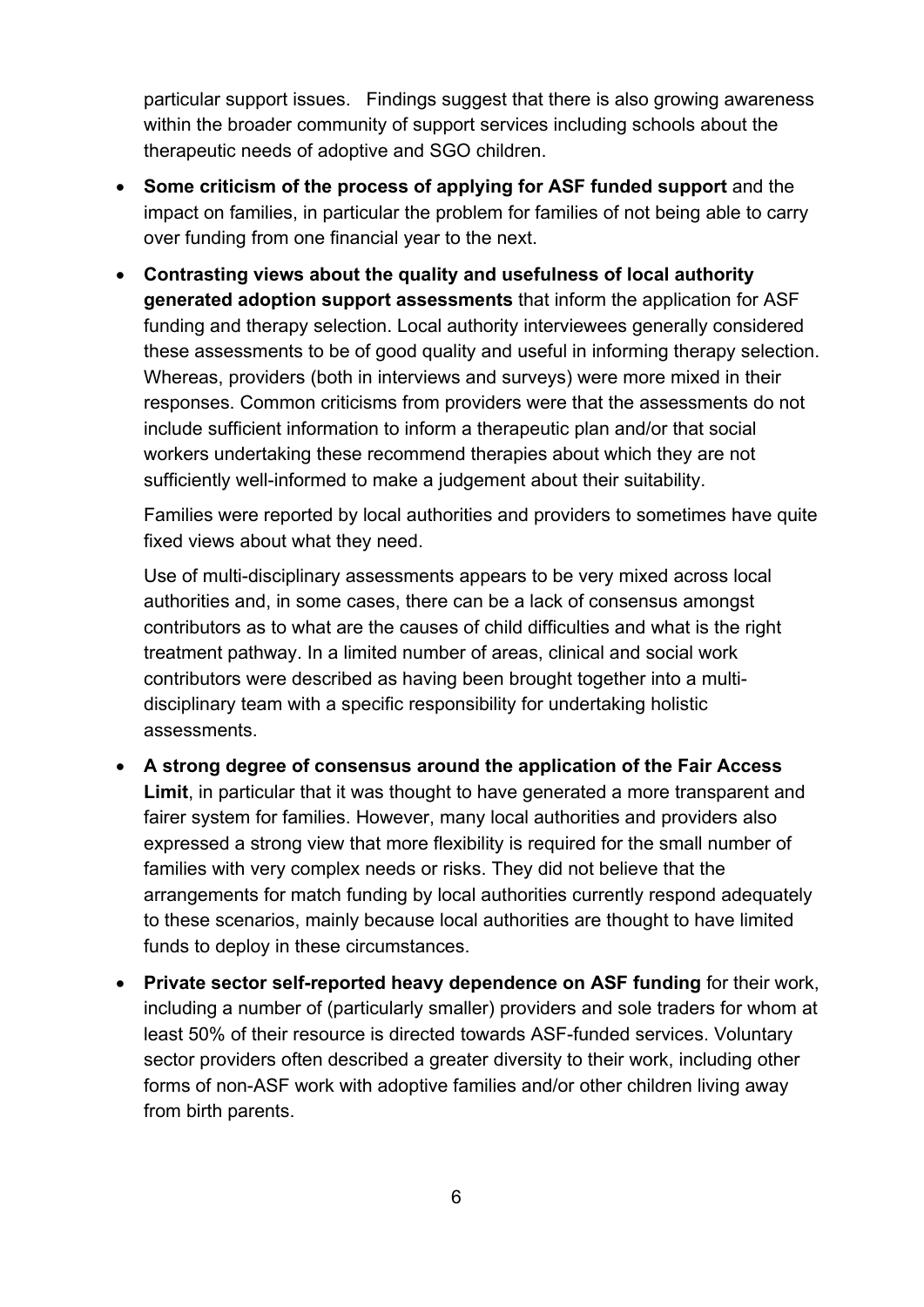- **A great diversity within the market** including some (particularly larger) providers able to offer a wide range of funded support and some growth in 'newer' therapies such as Eye Movement Desensitisation and Reprocessing (EMDR) and/or Sensory Integration Processing Therapy. The Fund was thought by many providers to have engineered an improvement of skills in this field and to have acted as a 'mandate for more specialist training'. However, provider perception was also that some of the more traditionally commissioned therapies, including those that are dyadic and systemic, such as Dyadic Developmental Practice (DDP), or Theraplay continue to be more frequently requested by local authorities because they are well established, known by social workers and families, and have a reputation amongst these parties for being effective.
- **The relatively swift growth in demand since the inception of the Fund was thought to continue to be challenging for the sector**, for example in terms of the availability of appropriate physical space for therapy or enough high-quality staff with the right kind of experience and training. However, unlike those interviewed in the earlier study (Tavistock Institute, 2017), providers and local authorities mostly felt able to cope with the overall number of applications except in circumstances where there are 'demand surges'.
- **Specific gaps in the market** noticed by providers and local authorities participating in this study including: interventions tailored (more) to the needs of SGO families; support for families living in rural areas; specific therapies that are not yet thought to be sufficiently available (such as DDP, sensory integration assessments and therapy, therapeutic life story work, Video Interaction, Positive Parenting, and therapies to deal with child to parent violence); and whole-system support that would enable parents and schools to respond earlier and more effectively to the needs of children. As in the earlier study (Tavistock Institute, 2017), uncertainty over the Fund continuing beyond 2020 was thought to have had a negative impact on the continued positive growth of the market to meet the needs of children and families.
- **A strong degree of consensus about the need to continue to extend knowledge and understanding of the evidence base** for (cost) effective, outcomes-based commissioning and provision of therapeutic support for adoptive / SGO children and families.
- **Local authorities and providers beginning to see the potential value of more consistent and streamlined regionalised adoption (support) services** but also concerns about the potential for disruption in transition to these arrangements.
- **Some concerns about unintended or unforeseen negative consequences of the Fund** including some that have already been identified in the earlier study (Tavistock Institute, 2017) such as the considerable additional burden on central adoption support services at a time of budgetary constraints; and a de-skilling of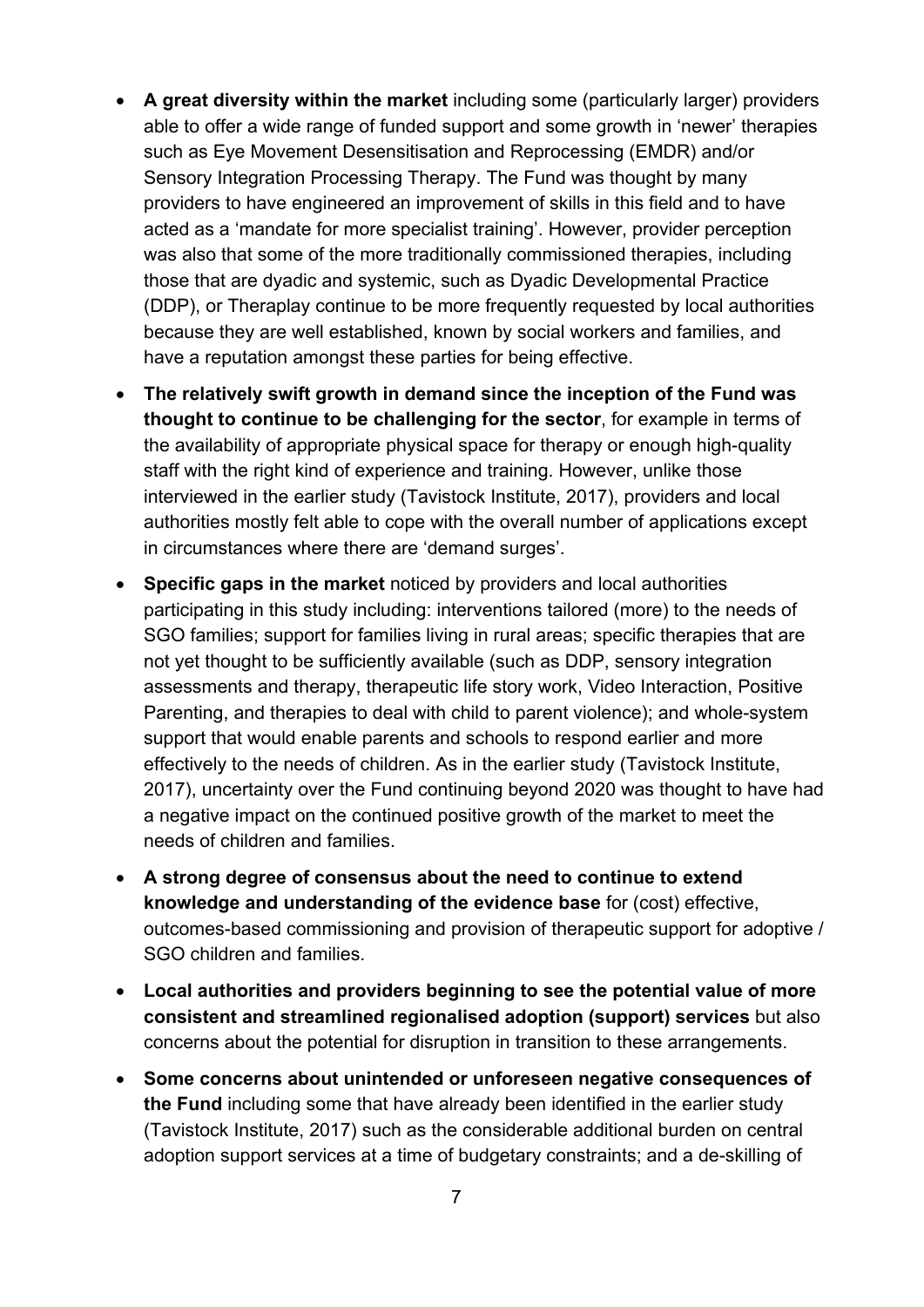local adoption teams (where these workers are not directly involved in the delivery of therapeutic support).

Other newer concerns have also emerged, including that the Fund has led to other statutory services, particularly Child and Adolescent Mental Health Services (CAMHS) withdrawing or reducing their investment or involvement with adoptive or SGO children; the emergence of inequalities in access to support between children living away from birth parents in different forms of family placement; and the growth in parent and sector perceptions that therapeutic 'treatments' are a panacea for all of a child's needs.

#### • **Consensus about the ongoing need for the Fund and suggestions about its future development and sustainability** including:

- To develop more multi-disciplinary teams.
- To further develop the spectrum of available support across different levels of need including more preventative and broader offers of support for the whole family and their supporters.
- For the Fund to be directly accessed by Voluntary Adoption Agencies as well as local authorities.
- For more information about the availability of the Fund and specific offers for SGO families.
- For greater flexibility about how the funding can be used, for example for sibling groups and groups of children with similar or complex needs, or carrying over funding from one financial year to the next.

The key limitations of the findings in this report include that they cannot yet be triangulated with other information (for example from children and families receiving ASF support) and they cannot be said to represent the full experiences and views of local authorities and providers within the sector.

Nonetheless, they offer a significant insight into how local authorities and ASF providers are experiencing the Fund at this stage in its delivery and development.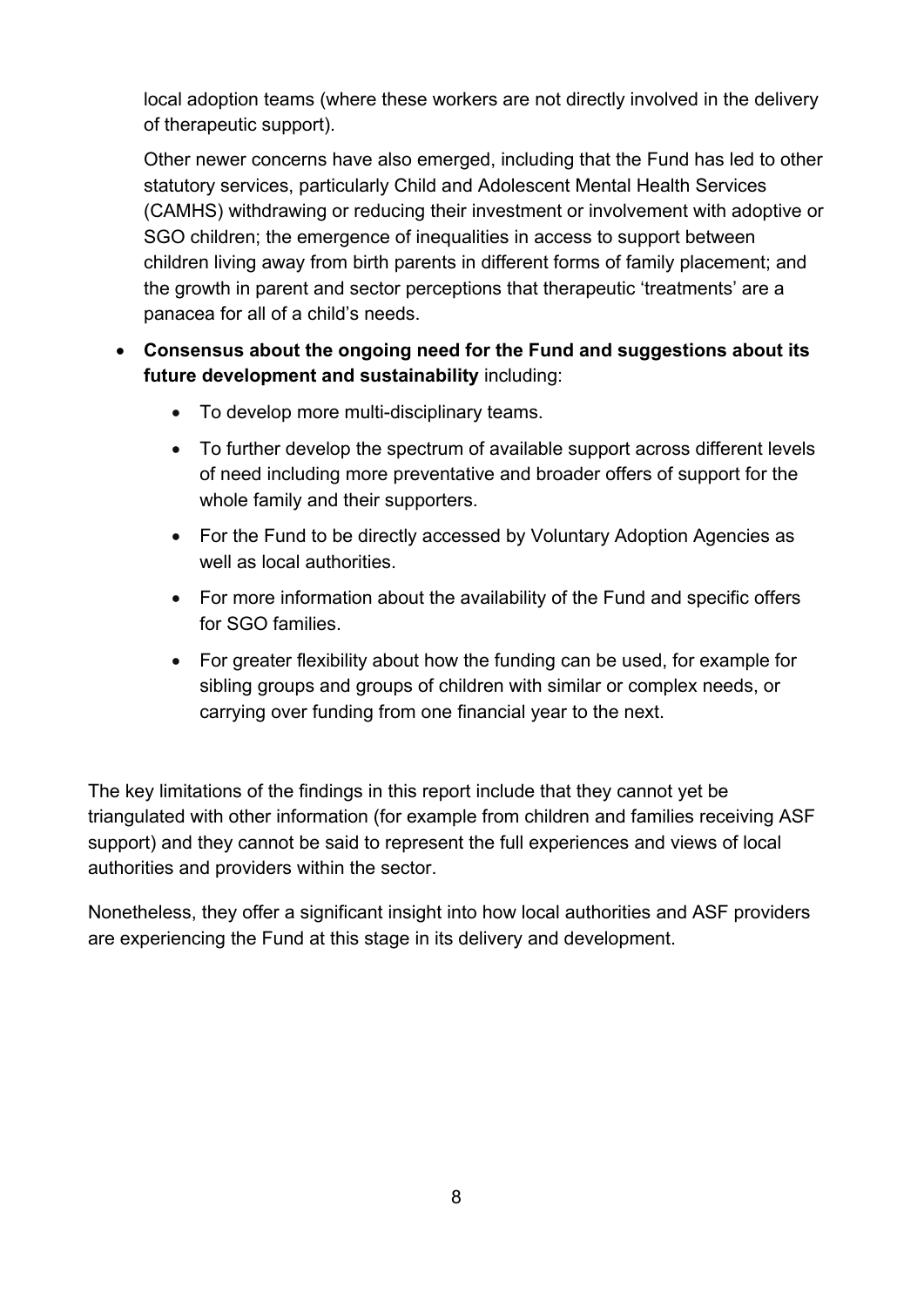# <span id="page-8-0"></span>**Chapter 1: Introduction**

The Adoption Support Fund (ASF) provides funding to local authorities (LAs) and Regional Adoption Agencies (RAAs) to pay for designated therapeutic services for eligible adoptive and Special Guardianship Order (SGO) families. The ASF model is related to the existing statutory framework for the assessment of adoption support or SGO support needs and the provision of support services.

The Institute of Public Care (IPC) at Oxford Brookes University has been commissioned by the Department for Education (DfE) to undertake an evaluation of the ASF between 2018 and 2021. This evaluation aims to make an up-to-date assessment of the Fund, following on from an evaluation of the first cohort of families undertaken in by The Tavistock Institute in 2017 (The Tavistock Institute, 2017). [1](#page-8-1)

A key element of the evaluation involves two waves of qualitative interviews with local authority professionals and providers<sup>2</sup>. This report outlines the key findings from:

- a) the first wave of interviews conducted by researchers at IPC with adoption / SGO support practitioners and managers, including RAA staff, in 15 local authority areas from across England; and provider staff in 21 organisations between November 2018 and March 2019; and,
- b) an on-line provider survey open to all providers to complete between 1 April and 24 June 2019.

Interviewees were asked questions about:

- Levels of awareness and knowledge of the Fund.
- The nature of demand for ASF-funded support.
- How demand is being met, including through the processing of applications for support.
- How ASF-funded support is provided and how the support market is adapting to demand.
- The extent to which current provision meets the needs of children and families, what is the quality of support and to what extent it is evidence-based.
- How services are commissioned.

<span id="page-8-1"></span><sup>1</sup> <https://www.gov.uk/government/collections/evaluations-of-the-adoption-support-fund-asf>

<span id="page-8-2"></span><sup>&</sup>lt;sup>2</sup> By providers we refer to providers delivering support funded by the ASF.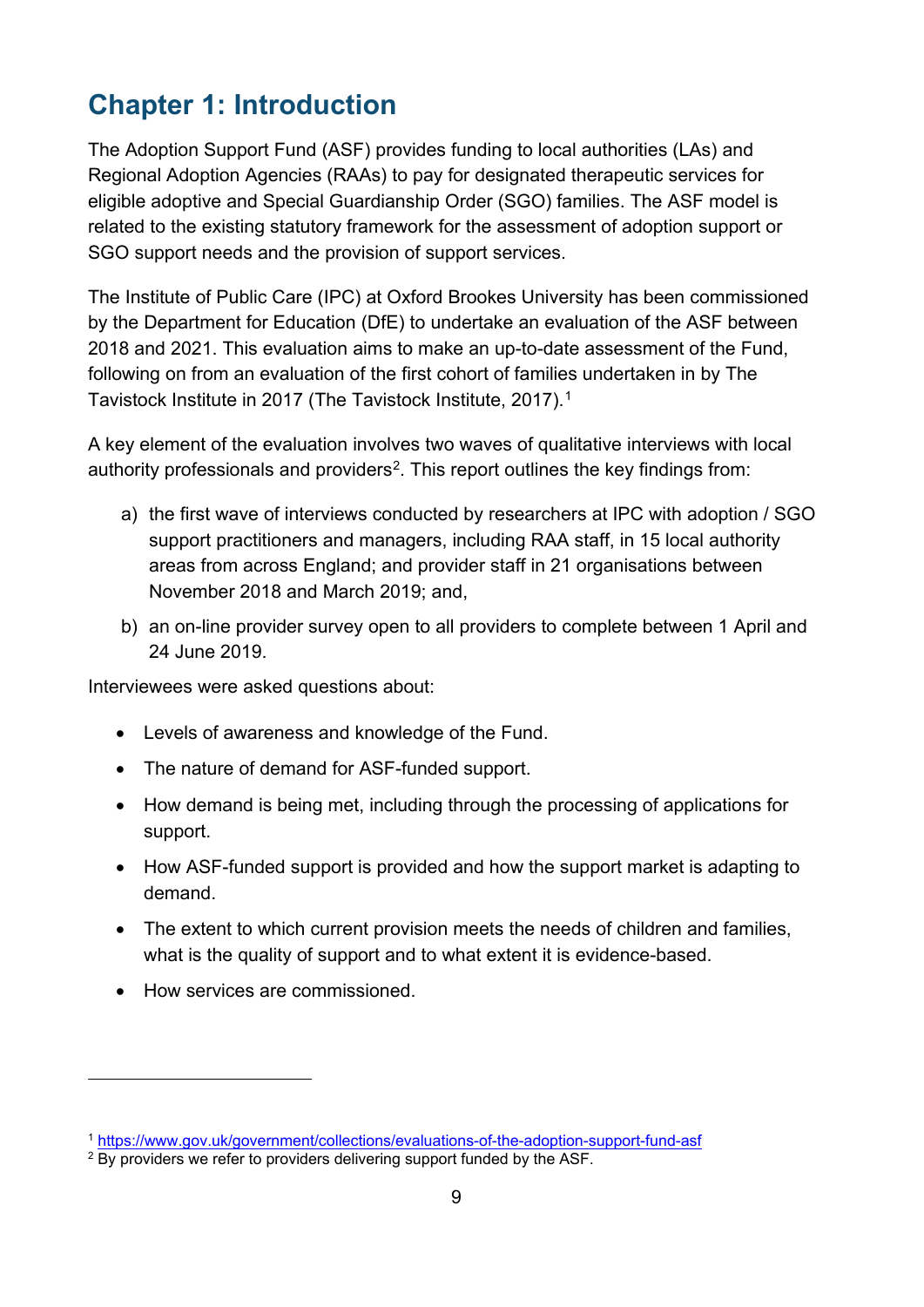- The extent to which regionalisation of adoption services or preparation for regionalisation is having an effect.
- What have been the unintended or unforeseen consequences of the Fund, if any.
- How the Fund and therapeutic support services for children and families can be sustainable in the future.

This report is organised thematically around these key question areas.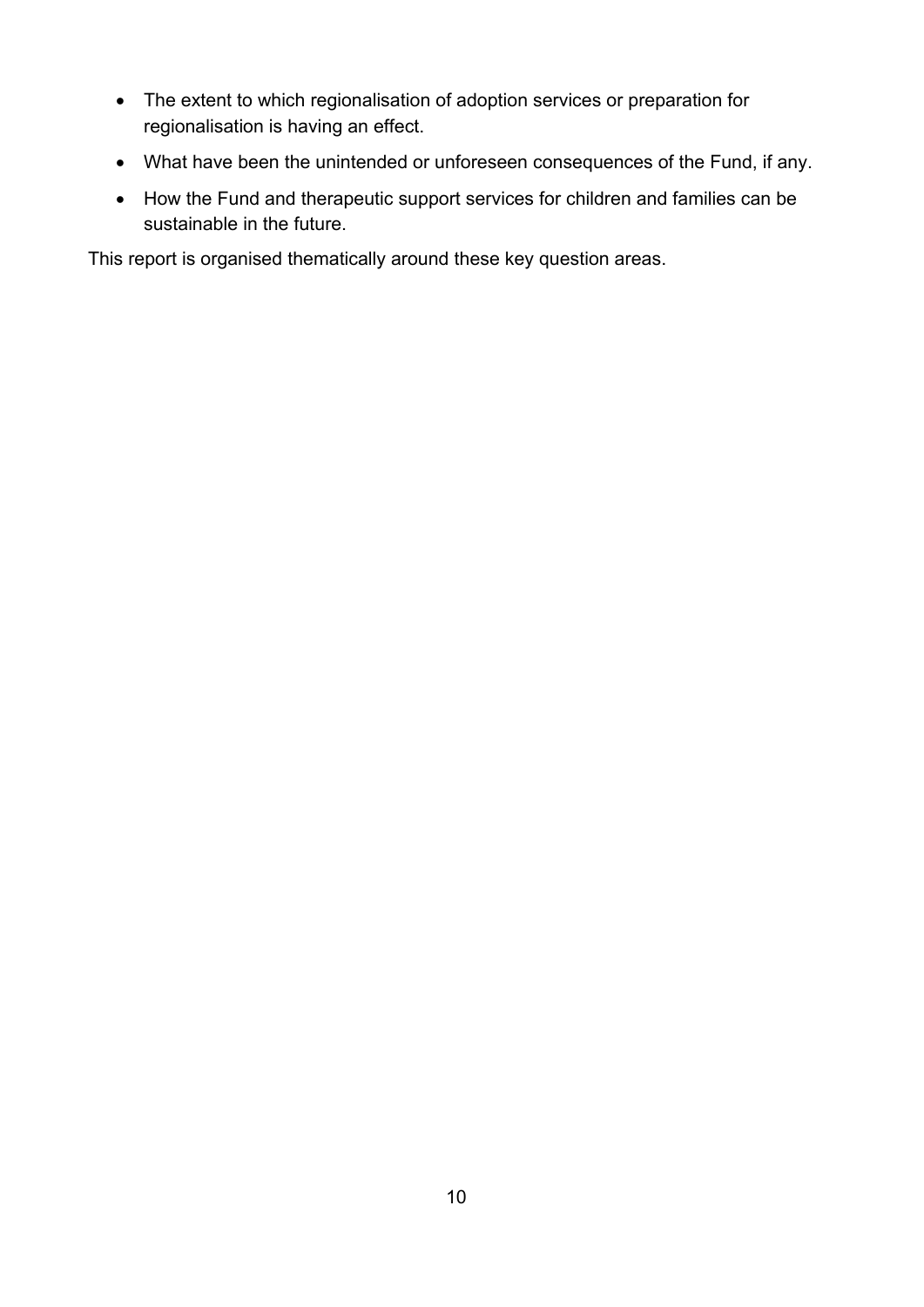## <span id="page-10-0"></span>**Chapter 2: Awareness and knowledge of the Fund**

Many local authorities and provider interviewees considered that there is good and improving awareness and knowledge about the Adoption Support Fund (the Fund) amongst families, and that adoptive parents are now increasingly actively requesting support. They described how it is now considered more acceptable for parents to say they are struggling, that there is less stigma attached to asking for help:

"It [ASF] changes the narrative... previously families felt blamed, that they were the cause of their child's problems….it has highlighted that these children come with difficulties and they need help" *(provider)*

Some local authorities and providers described a shift in the way some adoptive families approach accessing support, including more now as customers who 'shop around' for the best deal, with an awareness of their 'entitlement' to £5,000 per year.

However, both provider and local authority interviewees also often acknowledged that there are still adoptive families who are not aware of the Fund or who believe that it is available only in specific circumstances such as crises. New adoptive parents were considered likely to have the best level of awareness of the Fund, as they are frequently being introduced to it at as standard part of the approval process, whilst families where children were placed some years ago may have a more mixed understanding.

Special Guardianship Order (SGO) families were generally thought by local authority interviewees to have much lower / the lowest level of awareness and knowledge of the Fund and to be more likely to access it only when at crisis point. Special Guardians were considered by local authority interviewees to have different characteristics to adoptive parents including those that may make them reluctant to ask for help, feeling that it may raise worries about them as carers. For example, local authority interviewees noticed that a high percentage are relatives, *"lay people in communities…more private about their difficulties".* They may not have much knowledge of the potential benefits of therapy and/or may view it negatively, for example as stigmatising to the child. They may also feel less comfortable about engaging in support themselves, for example in therapeutic parenting programme(s). However, some local authority interviewees also recognised that the name of the Fund itself suggested that it is available mainly or even exclusively for adoptive families, and that this can be a barrier to building awareness. Some also mentioned the current eligibility rules for the Fund which exclude SGO children who have not previously been looked after.

A more superficial awareness of the Fund was also thought by both local authorities and providers in this research to have spread beyond adoptive or SGO families, particularly into schools. A more in-depth knowledge was thought to be less consistently present amongst other agencies, including about what the Fund is attempting to address such as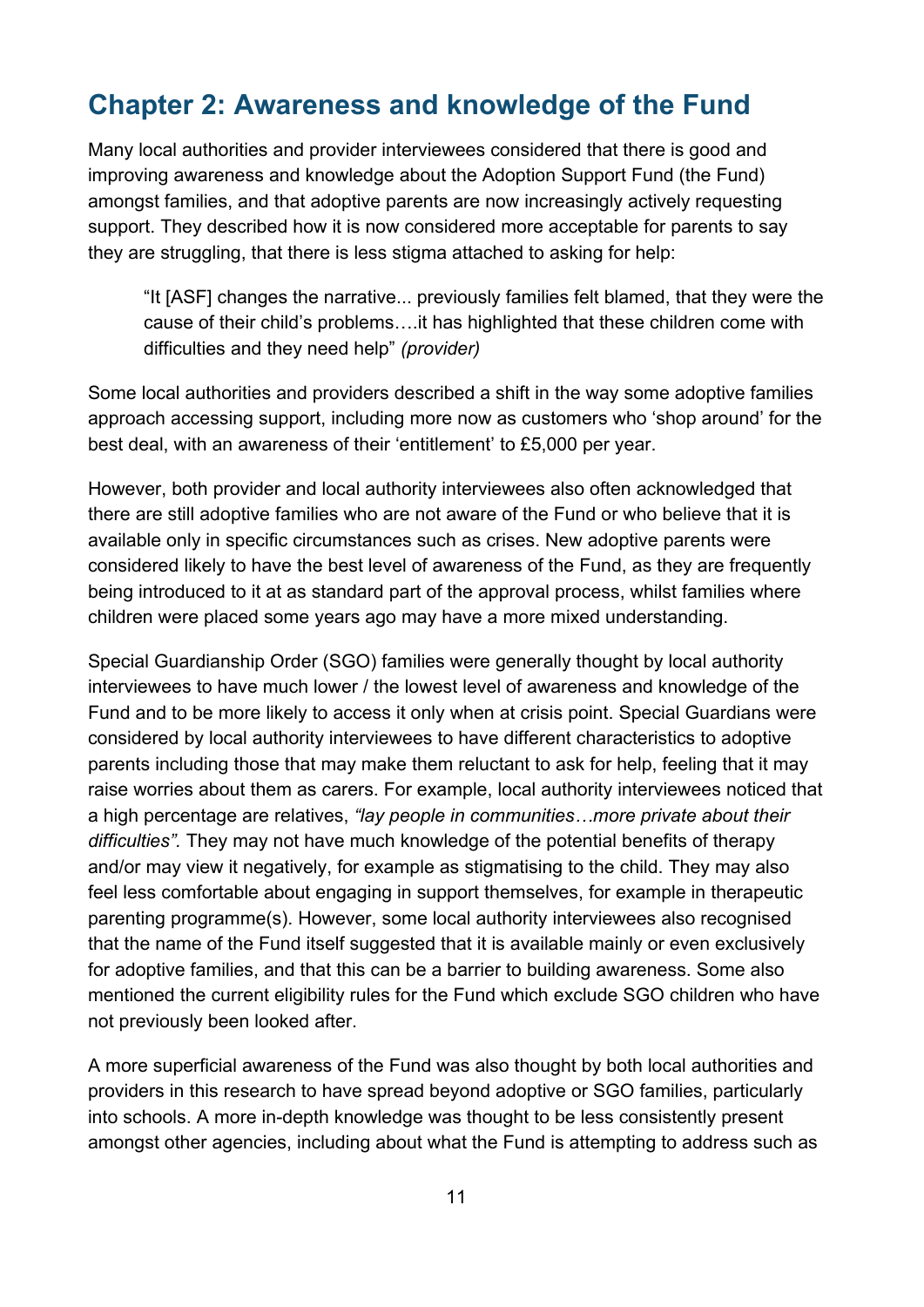the impact of early trauma on children. One local authority area described currently attempting to include schools in ASF reviews with therapists to assist in improving their knowledge base.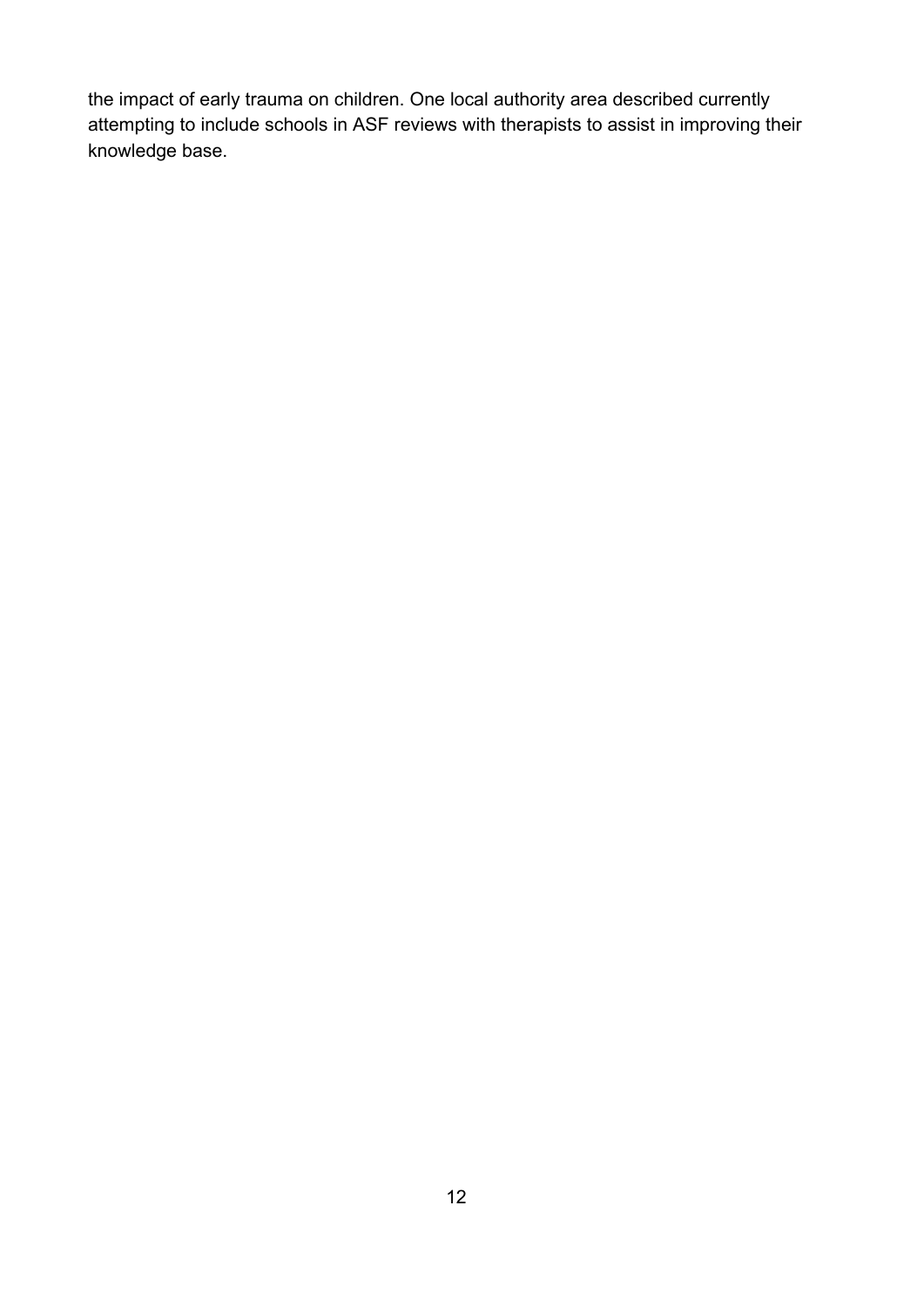# <span id="page-12-0"></span>**Chapter 3: The nature of demand for ASF support**

## <span id="page-12-1"></span>**An increase in demand**

Local authority and provider interviewees were asked for their views about the nature and range of demand and how this has changed since the Fund's inception.

A strong theme from the local authority and provider interviews and from the provider survey was that organisations have noticed an increase in the volume of demand.

There was also a common perception that this increase in demand has been fuelled not only by the availability of the Fund but also because other statutory services may have 'stepped back' from providing support to families, particularly Child and Adolescent Mental Health Services (CAMHS). The earlier study of the Fund (Tavistock Institute, 2017) had already identified that CAMHS often didn't recognise 'attachment-related difficulties' as falling within their remit.

## <span id="page-12-2"></span>**Demand by type(s) of need**

Local authority interviewees frequently described demand for ASF-funded support as relating mainly to child:

- Developmental trauma and attachment-related issues.
- The effects of having experienced abuse and/or neglect.
- Sensory needs, which are sometimes described by local authorities as one of the initial areas of need for many children after which other underlying needs can be addressed.

"Many of the presenting child needs are trauma and attachmentrelated and much of the adopters' requirements are about helping them to understand how the child's behaviours are manifestations of this, rather than being 'naughty child' and equipping them to work therapeutically with the child" (*local authority*)

"...need to start with sensory attachment work to regulate in order for child to be able to access more specialist therapies..." (*local authority*)

Other common areas of presenting need / demand described by local authorities included:

• Child emotional regulation difficulties.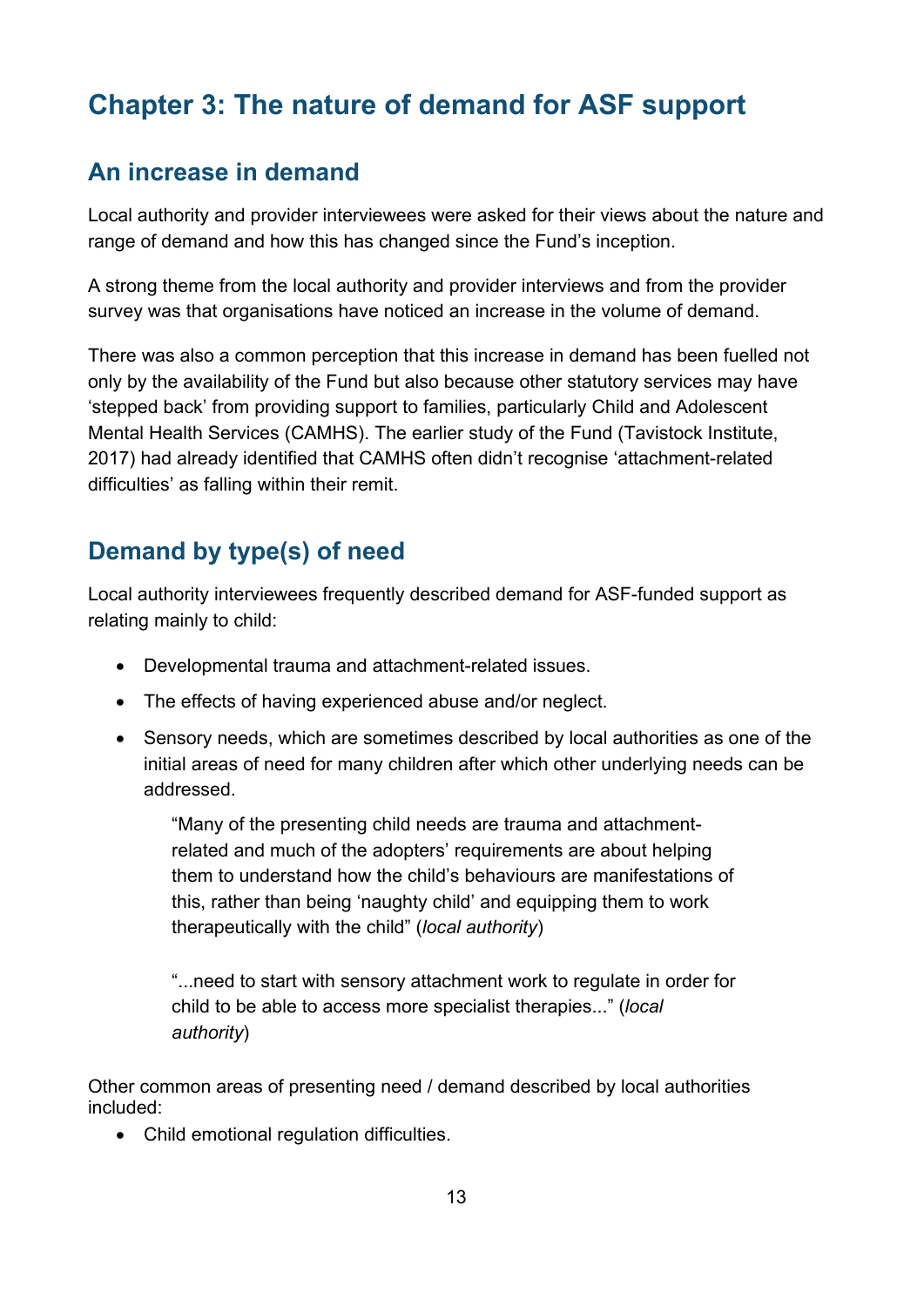- Child behaviour problems, including risk taking.
- Foetal Alcohol Syndrome Disorder.
- Child to parent aggression / violence.
- Conditions such as Autistic Spectrum Disorder, ADHD, or learning difficulties.

Two areas that interviewees highlighted as emerging areas of growing demand were Foetal Alcohol Syndrome Disorder, described by one local authority as 'a struggle' (as it is not in scope for the ASF in its own right); and child to parent violence.

Child needs were also often described by local authority interviewees as creating challenges within educational settings:

> "…child not being able to manage school / parents' expectations of what child can achieve…" (*local authority)*

The most frequently cited response by local authority and provider interviewees to a question about the perceived impact of a growth in demand for ASF-funded support was that families have been able to obtain the therapeutic support they need:

> "It gives recognition to adoptive parents about the particular needs of adoptive parenting and adopted children. Adoptive parenting is different... there is a shift in the language and understanding of their needs" (*provider*).

Provider interviewees identified other areas of positive impact of the Fund, including that:

- Parents have a deeper understanding of their child's trauma, the impact of secondary trauma on them, and how they can self-care.
- Support is bespoke and high quality.
- Children's needs are being identified earlier.
- Providers and local authorities are working creatively to develop and deliver support that is more likely to work for families.
- It has raised awareness of Special Guardianship as a form of permanency.

## <span id="page-13-0"></span>**Demand by level of need**

There was a common perception amongst both local authority and provider interviewees that demand for ASF and broader adoption support has become 'increasingly complex'.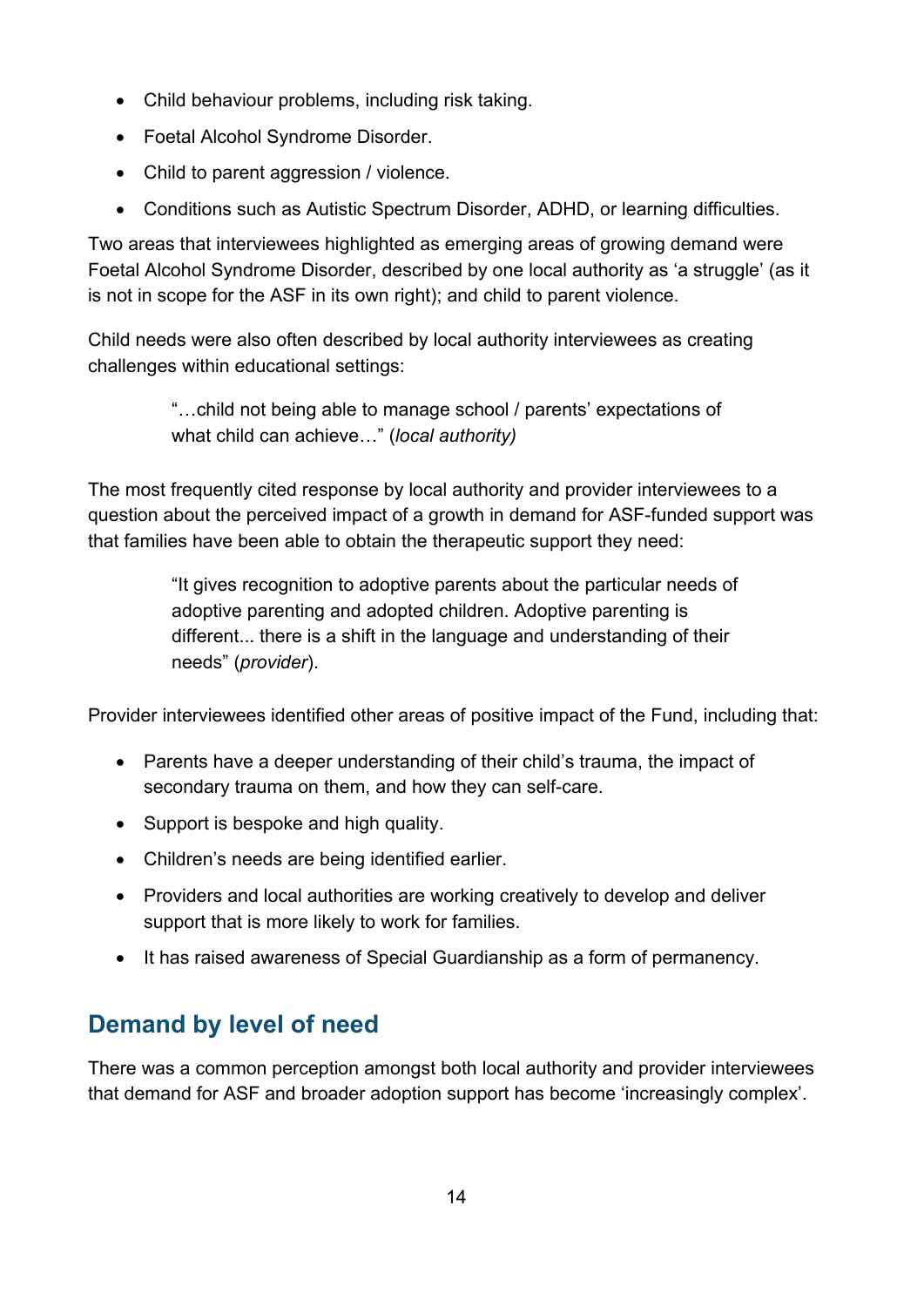One clear hypothesis for this amongst local authority interviewees was that some children who in the past may not have been proposed for an adoptive placement (because of their age, severity of abuse and neglect and/or complex needs) had more recently been able to access an adoptive placement.

Local authority and provider interviewees still tended to consider that a greater proportion of children in relation to whom a funding application is made continue to have serious, long-standing issues and/or issues at transition from primary to secondary school, including specifically those who are presenting with challenging and risky behaviours, and/or who have experience of violence or identity issues.

> "We see families who have coped for years but they have hit a point that they can no longer cope and are exhausted – a lot of these we have not really seen before" (*local authority*)

"Transfer from primary to secondary school for children is a huge issue – left a nurturing environment, feeling lost in large environment, lack of tolerance and understanding of the child's needs and how the school manage this" (*local authority*)

"We're now more likely to see children who have experienced multiple placements and who have been excluded from school…The work with them needs to be longer term. Things are not going to change with a brief intervention" (*provider*)

However, some local authority interviewees were also noticing a more recent trend towards newly adoptive parents and/or their social workers approaching them for help in the early(ier) stages of the adoption journey including pre-Adoption Order and / or soon after the making of an Adoption Order.

> "It has changed over time from initially being reactive to a bit more focus on planned and preventative work as both social workers and adopters became more aware and familiar with what support could be provided" (*local authority*)

Local authority interviewees described aiming to provide pro-active, early help without recourse to the Fund, but sometimes thought it was appropriate to apply for this kind of support.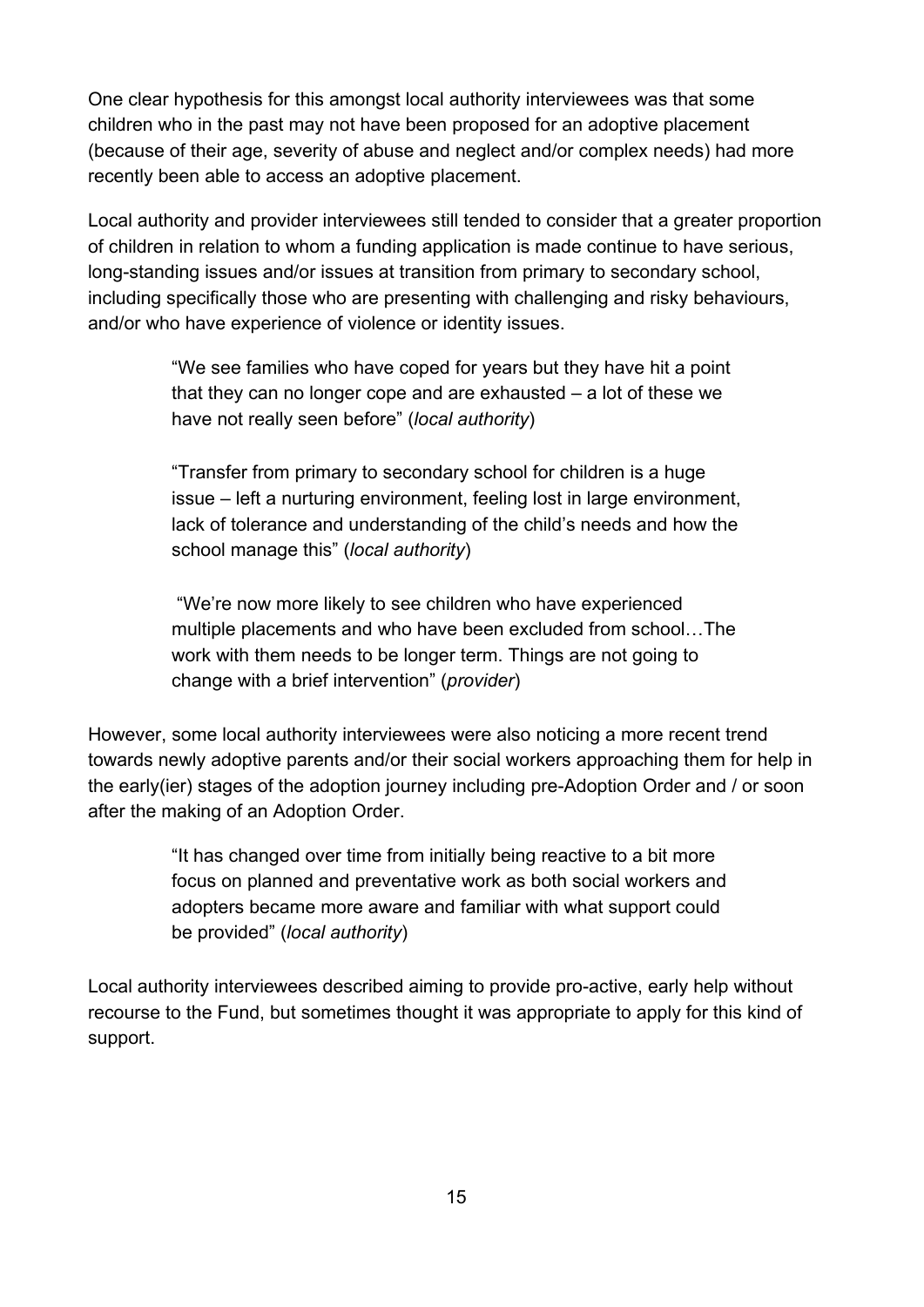## <span id="page-15-0"></span>**Demand by type of families**

The large majority of those families seeking ASF-funded support were thought by local authority interviewees still to be adoptive families rather than those with a Special Guardianship Order. A strong theme amongst provider interviewees was also that the Fund has triggered a significant increase in adoptive families seeking support.

> "It's made a huge difference. Lots of families are seeking out therapeutic support now" (*local authority*)

Regional Adoption Agency interviewees mainly did not have Special Guardianship support within their remit and therefore did not comment on demand from these families. Other local authority interviewees generally considered that, although growing, demand for the Adoption Support Fund from Special Guardians is still not very high. Many considered this to be an area of unmet need, as the children involved are likely to have many, if not more, of the underlying early experiences or needs as adoptive children. SGO parents may also be dealing with significant challenges in managing contact with birth parents and complex family dynamics.

Special Guardians were also thought by local authority interviewees often to come from a different socio-economic background to adoptive parents, including less money and resources, often working full-time, including a larger number of single carers, sometimes with other children in the family. Some interviewees also believed that SGO parents have very different circumstances to adoptive parents in that they often didn't plan to become carers and have had to come to terms with 'changed life plans'.

Whilst many local authority interviewees recognised that the more limited demand from Special Guardianship Order families (so far) was a reflection in part of the delayed access for these families to the Fund, some of these interviewees also considered that it had been influenced by a wider issue relating to the treatment of families with a Special Guardianship Order.

> "Less of a matching process and transition for SGO and less opportunity to support from the start" (*local authority*)

Some of these differences in matching and support (between adoptive and Special Guardianship Order families) were thought to further increase the vulnerability of these placements.

> "Carers don't get as much training or previous involvement and care plans etc., hence could be more vulnerable" (*local authority*)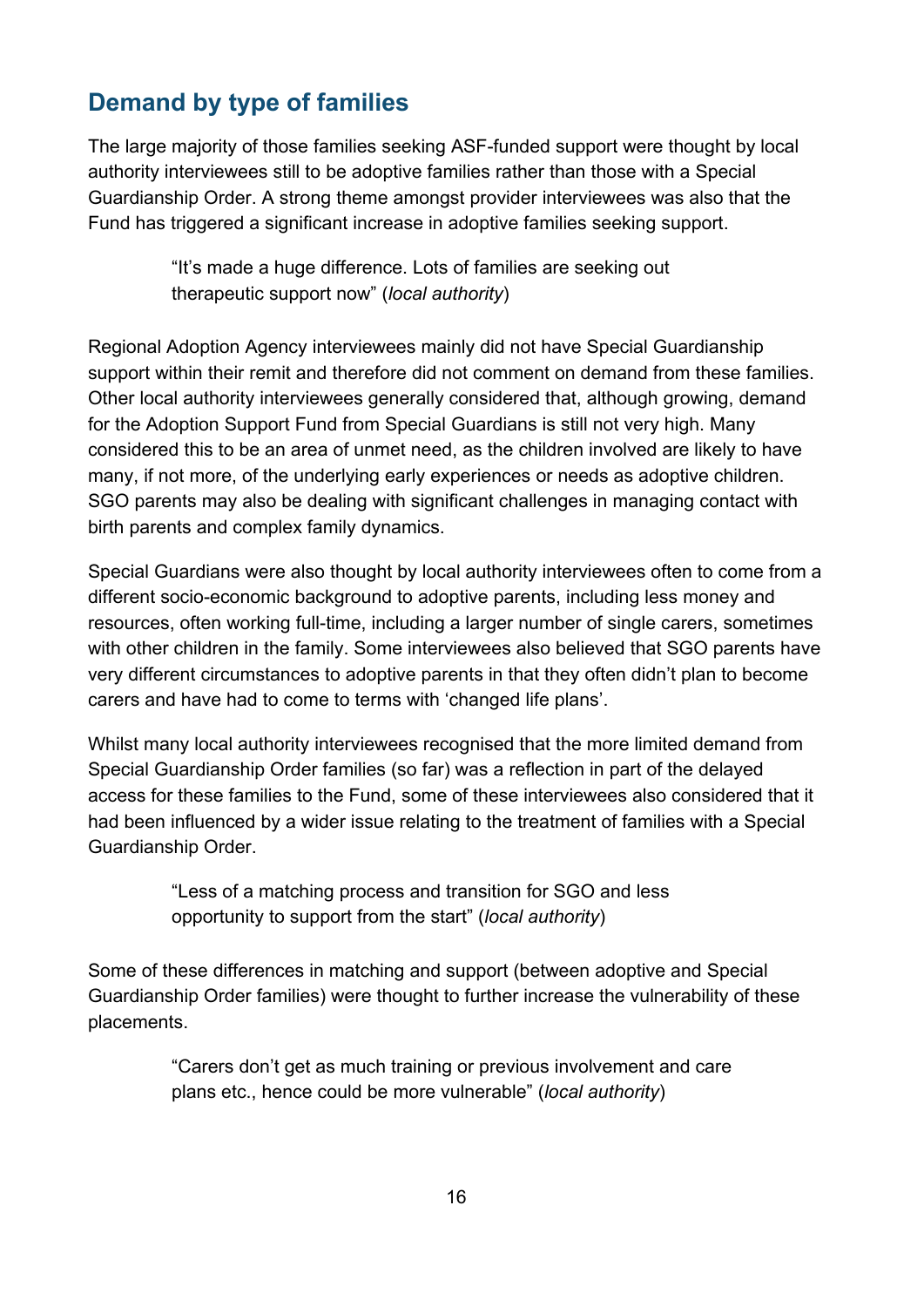"Special Guardians are not as prepared and equipped yet have more challenging need of children" (*local authority*)

However, many provider interviewees described how they were starting to be asked to work with SGO families. A common response was that they were getting more referrals and that the families were more complicated than adoptive families.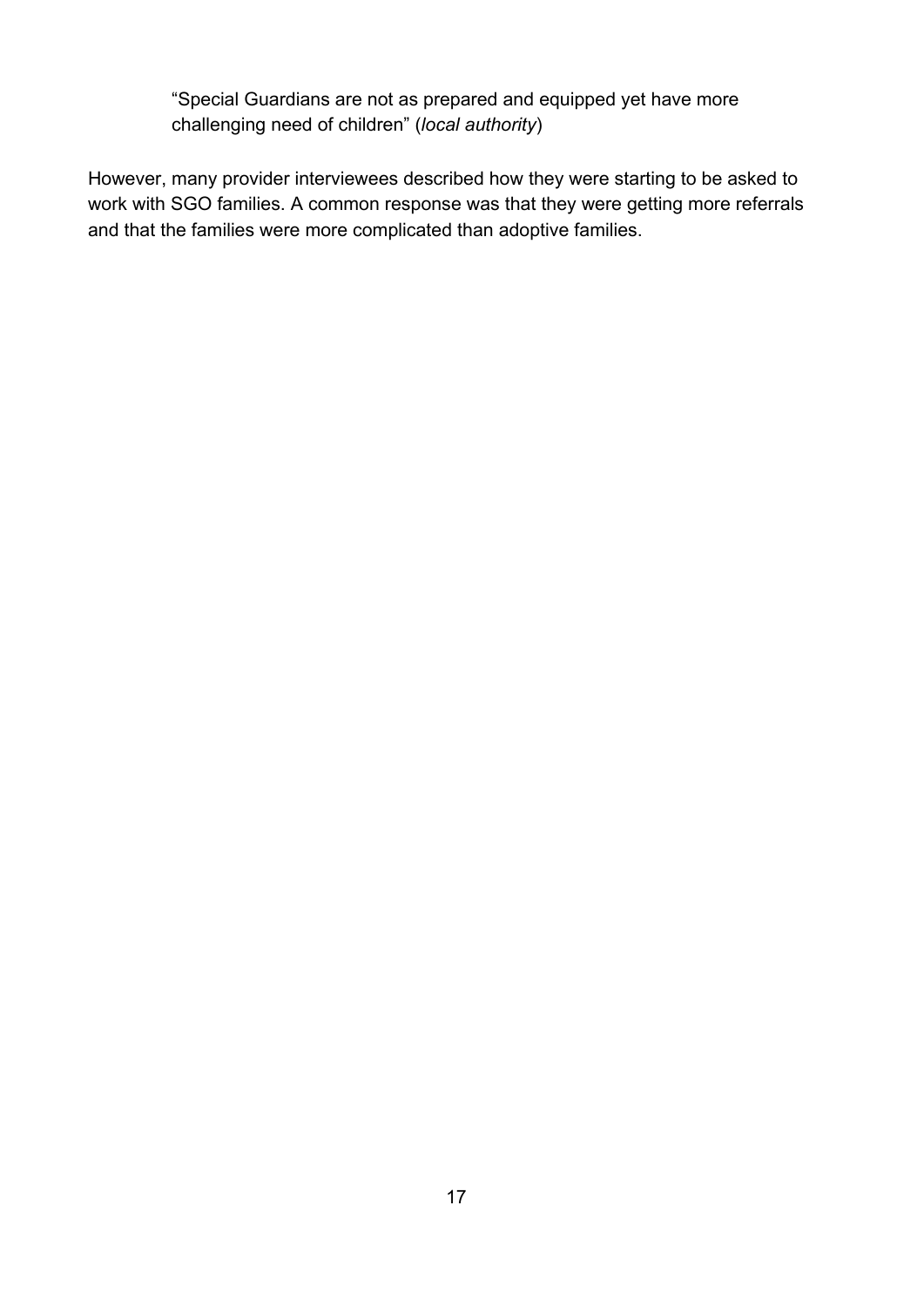# <span id="page-17-0"></span>**Chapter 4: Supporting applications to the Fund**

Local authority interviewees all described being involved in receiving and supporting applications, this is a significant area of work for them. The range of involvement described by local authority interviewees included:

- Raising awareness of the ASF.
- Undertaking assessments of need including helping to identify the appropriate type of therapeutic support.
- Commissioning or procuring the required support.
- Processing applications with the Fund Manager.
- Providing ASF-funded interventions as required.

A common theme amongst some local authority and many provider interviewees was dissatisfaction with what they perceived as the bureaucratic nature of the process for making an application and the resultant delays in being able to start work with families, especially in instances when the need is considered to be serious and urgent (for example, where there is a risk of placement breakdown).

The main concerns about this element of the process voiced by local authority and provider interviewees included:

- The change from 5 to 20 days for decisions to be made.
- Not being able to carry over funding from one financial year to the next for individual families, causing what is considered to be unnecessary disruption to interventions. Many would prefer a 'longitudinal budget' rather than what is perceived to be a process-heavy annual application.
- Funding to run groups or courses that has currently to be applied for on an individual basis for each participant.
- Applications being returned for re-works on points that are not obviously clinicallygrounded and that suggest a lack of understanding of therapeutic work by the people making decisions[3](#page-17-1).
- Changes in the nature of support that have to be re-applied for, fragmenting provision where a child or family needs develop after the start of the therapy.

<span id="page-17-1"></span><sup>&</sup>lt;sup>3</sup> If applications include child/family names or calculations that are incorrect then they must be returned whether it is a clinical issue or not.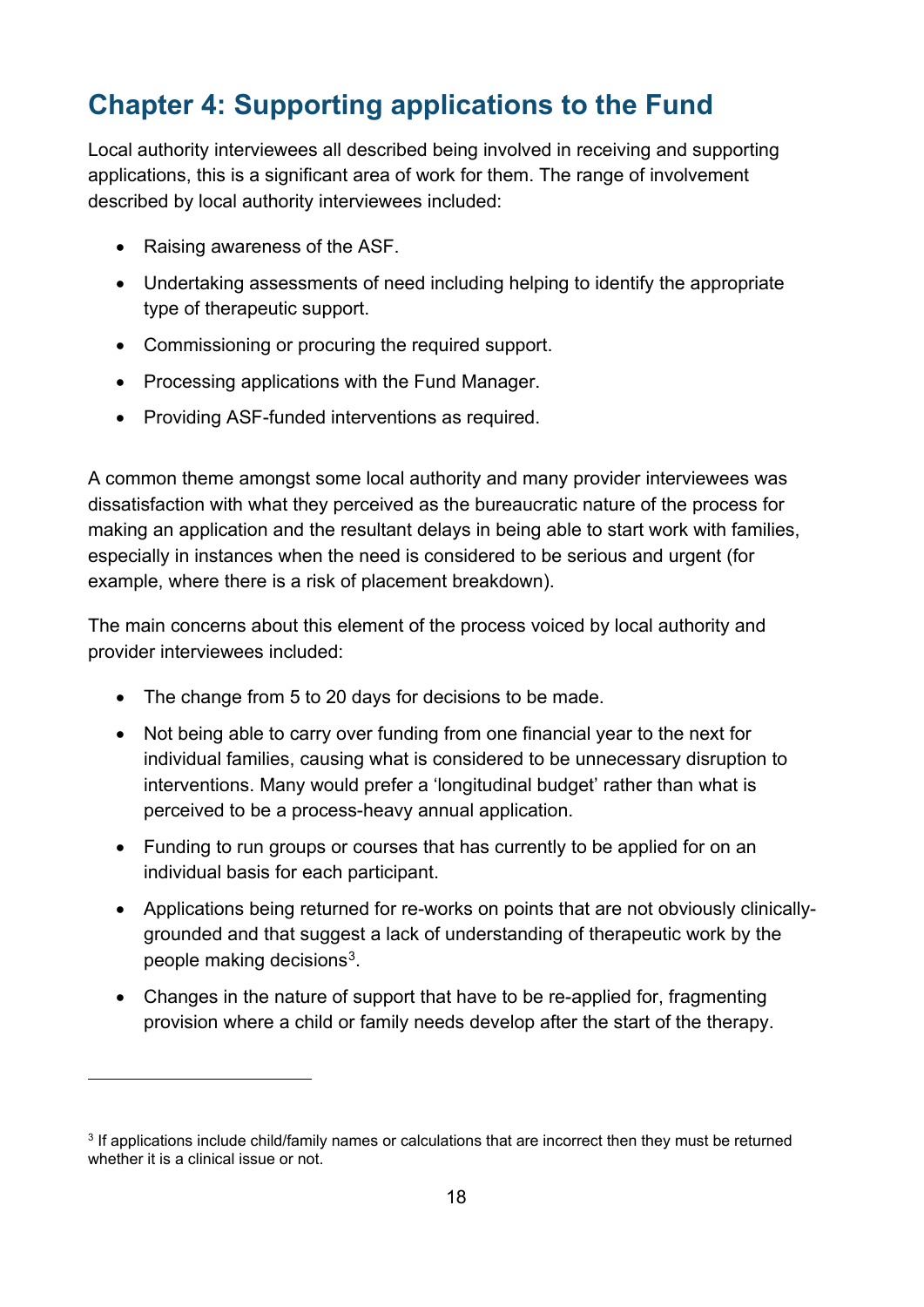• Not being consulted about changes to the Fund that are made without notice.

## <span id="page-18-0"></span>**Local authority assessments of need**

Local authority and provider perceptions about assessments of support needs were noticeably different, particularly in terms of the quality of the statutory assessments that are used to inform the application to the ASF although not generated solely used for these purposes. Any application to the ASF must be supported by a recent assessment, or review, of support needs.

#### <span id="page-18-1"></span>**Local authority perceptions**

Statutory assessments were mostly described by local authority interviewees as being completed 'in house' by either the adoption support / after order team(s) or by the fostering team(s) (for SGO applications). The large majority of requests for assessment and support were thought by local authorities to come directly from the families themselves or from Voluntary Adoption Agencies (VAAs), with some also coming from schools, GP's and CAMHS.

The tools described as being used to undertake assessments of support needs varied significantly, with some authorities reportedly using the Coram BAAF Post Adoption Needs Assessment. Others described using a different form of standard process and template, including those developed collaboratively as local authorities merged into Regional Adoption Agency (RAA) arrangements, or by previously existing consortium arrangements. In some local authority areas, these standardised approaches were different for adoptive and SGO families whilst in other areas, they were described as being the same.

In some local authorities and regions, a number of social workers were described as being authorised to undertake an assessment on behalf of a family. In others a dedicated assessment social worker would lead and/or undertake most assessments.

Local authority interviewees often described undertaking these assessments mainly with the child and parent(s) / carer(s) but sometimes also involving a therapist already identified by the family. The other agency frequently involved in assessments was reported by local authorities to be Education (mostly schools or educational psychologists). Many interviewees considered that they did not commonly involve other agencies or services (other than schools and sometimes GPs) in their assessments. Many suggested that CAMHS in particular could be challenging to engage in assessments or refused to contribute to assessments.

"Increasingly hard to get CAMHS' input" (*local authority*)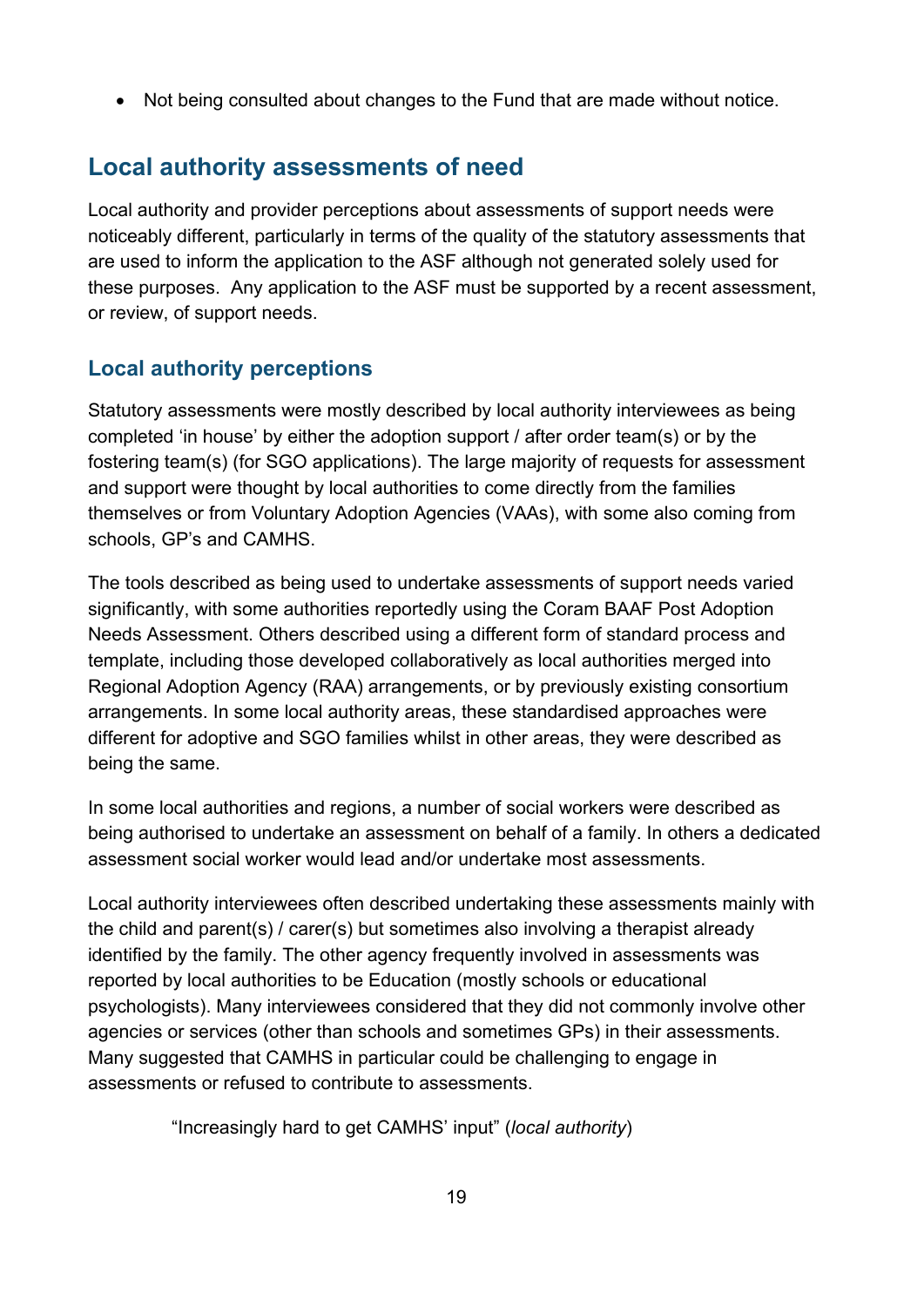Where multi-agency assessments are undertaken, most local authorities reported that there tends to be agreement between agencies about what is required. However, some local authorities stated that there can be disagreement, either with in-house services or between local authority and clinical (NHS) services.

> "Psychotherapy, cycle of loss, and trauma versus clinical diagnoses of ADHD etc. Families come saying 'Who should I believe?" (*local authority*)

There was a general view expressed by local authority interviewees that they were satisfied or very satisfied that the assessments used to support ASF applications are of good quality and useful in informing interventions with children and families, and some were very confident that these assessments accurately identify the needs of the child and family.

In a small number of local authority areas, it was perceived that the good quality of these assessments is supported specifically by clinical input / the existence of a multidisciplinary team.

> "The team have become therapeutic social workers. They can articulate need, (have) developed skills to do this. They have clinician input. It helps with formulating needs and goals" (*local authority*)

As noted by The Tavistock (2017) in the first evaluation of the ASF, many local authorities interviewed for the current study described the quality of their assessments as improving or having improved since the inception of the ASF. In some cases, this was attributed to having one or one or two workers undertaking the work (more consistently), in other instances to the RAA implementing new (more consistent) systems or to the use of clinically or therapeutically trained practitioners. In some areas, specific improvements were described, for example the incorporation of a trauma timeline.

However, a minority of local authority interviewees thought that the quality of assessments needed to improve further, including with reference to the consistency of (good) practice. Some other local authorities also reflected that, although generally good, assessments used to support ASF applications should be expected to continually improve, as with all services. They also sometimes acknowledged that assessments could become over-formulaic with reference to what interventions ASF will fund; or that they could be more outcomes-focused; and/or multi-agency focused. One area described actively developing a model of multi-disciplinary working including to support assessments.

A key difference between this study and the earlier Tavistock (2017) evaluation is that the latter identified pressure of demand as the key challenge to the quality of statutory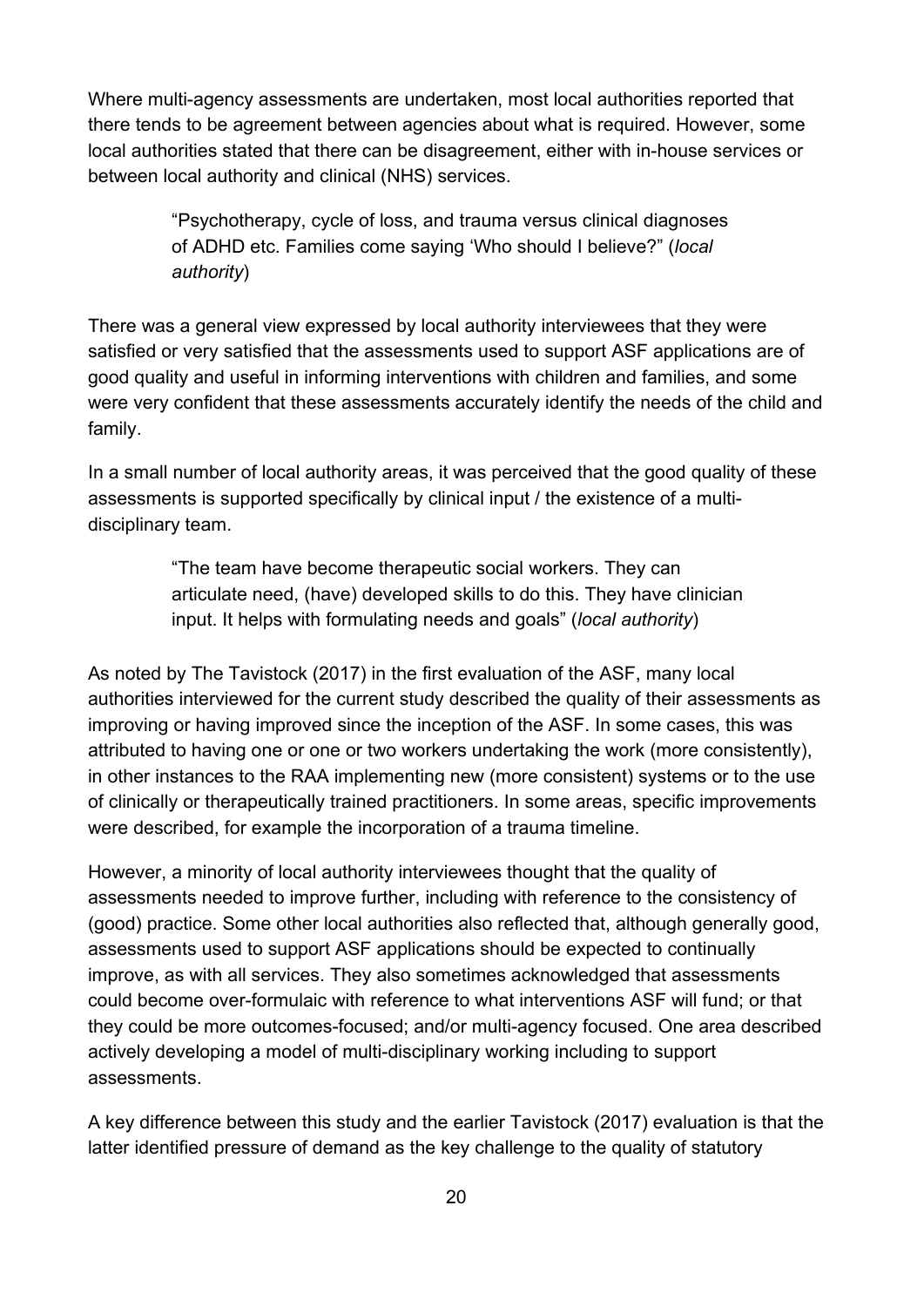assessments whereas, for this study, local authority interviewees mostly thought that they are able to meet demand for assessments relatively well, although some thought that it can be difficult to respond to occasional 'surges' in demand. Local authorities were more likely to reference other challenges including from:

• Families themselves. Many local authorities identified parental resistance or disagreement or fixed views about what was required to be a major issue. They believed it can be problematic when family views are challenged. Some cited using 3<sup>rd</sup> party (provider) organisations to act as an intermediary when needed.

"Families present a certain way, as they want a certain service. They're distressed, and they want it now" (*local authority*)

• Individual local authorities, where responsibility has transferred to a RAA. In these circumstances it was described as being difficult sometimes to access the child's files or history.

Access to and use of specialist assessments appears to be inconsistent across the local authorities participating in interviews, with:

- Some areas reporting regular use / commissioning of these, mainly from provider organisations. One local authority was looking to decrease its external commissioning of these assessments by developing a multi-disciplinary in-house team. Another area believed that specialist assessments were frequently requested in advance of an intervention by either parents, CAMHS or the bigger providers.
- Other areas reporting much less regular or very infrequent development or commissioning of specialist assessments, but that where these are commissioned, it is mainly from highly specialist centres of excellence. Many of the representatives of these local authorities wondered out loud, 'Why the social worker assessment isn't good enough?'
- Specialist assessments reportedly commissioned more for children and families with complex needs, where the assessing worker feels 'stuck' or uncertain about the best way of proceeding; or where there is a dispute between the family and the local authority about the best way of proceeding.
- A common theme being that local authorities either never or rarely match fund specialist assessments. The rationale for this, where provided, was lack of local authority resources.

There were no reported unintended adverse consequences of the Fund on assessment practice. Some local authority interviewees reflected that a clear positive consequence other than for individual families had in fact been that social workers' / adoption support team's assessment practice relating to the need for therapeutic support had improved.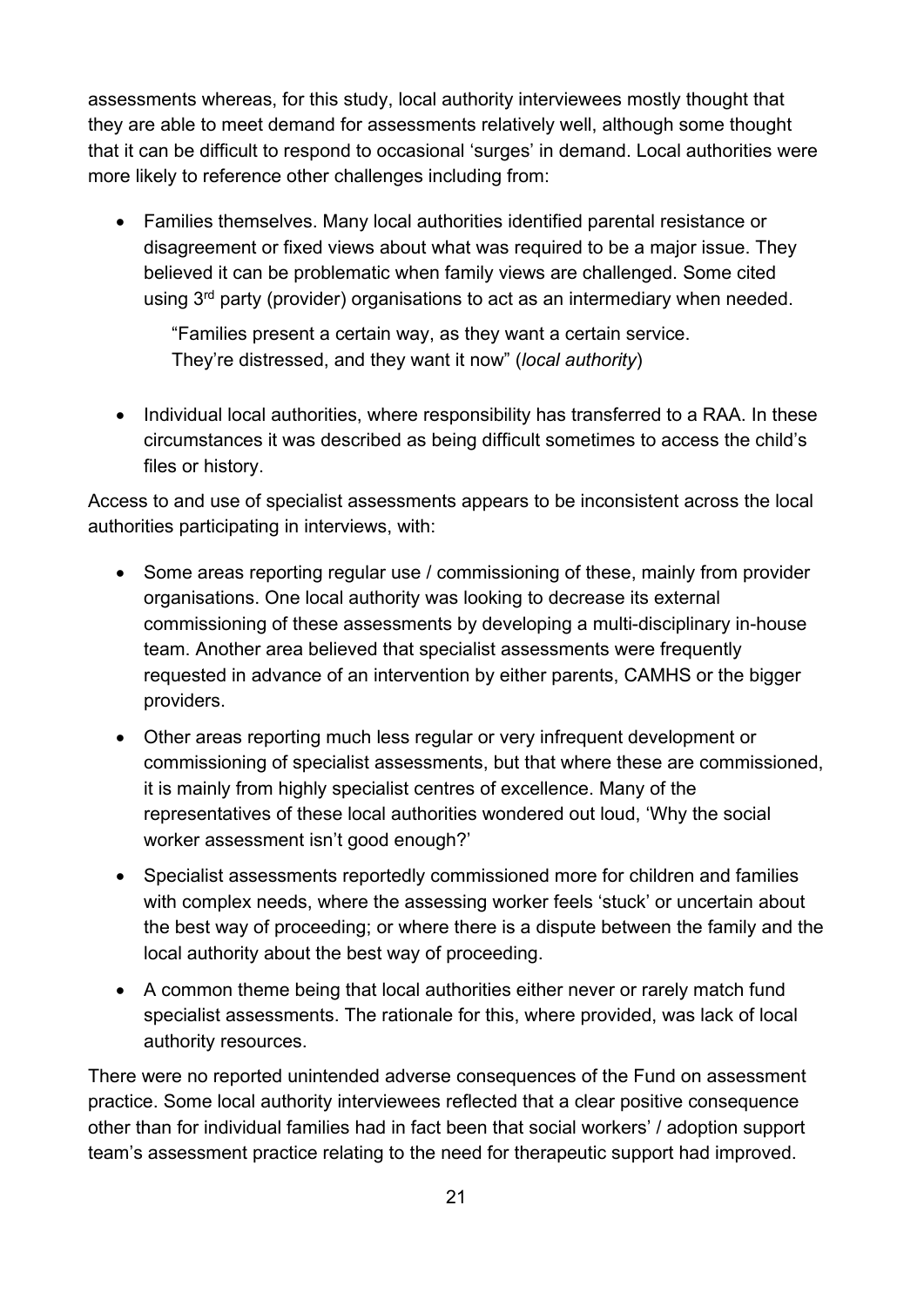#### <span id="page-21-0"></span>**Provider perceptions of assessments**

In common again with the Tavistock evaluation of the early stages of the Fund (2017), but with the exception of those embedded within local authorities, a common theme from provider interviews was that the local authority statutory assessments are of variable quality.

When of a good quality, these assessments were described as providing "a platform, an understanding of needs of the child and family and what's happened" *(provider).*

> "When they're good this includes a relevant history and trauma timeline that helps us to formulate the needs" (*provider*)

However, common criticisms from provider interviewees were that:

• The local authority assessments do not contain the right kind of information to inform therapeutic support plan

"Not the right detail, the right kind of detail" (*provider*)

• They are lacking in clinical input.

"Social worker understanding is helpful, but clinical input is needed too" (*provider*)

• Social workers do not have sufficient understanding of the therapies that could be helpful to children and families in different situations, so suggest those that they are aware of, for example, Dyadic Developmental Practice (DDP), rather than those with a more established (clinical) evidence-base or with reference to NICE **Guidelines** 

"Sometimes a social worker will ask for a particular therapy but when I start work it's clear it's not the right one. There is a need to educate social workers about the differences between types of therapeutic intervention and outcomes, for example that life story work is not a therapy that will address trauma" (*provider*)

However, many of these providers also aimed to have in-depth, informal conversations with the social worker(s) and parent / carer in addition to receiving a local authority assessment.

> "We work on the basis of having early in-depth conversations with social workers who know the family well, so we can start to understand need and what the right approach will be" (*provider*)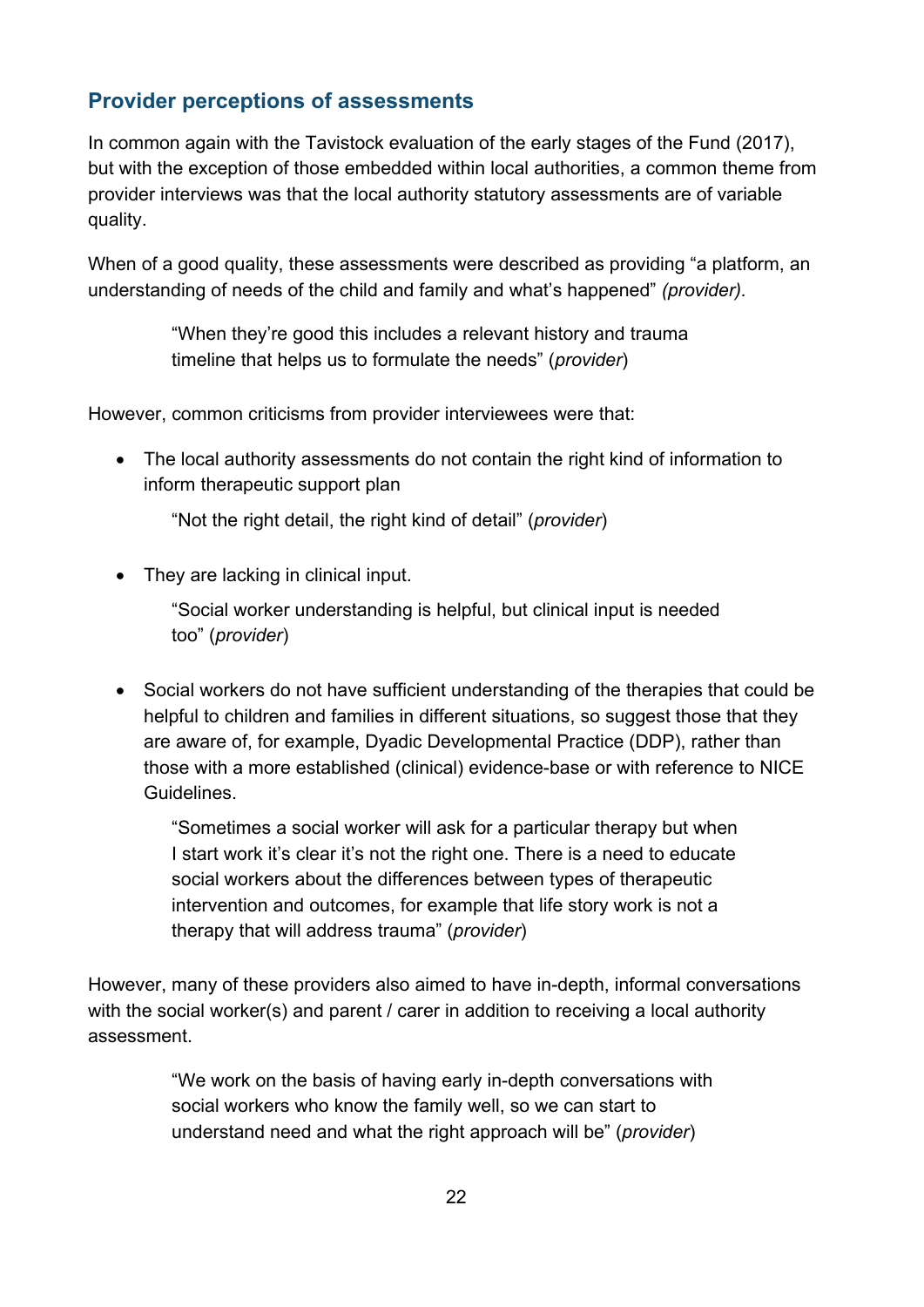Many of the providers interviewed for this evaluation also said that they usually or always undertake their own assessment for all ASF-funded packages of support, rather than relying on the statutory assessment. Some, but certainly not all, of these are funded comprehensive assessments of the need for therapeutic support.

"We always do a specialist assessment to gain insight" (*provider*)

By contrast, 50% of the (mostly sole practitioner or smaller) providers responding to the online survey (n. 117) thought that the assessments received from local authorities help either quite a lot (31%) or very much (19%) to tailor the right support to children and families.

#### "They are excellent. And vital" *(provider survey respondent)*

However, responses were again mixed and 26% of provider survey respondents thought that these assessments are not helpful and 19% thought that they are only a little helpful. These 45% of respondents generated the most amount of comments in relation to this question, with the majority suggesting that the quality of assessments is variable with reference either to the individual social worker or individual local authority, the criticism often being that assessments aren't sufficiently based on an understanding of developmental trauma and/or the appropriate match of therapy:

> "The detail provided in these reports varies. Often the recommendations made for therapy are not appropriate. All therapeutic work should start with a psychological assessment in order to determine the most appropriate therapy for the family" (*provider survey respondent*)

Other comments from survey respondents included that they (the provider):

- do not receive these local authority assessments in practice (but thought that they should); or
- rely on their own assessment, irrespective of the quality of the one received from a local authority.

## <span id="page-22-0"></span>**Application of the Fair Access Limit and Matched Funding**

The ASF includes a fair access limit (FAL) limiting funding allocations for support per child. The ASF has two fair access limits: £2,500 per child per year for specialist assessment; and £5,000 per child per year for therapy. The majority of applications to the Fund fall within these limits. In exceptional cases, where there is an urgent need for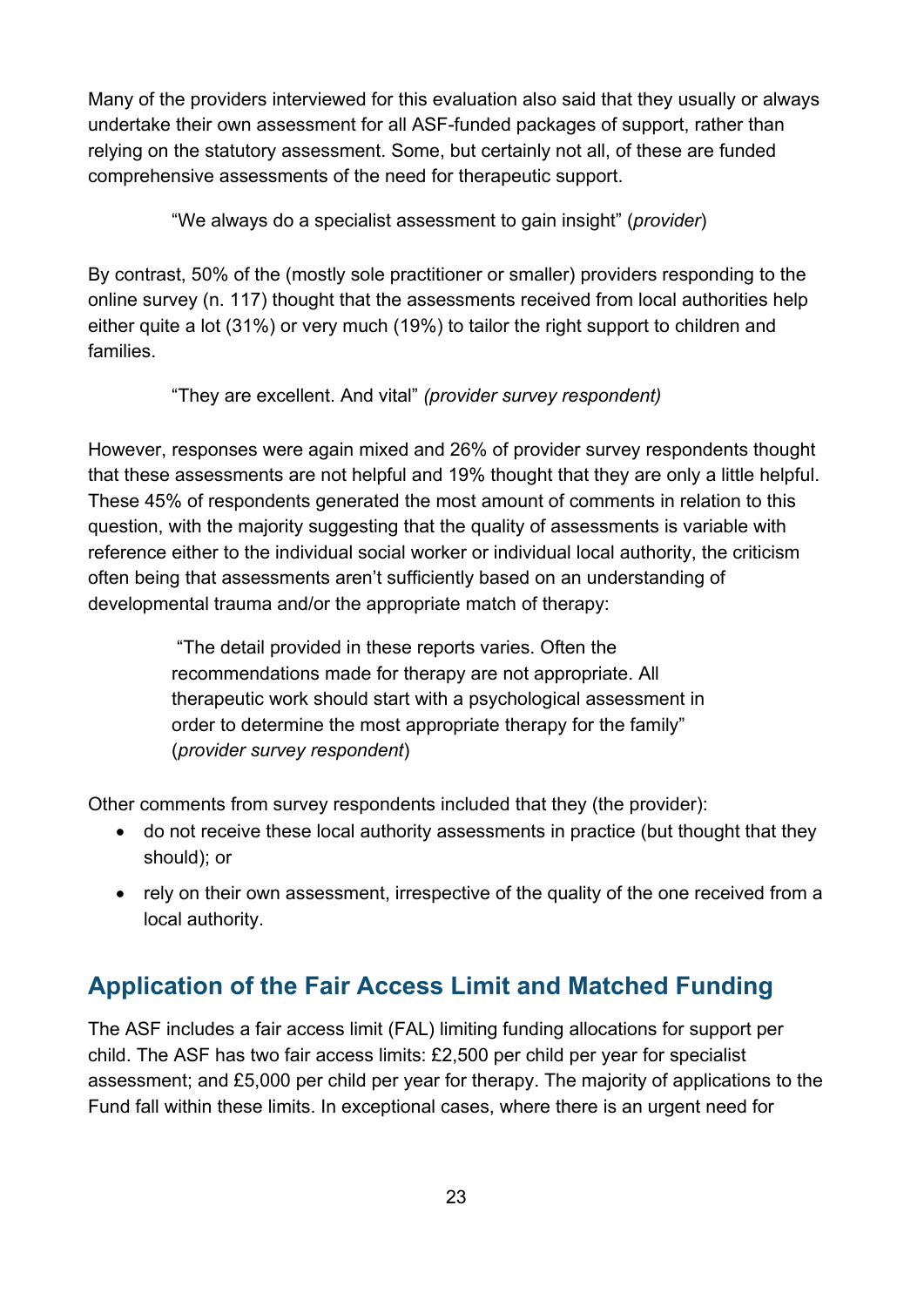higher cost support, local authorities or RAAs are asked to match-fund these applications.

The criteria for matched funding are that:

- There is a high risk of adoption breakdown without high cost support.
- Local authorities or RAAs are dealing with an unusually high number of complex cases that they cannot afford to fund without additional support from the ASF.
- Additional funding would help to progress harder to arrange adoptions.
- A lack of available, affordable therapeutic support means that higher cost provision is unavoidable.

The ASF can fund up to 50% of the amount above the fair access limits, up to a maximum of £30,000 (including the fair access limits).

#### <span id="page-23-0"></span>**Use of the Fair Access Limit (FAL)**

A common theme from the local authority interviews was that the main effect of the Fair Access limit had been on providers, forcing them to adjust their fees / costs of their packages of support to fit the Fair Access Limit (of £5,000 for support).

"Has reigned in providers much more" (*local authority*)

"Brought down the cost of the providers very rapidly, driven down costs" (*local authority*)

Many local authorities and some provider interviewees considered that this development is overall a positive one:

> "Makes things more transparent, there are fewer big applications" (*local authority*)

"Has made staff think more about packages" *(local authority)*

However, some local authority interviewees did also notice other 'knock-on' effects of the Fair Access Limit, namely that it has led to some providers putting up their prices (to the limit, very consistently, possibly irrespective of need) and/or has limited the amount of support available to families with more complex needs.

A number of local authority and provider interviewees believed that more flexibility is required in the cases of families with complex needs.

"Some families need more, some less" (*local authority*)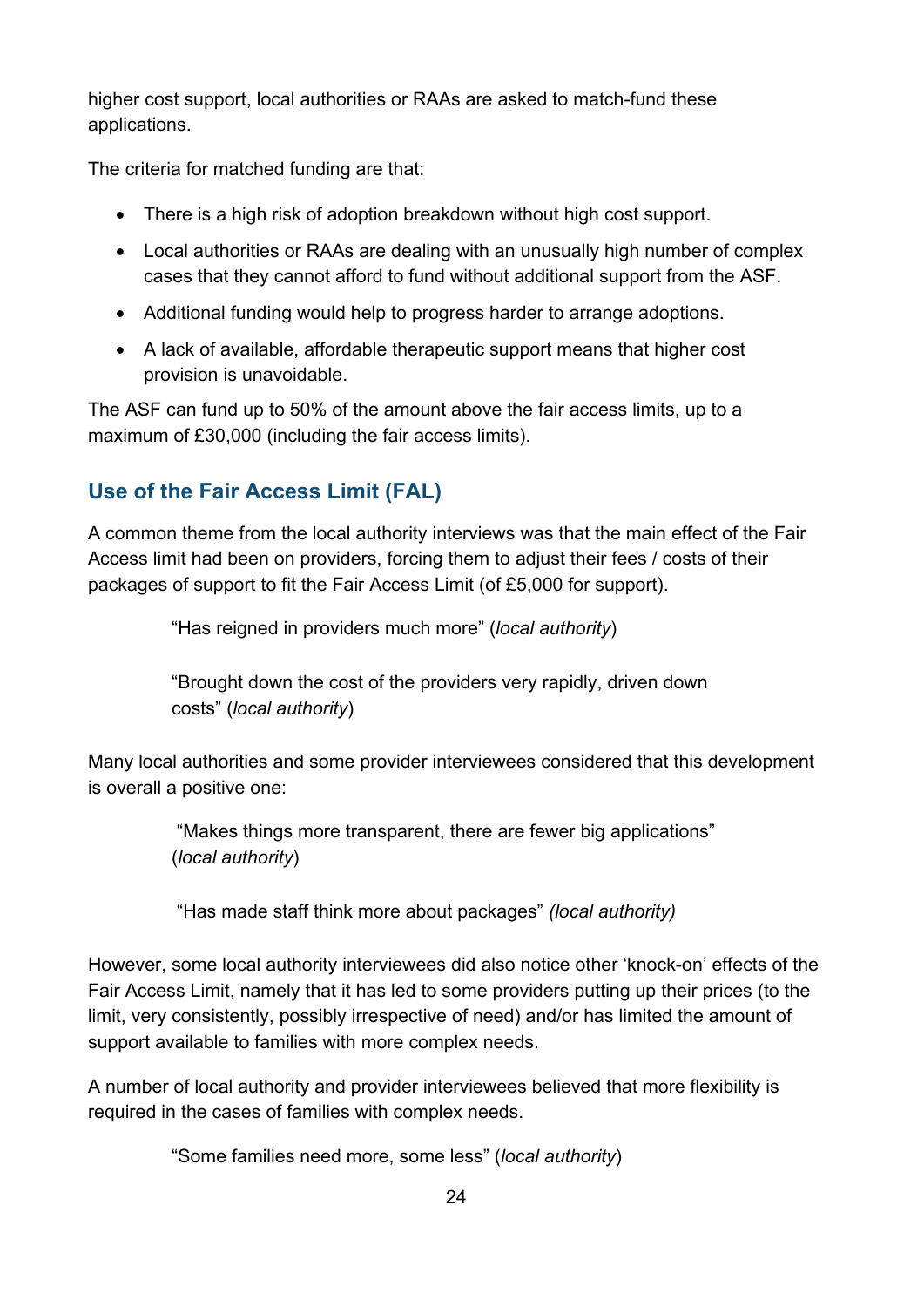"Fair Access Limit is ok if it's an early placement, not high risk or complex" (*provider*)

Provider interviewees described how the FAL had sometimes led to them having to prioritise within the package or limit the number of sessions that could be provided.

> "Most clients need 30-35 sessions on average. Fair Access Limit only funds 25. We have to stretch the therapy. A one size fits all approach isn't helpful as families' needs vary" (*provider*)

Providers responding to the online survey (n. 117) varied considerably in their views about the impact of the Fair Access Limit, with the majority (57%) of those responding to this question stating that there had been only some or not much impact. 22% thought that there had been quite a lot or a lot of impact and 21% thought that there had been no impact. Most of those who thought there had been no impact were small organisations or sole traders, many of whom believed that they have always operated within the Fair Access Limit threshold. The main reason why some (mostly medium sized) survey respondents believed that the Fair Access Limit had a less positive impact was because it could be difficult to deliver either:

- more complex packages (for children and families with greater level of need); or
- packages to families living in rural areas or beyond their local authority area within the limit.

#### <span id="page-24-0"></span>**Use of match funding**

Local authority interviewees rarely believed themselves to be match funding ASF packages on a regular basis. Most local authorities within or without new RAA arrangements described either:

- not match-funding at all: or
- match funding in only a very small number of cases, mainly where the likelihood of placement breakdown is very high.

The local criteria for match funding was described variably by local authorities as:

- Desperate need or to avoid family breakdown / high risk of placement breakdown.
- Exceptional circumstances, more complex cases where an intensive package of support is needed to keep the family together.
- Where long(er) term therapeutic intervention is thought to be required.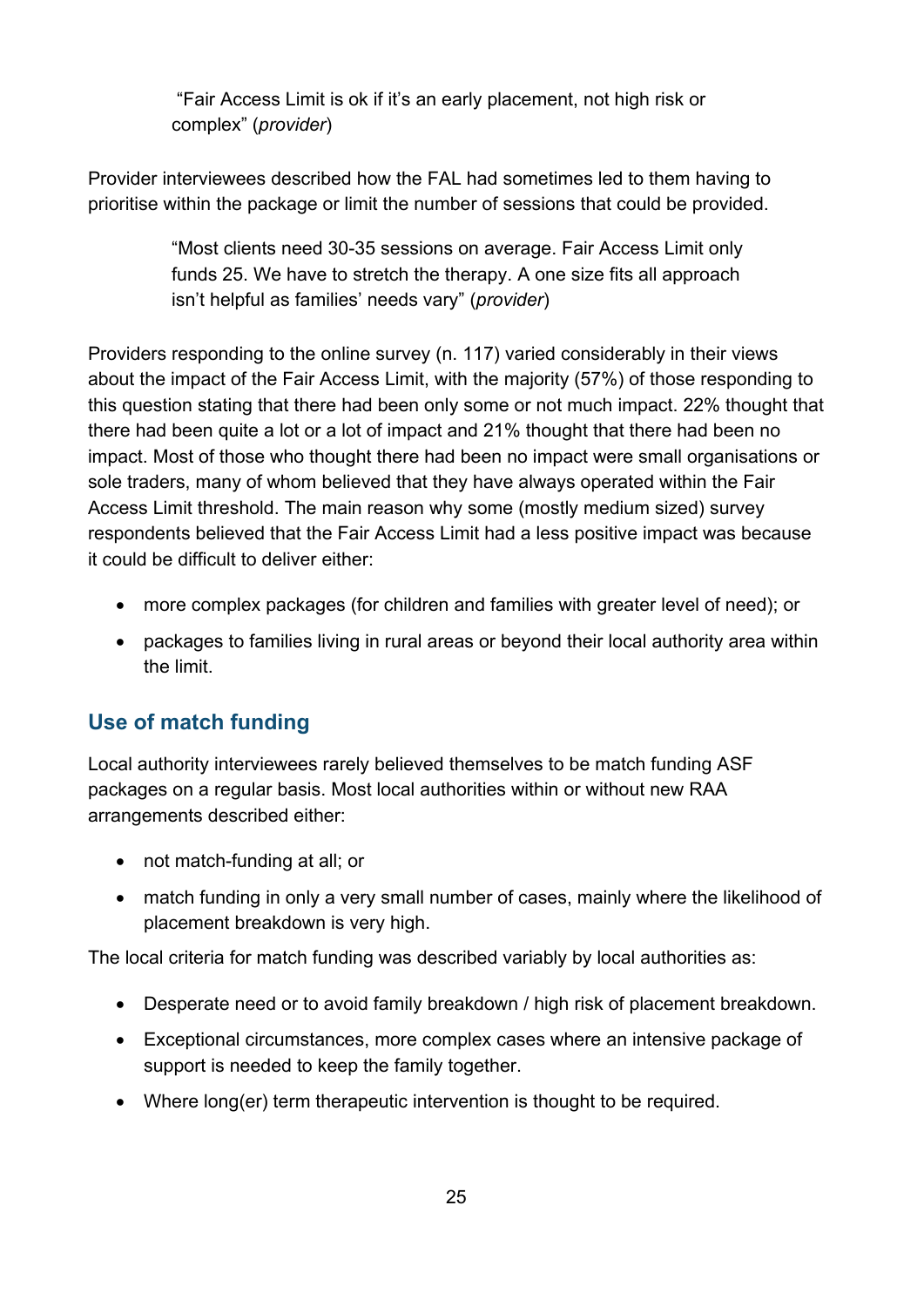• Intended to extend or kick start and intervention that otherwise might not work, particularly for vulnerable placements.

The rationale for the criteria / lack of match funded interventions was very consistently described by local authority interviewees as their budget / spending restraints and/or panel or senior manager gatekeeping criteria. Other reasons included: that there were other local authority resources and services that could be deployed to 'wrap around' the family and provide broader support for families in difficulties including specialist adoption support services and/or more generic (albeit intensive) family support services.

A small number of local authorities considered that they might consider match funding on a case-by-case basis but had not done so yet.

Many provider interviewees thought that, for families with complex needs, match funding could be very difficult to obtain. They concurred with the descriptions made by local authorities of their criteria for match funding, often generalising that placements must be 'actively disrupting' before local authorities will offer match funding. Some providers and local authority (operationally focused) interviewees expressed concerns about even attempting to match fund on the basis that it takes a long time to be agreed and causes delays and breaks in interventions.

> "Don't bother, don't consider (it) unless avoidable... leads to delays" (*local authority*)

By contrast, about a quarter (26%) of the providers completing the online survey (n. 117) thought that there has been a noticeable impact of the introduction of match funding. Most, if not all of these respondents described the impact in positive terms:

> "These have been useful in order to have funding agreed in advance, particularly when working with children who have experienced significant trauma where the therapy is likely to be long-term" (*provider survey respondent*)

"It has enabled the continuation of regular support for a family where there otherwise would have been a breakdown" (*provider survey respondent*)

36% of provider survey respondents considered that there had been no impact of match funding and many of these as well as others who weren't sure about the impact described not knowing or knowing much about it. Other survey respondents described knowing about match funding but not having had a terribly positive experience: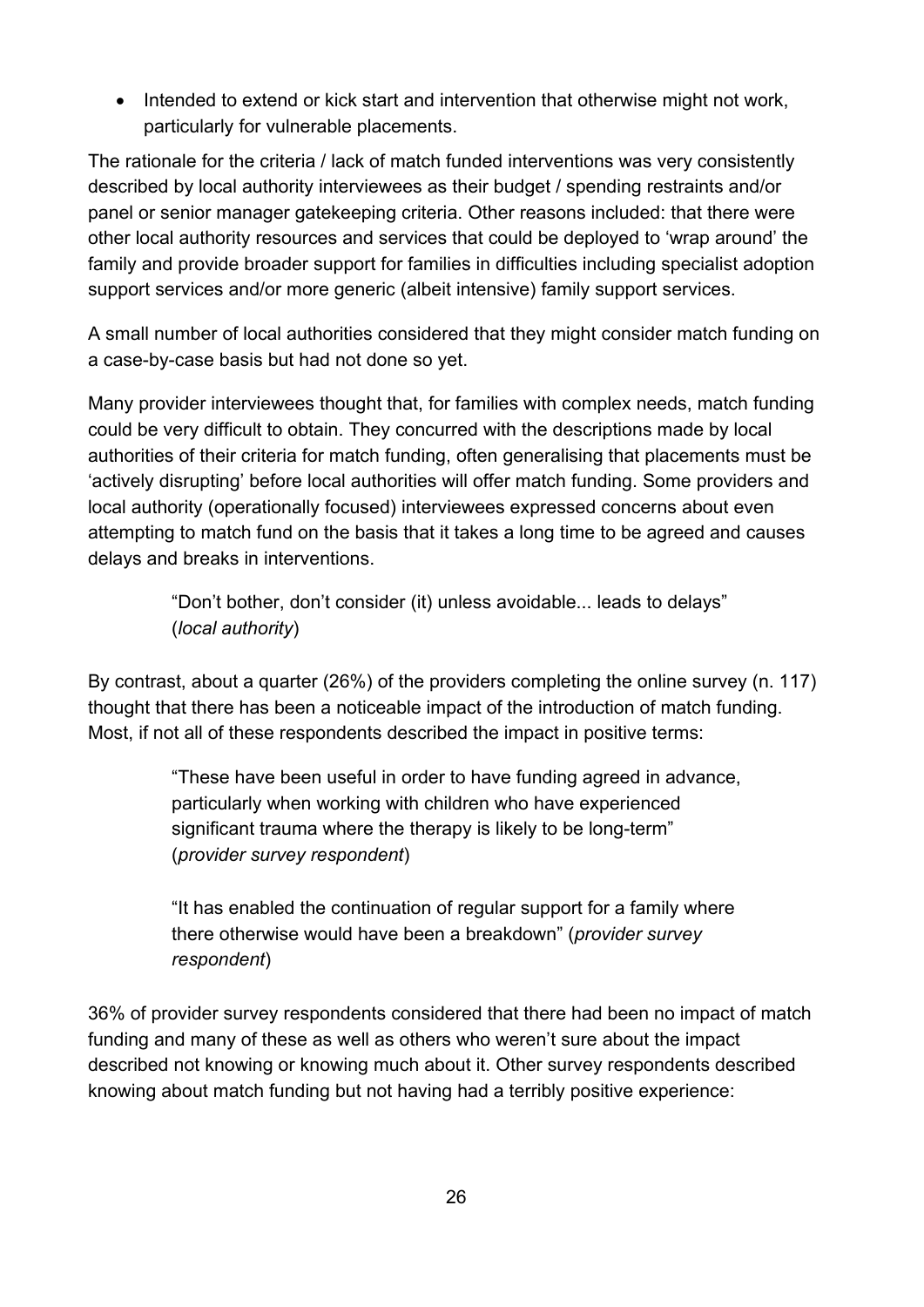"We are occasionally successful in winning matched funding for families, but this is only in a small minority of cases because Local Authorities tell us that they cannot provide their half of the fund" (*provider survey respondent*)

"Match funding is a rarity in our experience as LA's have limited funding to put into this except in critical cases" (*provider survey respondent*)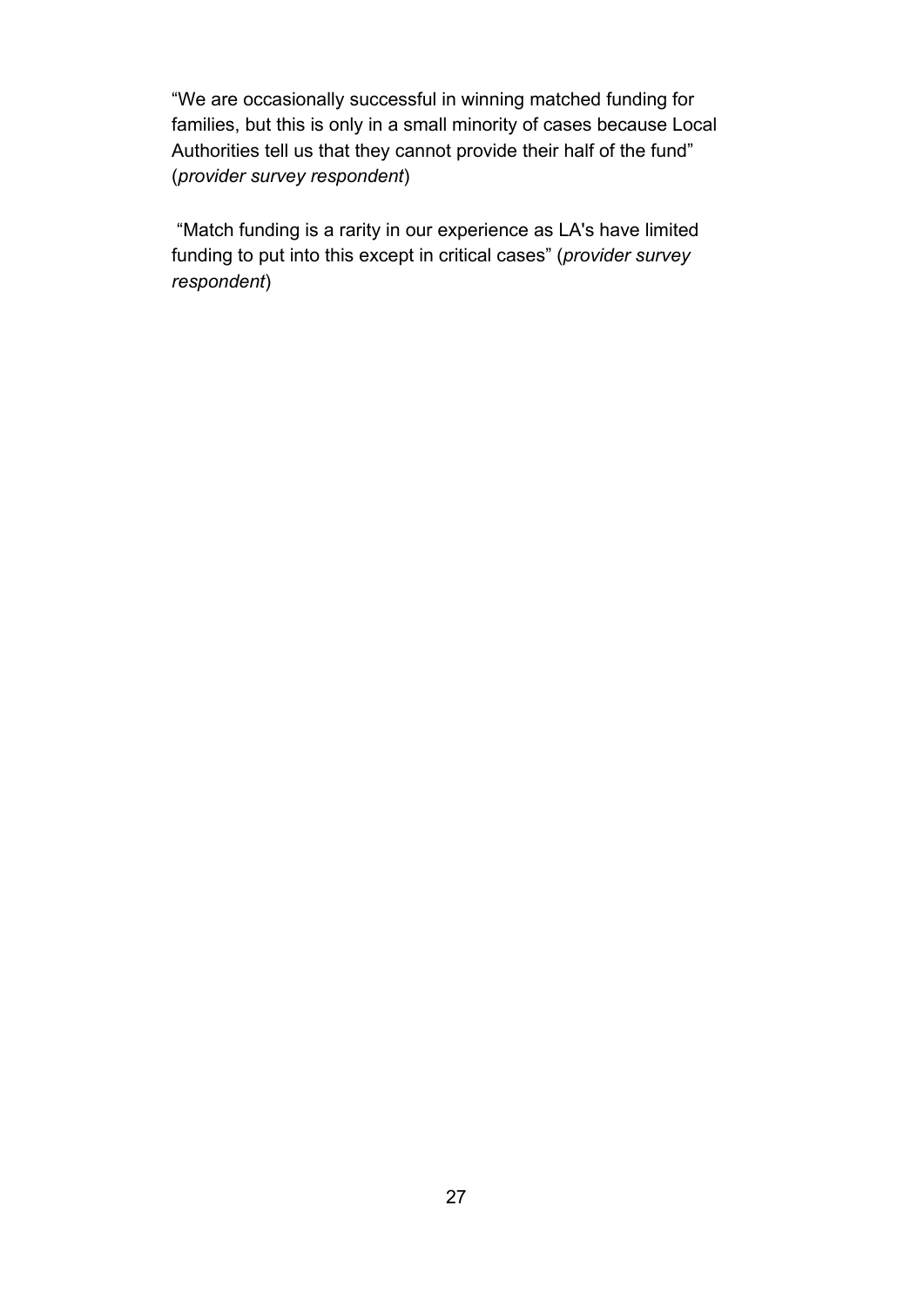# <span id="page-27-0"></span>**Chapter 5: ASF provision and markets**

For many sole practitioner and private sector provider interviewees, ASF-funded work represents a significant proportion i.e. fifty per cent or more of their work. Provider interviewees from the voluntary sector often described a greater diversity to their work, including other forms of (non-ASF) work with adoptive families or children living away from birth parents.

The provider survey has generated corroborating findings in relation to this area. Of those (mostly sole practitioner or smaller) providers (n. 117):

- 69% described how fifty percent or more of their resource is directed towards ASF-funded services.
- 43% described how seventy percent or more of their resource is directed towards ASF- funded services.

As might be expected from a varied sample of providers, there was a great deal of variation in the ASF 'offers' described by survey respondents. For example, at one end of the spectrum, specialist independent practitioners frequently appeared to offer one or two types of therapy only, while large national organisations more frequently described providing a very wide range of support to vulnerable children and families, including children in need, children with a Child Protection Plan, looked after children as well as adopted and fostered children.

Theraplay, Dyadic Developmental Psychotherapy (DDP), Therapeutic Life Story Work and play and creative therapies were the most frequently mentioned types of provision by our provider interviewees. A number of provider interviewees also mentioned therapeutic parenting (courses), Eye Movement Desensitisation and Reprocessing (EMDR) and/or Sensory Integration Processing Therapy.

A commonly expressed view of provider interviewees was that interventions that are dyadic and systemic, like DDP and Theraplay, are more frequently requested from them because these are well-established, known by social workers and families and they have a reputation amongst these parties for being effective. Creative therapies including music, art and play were referred to by several providers as working particularly well for young children as they are easy to engage with and "gets them off their chairs" (voluntary sector provider). It can also help to build an early therapeutic experience which enables them to progress on to other forms of support.

A strong theme amongst provider interviewees was that they draw on their knowledge and experience as clinical psychologists and/or other training they have undertaken, for example in Cognitive Behavioural Therapy (CBT) or family therapy to inform their delivery. Others had developed their own packages or programmes that integrate a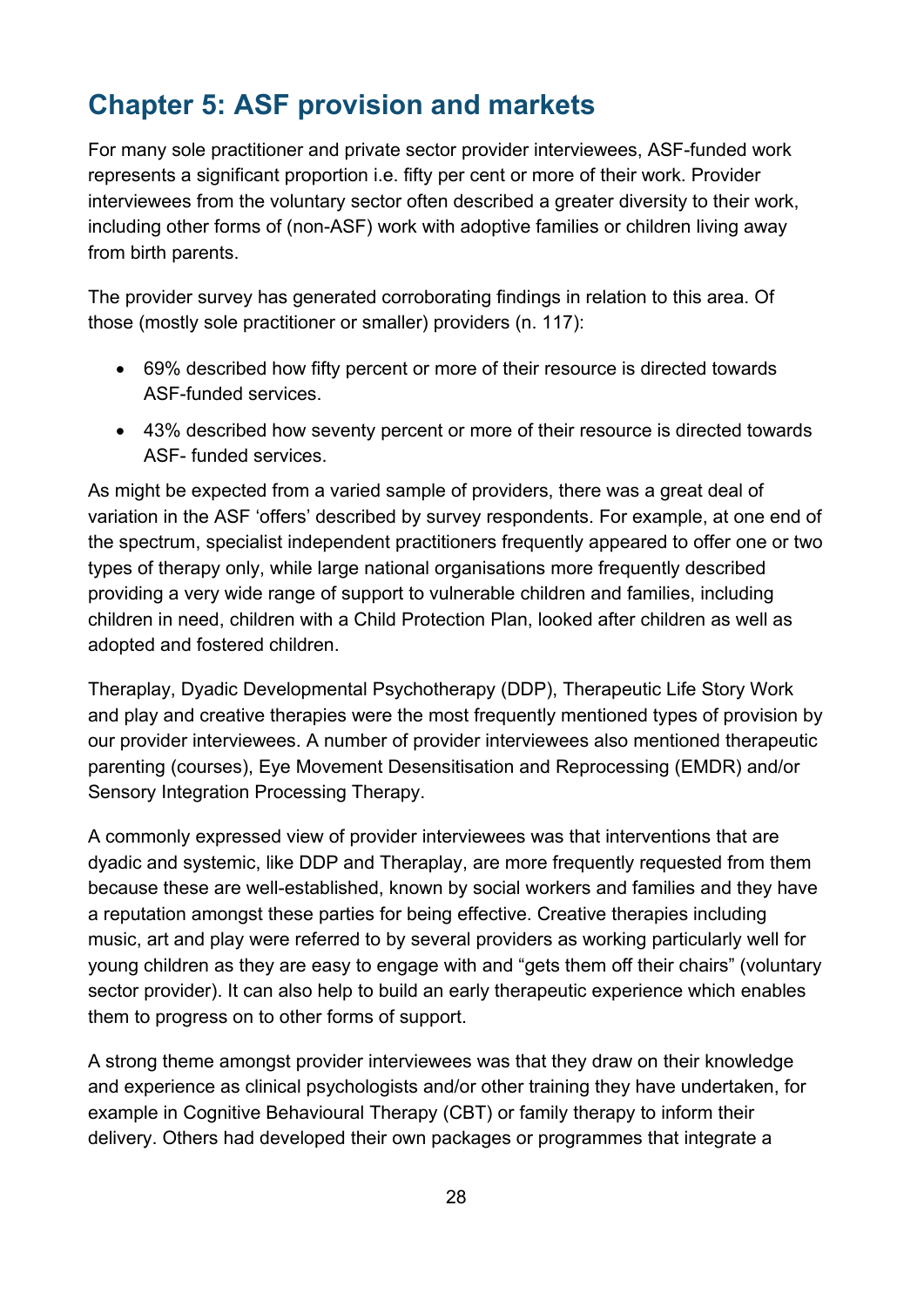number of therapies. For example, one provider described having combined Cognitive Behavioural Therapy (CBT), Sensory Integration Processing Therapy and mindfulness to meet demand.

Several provider interviewees mentioned EMDR as being effective for trauma recovery but less well known, and therefore less frequently commissioned by LAs. Others also emphasised that, as they get to know the family, the type of therapy may need to change to better meet their needs.

Another strong theme from provider interviewees was that they have increased their provision of adoption support since the Adoption Support Fund began, many quite substantially.

> "The Fund has generated a growth in providers like us and in the choice for parents. It's affected the size of our team and what we can offer (improved the range). Both with us and potentially across the whole market there's been a growth in provision of one to one psychotherapy and OT services" (*medium-sized provider*)

However, some provider interviewees described an initial rapid growth which prompted them to employ more staff and enlarge their premises, followed by an unexpected and sudden contraction when the Fair Access Limit was introduced.

83% of provider survey respondents (n. 117) described how the amount of work on therapeutic support for adoptive or Special Guardianship Order families had increased as a result of the ASF. Of those who thought that their work had increased as a result of ASF, 71% believed that it had increased by fifty per cent or more and 23% that it had increased by at least a hundred per cent. 33% of respondents described having taken on new members of staff in response to increasing ASF demand.

> "Demand is so high and so I have focused more of my work in this area" (*provider survey respondent*)

> "The ASF has made working therapeutically with adopted children and their families much easier. Prior to this families had to battle, complain or threaten to sue. Many paid privately for intervention" (*provider survey respondent*)

Some of these survey respondents described how they had started working as a sole trader in response to the launch of the ASF, having previously worked for other organisations such as local authorities or CAMH services.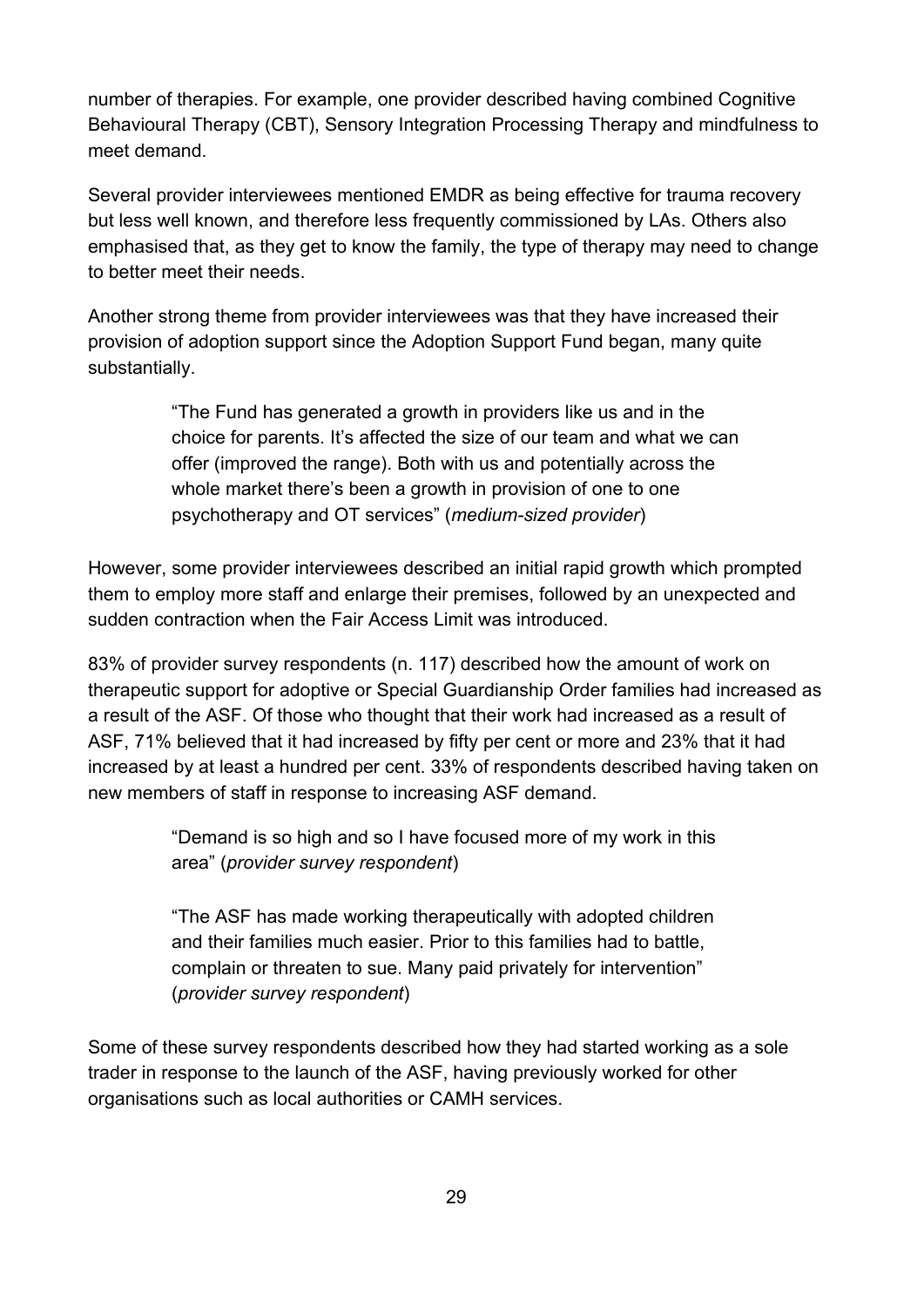Whilst some, particularly smaller, provider interviewees had found it difficult to respond to changes in demand, others (particularly the larger ones) felt that they had been able to respond relatively easily to demand, for example through the use of sub-contractors and by adapting packages of support to the Fair Access Limit.

> "As an independent organisation we have been able to respond and grow flexibly. When there was a demand for more sensory integration work we employed more therapists with this training" (*large provider*)

Within the cohort of provider survey respondents (n. 117), forty four percent thought that it had been either very or quite easy to respond to changing demand for ASF-funded support.

Provider interviewees generally believed that the growth in demand (for ASF-funded support) and provision had been fundamentally positive for the Sector as a whole, including specifically that it had led to:

- The development of (improved) skills in this field. One local authority provider referred to the Fund as a 'mandate for specialist training' as it has enabled their team to develop high level skills and knowledge to benefit all the vulnerable children they work with across children's social care.
- More specialist and multi-disciplinary teams able to work with families in a holistic way (some who now saw themselves as centres of excellence).
- More choice for families including of support offer and of provider type (although this had also been challenging for providers some of the time).
- Improved systems for securing high quality therapy, for example case management and safeguarding systems, clinical oversight and governance.

The majority of providers responding to the online survey (85%) agreed that the ASF had helped to increase the availability of therapeutic post-placement support in their area. Many also described the impact in positive terms:

> "Before the Adoption Support Fund it was a 'post code lottery'. Some LAs were willing to fund, while others - not at all. Some families were desperate. The ASF fund made it fairer for all" (*provider survey respondent*)

"ASF funding support has made a great difference to the support available to adoptive families in our area, and is critically needed" (*provider survey respondent*)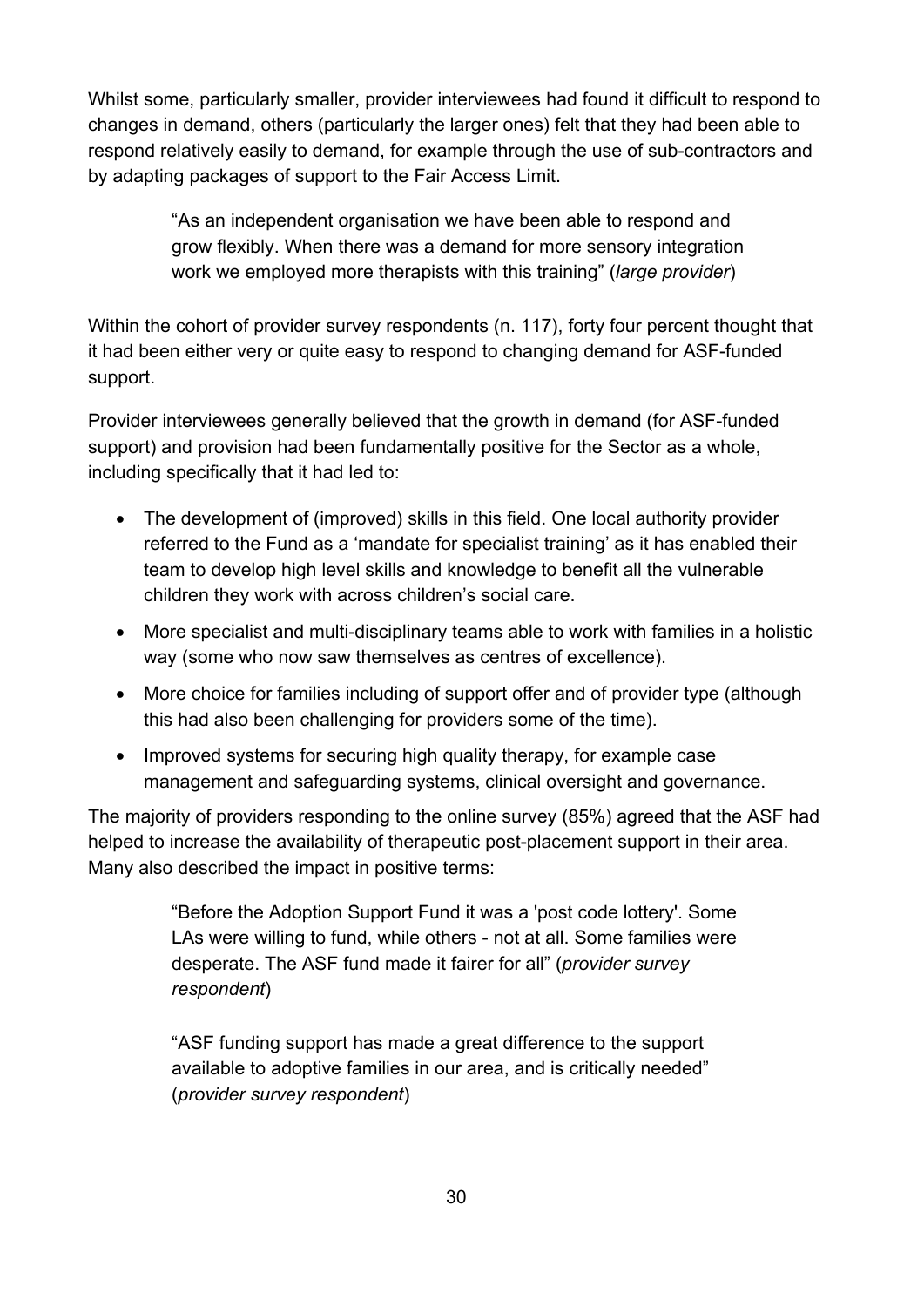Provider interviewees and those responding to the survey also frequently described how growth in demand remained challenging for the Sector, for example in terms of:

- The availability of appropriate physical space for therapy.
- Therapists' ability to respond to demand in a timely way.
- Difficulties in recruiting a sufficient number of high-quality staff with the right kind of experience.

"It's been difficult to find the right people….it's been difficult also to resource a growing team with the right kind of administrative support – people with the right attitude and resilience" *(provider)*

• Concerns about the growth in sole traders, and the quality of their work.

"Lots of one-person outfits growing exponentially" *(provider)*

"..has given birth to a cottage industry of unqualified, non-specialist practitioners some of whom don't have the right level of qualifications, training and experience.." *(provider)*

- An additional management and administrative burden.
- A decrease in CAMHS accepting or needing to accept responsibility for (some) adoptive children.

"CAMHS work has decreased, people don't want to have to wait. Also, previously they may have got nothing" *(provider)*

• Limited opportunities for innovation, learning and development – as ASF funding is attached to individual families, there was perceived to be less scope to fund the development activities that would enable providers to become 'centres of excellence'.

Provider survey respondents (n. 117) described responding to (increased) demand in a number of ways including by:

- Expanding provision to other local areas (39%).
- Training themselves or other staff (34%).
- Recruiting staff (29%).

Other responses to increased demand reported in the survey included: working more hours; doing less of other types of work; supervising others to undertake the direct work; and taking on or 'doing up' premises to make it better adapted to this type of work.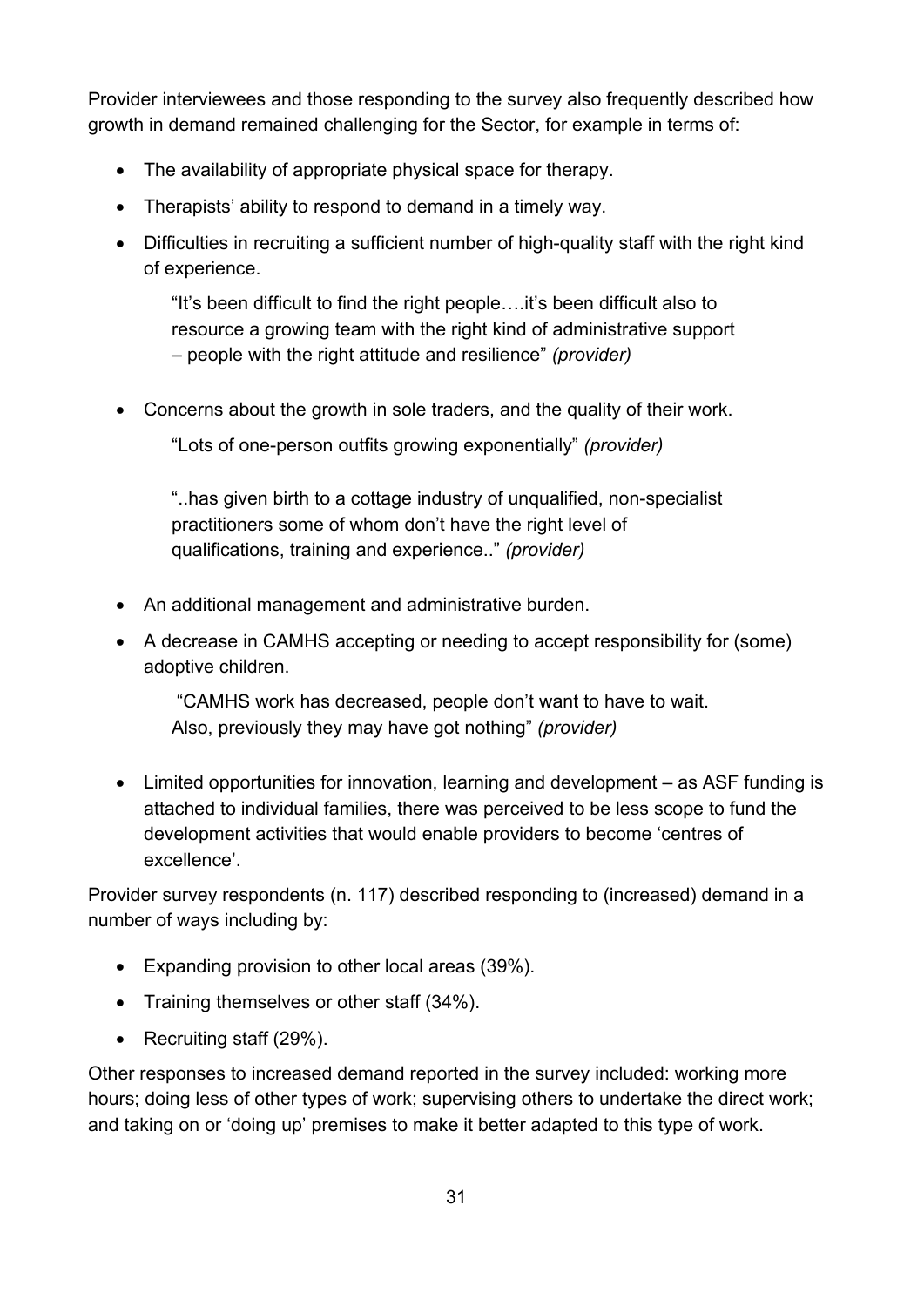However, 53% of survey respondents believed that there was demand they could not meet, both in terms of overall 'volume of work' but also specific types of demand that they thought were difficult to meet, in particular for:

- DDP.
- Sensory integration assessments and therapy.
- Therapeutic life story work.
- Specialist including multi-disciplinary assessments.

Other survey respondents mentioned difficulties in meeting demand, for example for: families who can't travel; work with parents / carers (which isn't funded by the ASF) and/or a range of therapies that are beyond their staff skill base.

> "Therapies that are outside our skills base. If the funding and referrals were guaranteed for a period time, we would employ people with the skills as well as attend the extra training required" (*provider survey respondent*)

Some provider survey respondents described broader gaps in provision they noticed, particularly:

- For SGO families
- In the kind of whole system support that would enable parents and schools to respond effectively to the needs of children who are adopted or who have an SGO, for example guidance and support for schools to understand the impact of developmental trauma and how to work with associated behaviours that may manifest in school.

## <span id="page-31-0"></span>**Local authority views about service provision and markets**

A strong theme amongst local authority interviewees was that families' needs are generally capable of being met through a combination of ASF-funded support and their own resources. This appears to be a key difference to the experience of local authorities interviewed in the early stages of the Fund (Tavistock Institute, 2017).

Local authority interviewees generally believed that the ASF complements and/or supports a broader range of support for adoptive and SGO families. Some further suggested that it has become an integral part of the support continuum or that it has enhanced significantly what was in place before.

"An integral part of what we do now, gives more options" (*local authority*)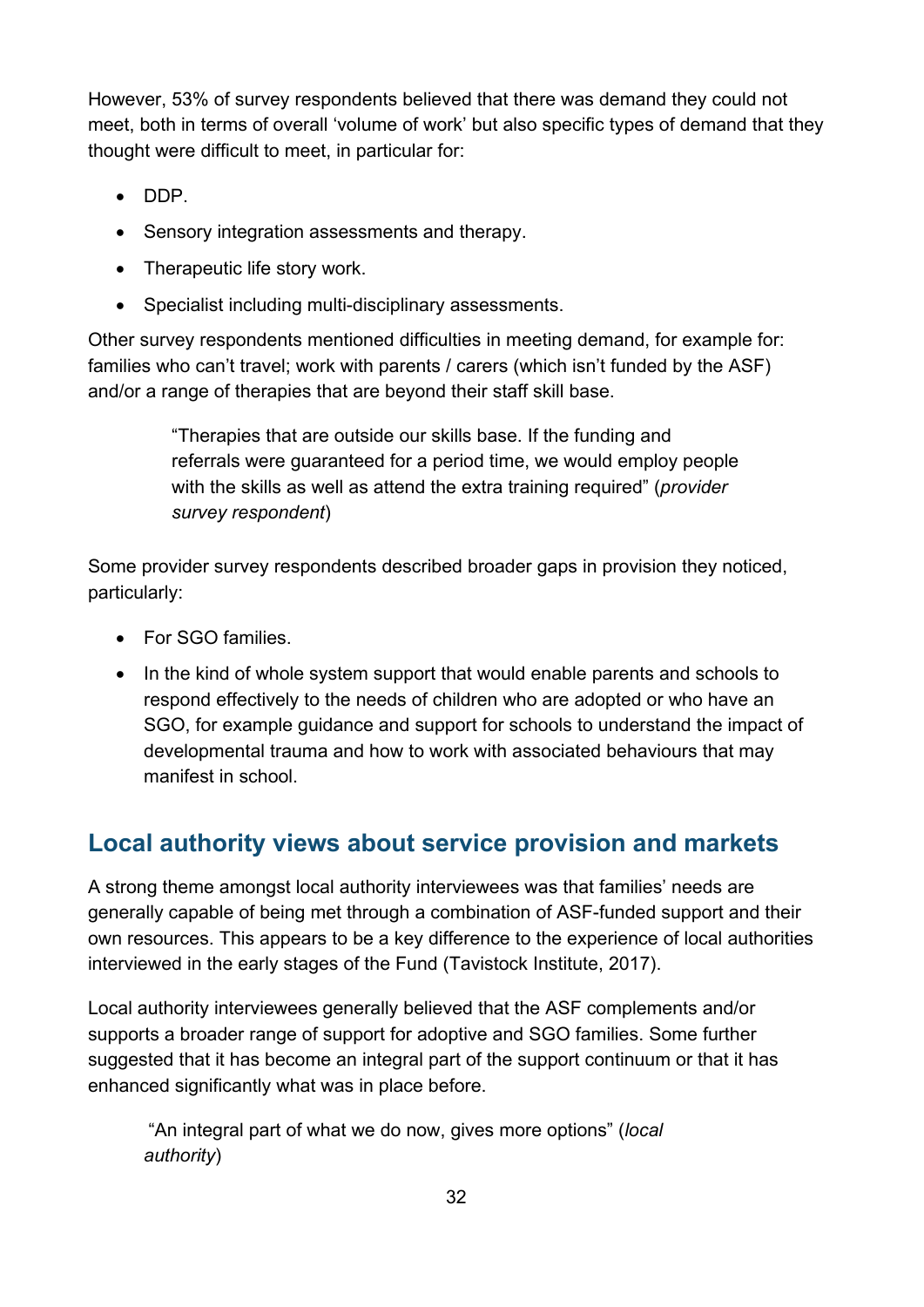However, some local authorities suggested that, whilst demand is being met superficially, this might not represent all the 'real need', for example, for SGO families and longstanding adoptive families who are more reluctant to come forward.

Another theme from the local authority interviews was that the continuum of support is still not yet complete, with more work to be done to ensure that families receive the right support at the right time.

> "Not much of a spectrum. The ASF and the Social Worker support are the main elements. If anything, it is even more limited for SGOs as they often do not go through the same training as an adopter" (*local authority*)

The main gap in the spectrum was expressed by many local authority interviewees as being for early(ier) help.

"We need more preventative supports for families" (*local authority*)

#### <span id="page-32-0"></span>**Services provided by local authorities 'in house'**

Some local authority interviewees described providing at least an element of ASF-funded support services 'in house'. Amongst those that do provide ASF support in-house, the most commonly mentioned services were: therapeutic parenting; therapeutic life story work; Theraplay; sensory integration processing therapy; DDP; and NVR.

A small minority of local authority interviewees described delivering most of the ASFfunded services on an in-house basis. One local authority described having taken the decision to deliver most provision in-house because of the limited number and capacity of therapists in their area. Another authority said that they had developed a comprehensive in-house service to deliver provision, this service located within Children's Social Care but also incorporating seconded NHS psychologist and other clinical / therapist staff.

Other local authority interviewees described having a more mixed economy of ASFfunded support, some partnering with an external provider and some training up their inhouse staff to deliver 'elements' of therapy.

These trends in delivery models across different local authorities are largely unchanged from those identified in the early stages of the Fund (Tavistock Institute, 2017).

Where local authority interviewees thought that they did not provide any ASF funded services in-house, a strong theme was that, as predicted by the earlier study relating to the Fund (Tavistock, 2017), this had a negative (including de-skilling) impact on their staff: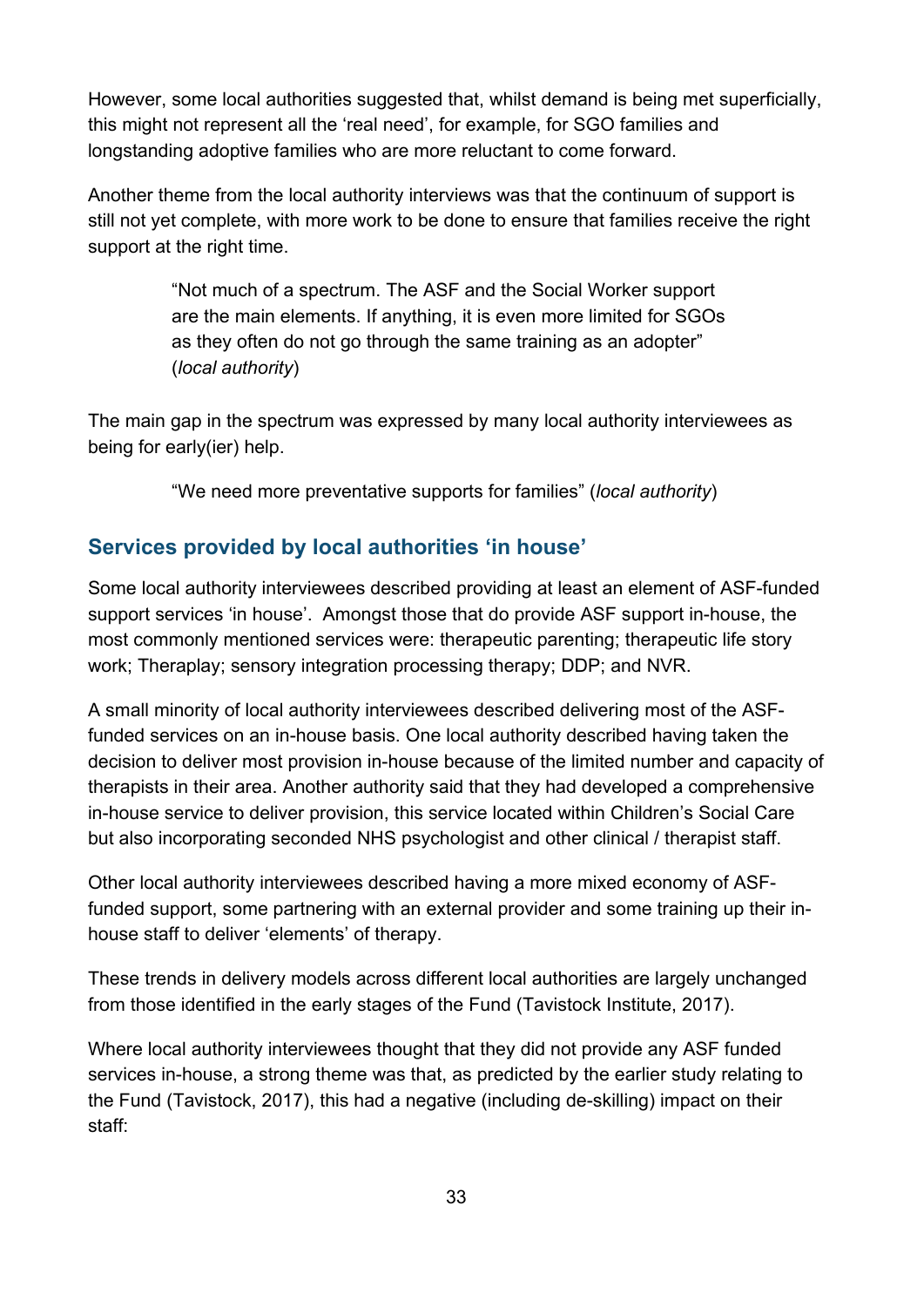"We originally provided some therapeutic interventions through suitably trained and experienced social workers, but all therapeutic interventions are now bought in. The social work capacity is focused upon assessment, training and non-therapeutic support. In some respects, the ASF has resulted in the de-skilling of our own staff" (*local authority*)

"We have almost had to stop the in-house just to get the ASF assessments done. More (families) want the external support, believe the value is more as its being paid for" (*local authority*)

One local authority described how services had been commissioned (out) because "there are not the resources and there is not the certainty from the ASF to invest in resources within the local authority".

However, another authority took an opposing view, with reference to the anticipated Regional Adoption Agency arrangements, seeing a new opportunity to "skill them (staff) back up in readiness for post 2021".

#### <span id="page-33-0"></span>**Services commissioned externally on behalf of families**

Continuing a trend identified in the earlier Fund evaluation (Tavistock, 2017), a strong theme from the local authority interviews was that most ASF-funded services are now commissioned by them externally from within an expanded private and voluntary sector market. The most commonly mentioned types of services that local authorities described commissioning externally were as follows:

- Therapeutic parenting.
- Therapeutic life story work.
- Theraplay.
- DDP.
- Specialist assessments.
- Creative therapies including art, drama, music and play.
- Psychotherapy.
- Sensory integration / re-processing therapy and assessment, sensory room / OT.
- EMDR.
- NVR.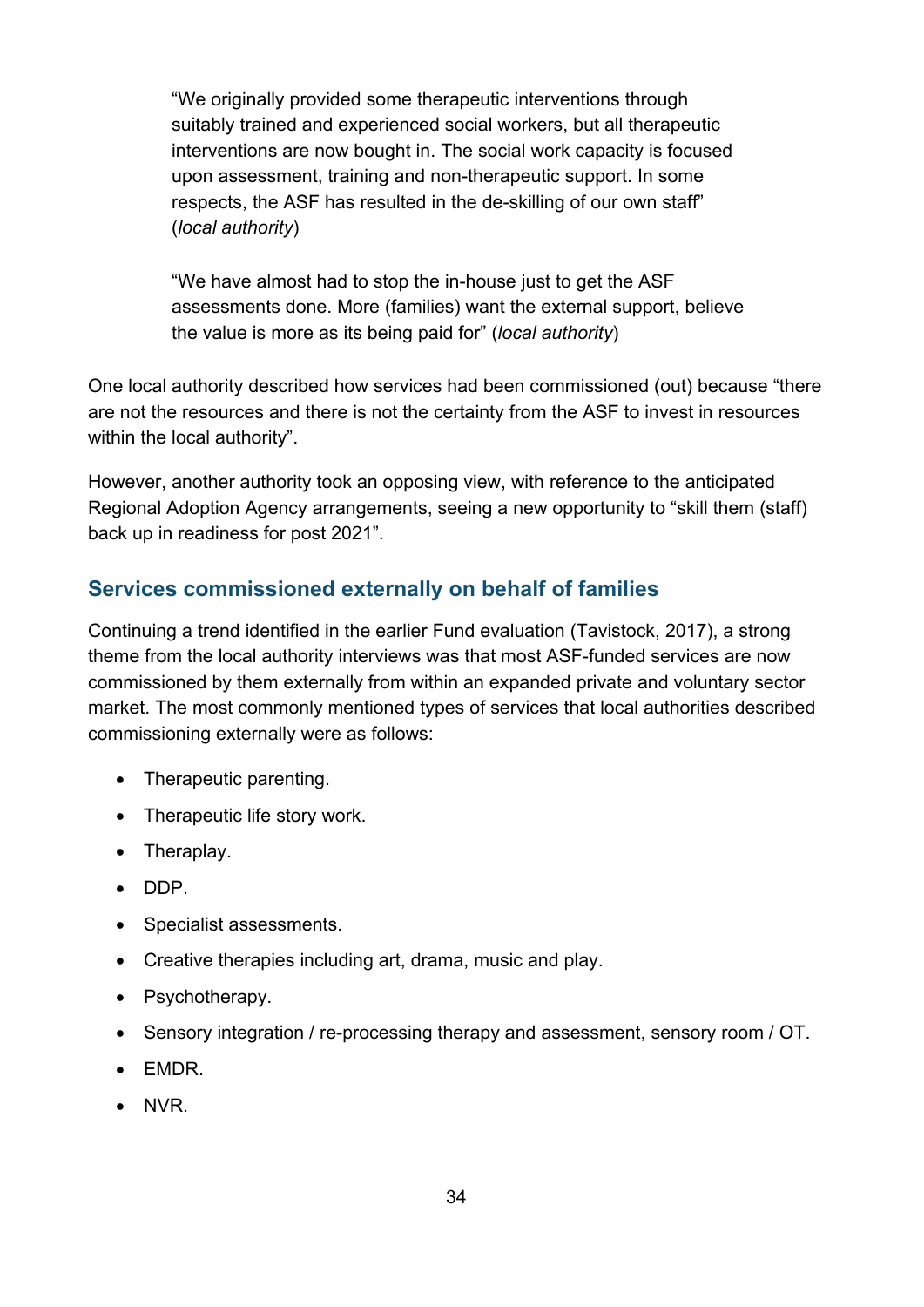#### <span id="page-34-0"></span>**Local authority views about the market for ASF-funded support**

Like their provider colleagues, local authority interviewees generally considered that the market had grown and developed since the inception of the ASF. Key changes in the market noticed by local authorities were:

• In some areas, more individual therapists had established themselves as independent providers / sole traders.

"People leaving big organisations to set up" (*local authority*)

"People are developing themselves, training to enter this market" (*local authority*)

- Some provider organisations had developed a deeper and broader offer.
- Some local authorities had up-skilled their staff and/or grown their in-house provision.

Some local authority interviewees expressed concerns about the market (still) being under-developed. Many of these authorities believed that they had simply improved their knowledge of the market, rather than that it had literally grown or developed significantly. For example:

> "Need more choice and to develop the market. We have tended to be a bit dependent on a handful of providers" (*local authority*)

"Dominated by one provider but overstretched as used by other LAs too" (*local authority*)

"A fragmented and small-scale market...hasn't particularly changed or grown" (*local authority*)

However, other authorities described their local market as being relatively well-developed and having quite a good mix of different sizes and types of provider, including independent therapists, small practices (private and voluntary sector) and large regional or national adoption support agencies (private and voluntary sector). Several authorities described a good supply of independent therapists and smaller practices and tended to favour this type of local provision, to enable ease of access for families.

Positive forces affecting the market cited by local authorities as:

- The profile of the Fund itself and the awareness it has raised.
- The Fair Access Limit, generating more competition.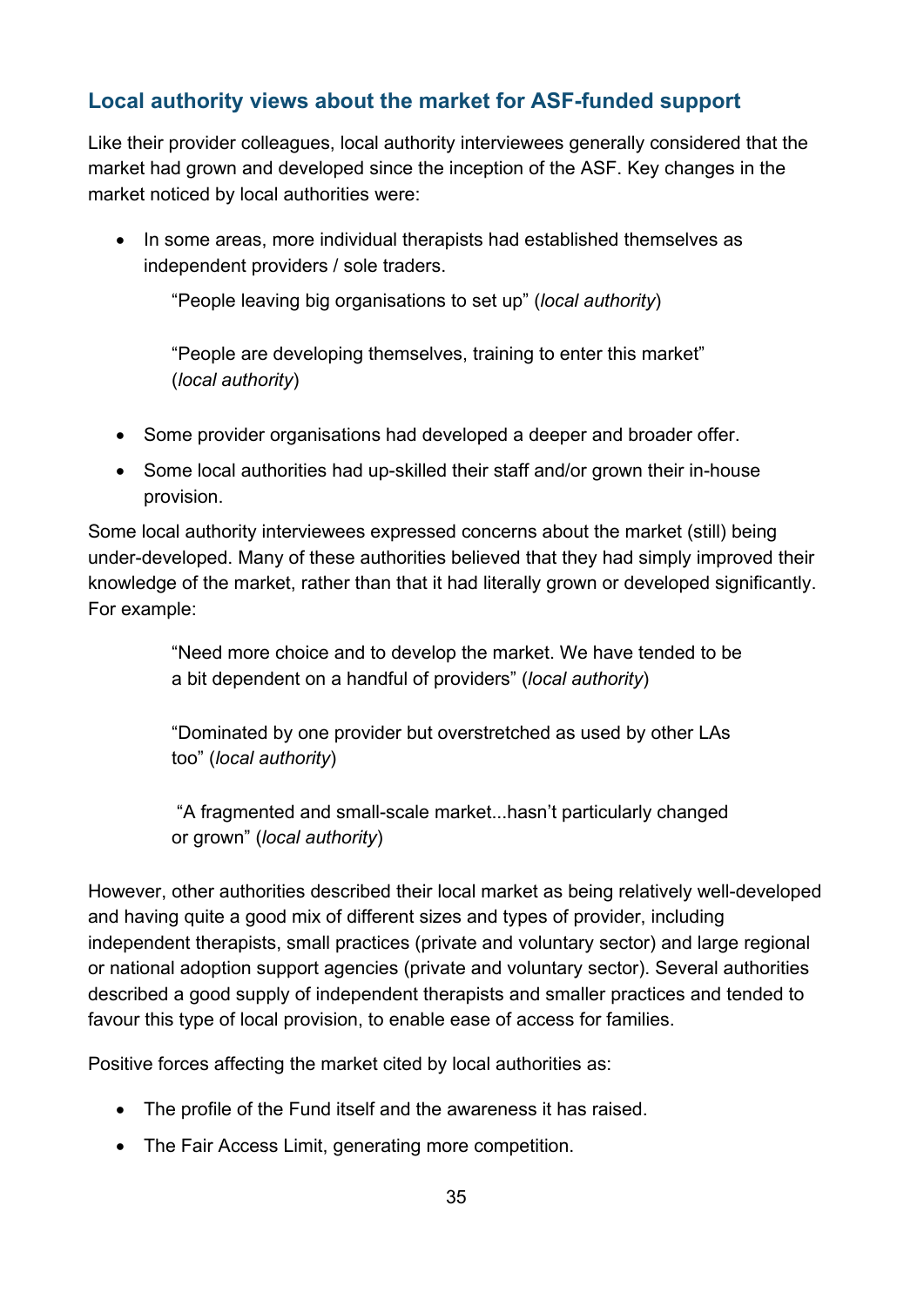• Approved Provider Lists, these cited mainly by RAA representatives.

"Now streamlined for providers since being RAA. They only need to get on the one list rather than on four separate ones" *(local authority)*

The main negative factor affecting the market identified by local authorities was a perceived increase in the time that it takes to get applications approved centrally, said to encourage providers to take on other work (in the meantime), or to be less interested in ASF work, or to increase their costs.

Other negative factors cited by local authorities were varied and mirror many identified in the earlier evaluation (Tavistock, 2017) including: market cornered by one provider; CAMHS no longer taking clients; uncertainty over the Fund; spot purchasing; insufficient good quality therapists; (sometimes) parent choice; growing family expectations; and reductions in local authority resources.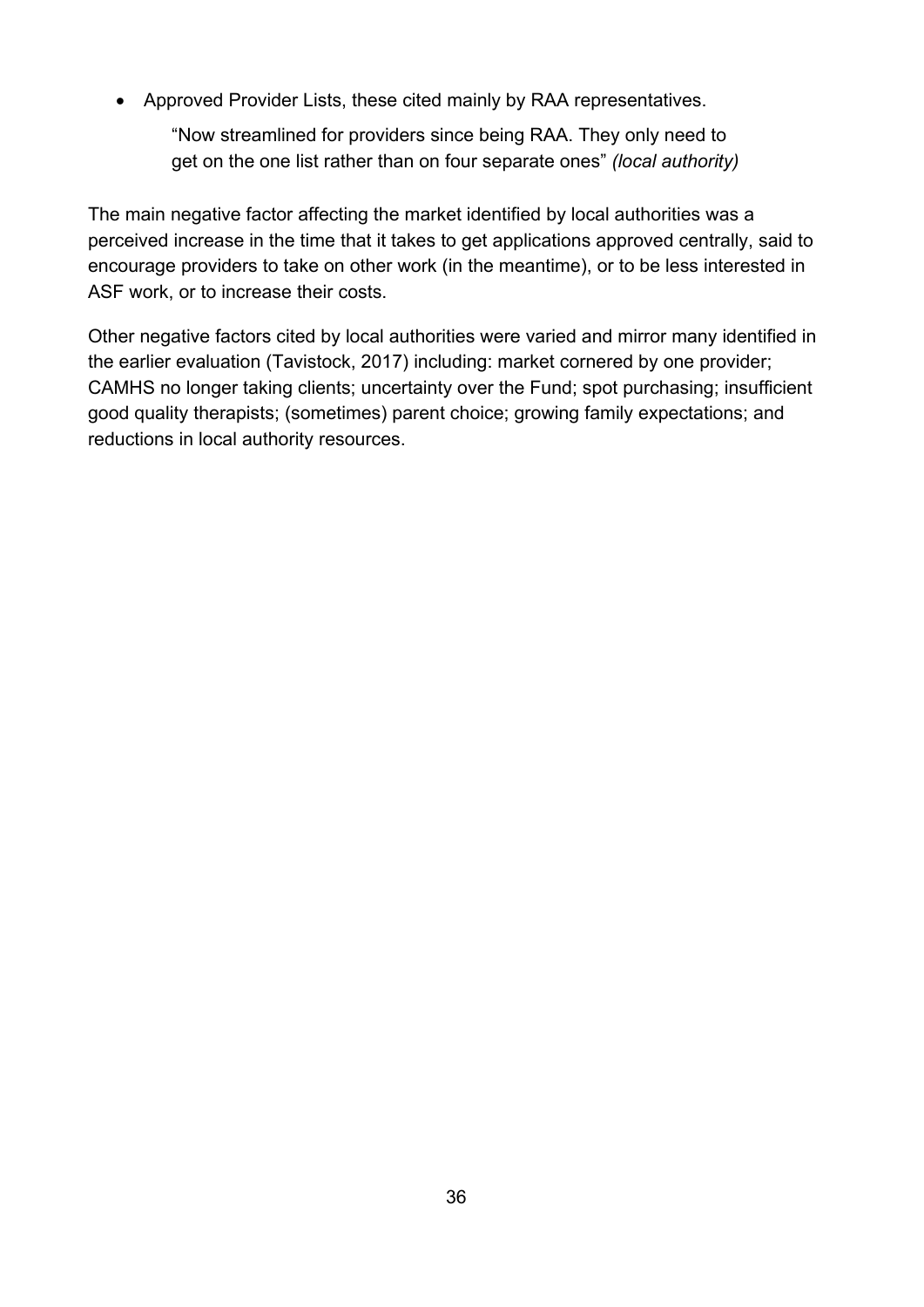# <span id="page-36-0"></span>**Chapter 6: The match of services to needs, their evidence base and quality**

## <span id="page-36-1"></span>**The match of services to child and family needs**

Local authority interviewees tended to describe services that were overall well-matched to presenting family needs, in part because of the quality of assessments and in part because of the availability of appropriate supports.

However, a small proportion of local authorities believed that the match was only quite good or 'mixed'.

> "Hence we use the best of what we have got... sometimes we have to be imaginative" (*local authority*)

Whether an overall good or quite good match is reported, local authority interviewees could often identify some specific exceptions or examples of situations where the match was not, in their view, quite as good. This could sometimes happen where families have a view about a service that they think represents a good match with their needs, but where the adoption service doesn't agree:

> "Sometimes difficult to change a family's view when they believe they know what intervention they want" *(local authority)*

The key gaps in provision to meet child and family needs and/or barriers to meeting these needs identified by local authorities included some supports that could be funded by ASF and some that might form part of a broader offer to families, including:

- Specific therapies, for example: therapies to deal with child to parent violence; Video Interaction; Positive Parenting; sensory services; DDP.
- Services tailored to specific needs groups, for example for SGO families.
- Support for specific groups of children, for example: adolescents.
- The absence of a whole system approach, in other words recognition that support is needed for the 'whole system' that exists around the child, particularly parents and schools.
- Support for children in schools for example to understand the needs and behaviours of adopted children.

"..feel this is a big gap in provision, can't get funding …, some schools not using school funding, hence leads to work at home and work at school not being congruent" (*local authority*)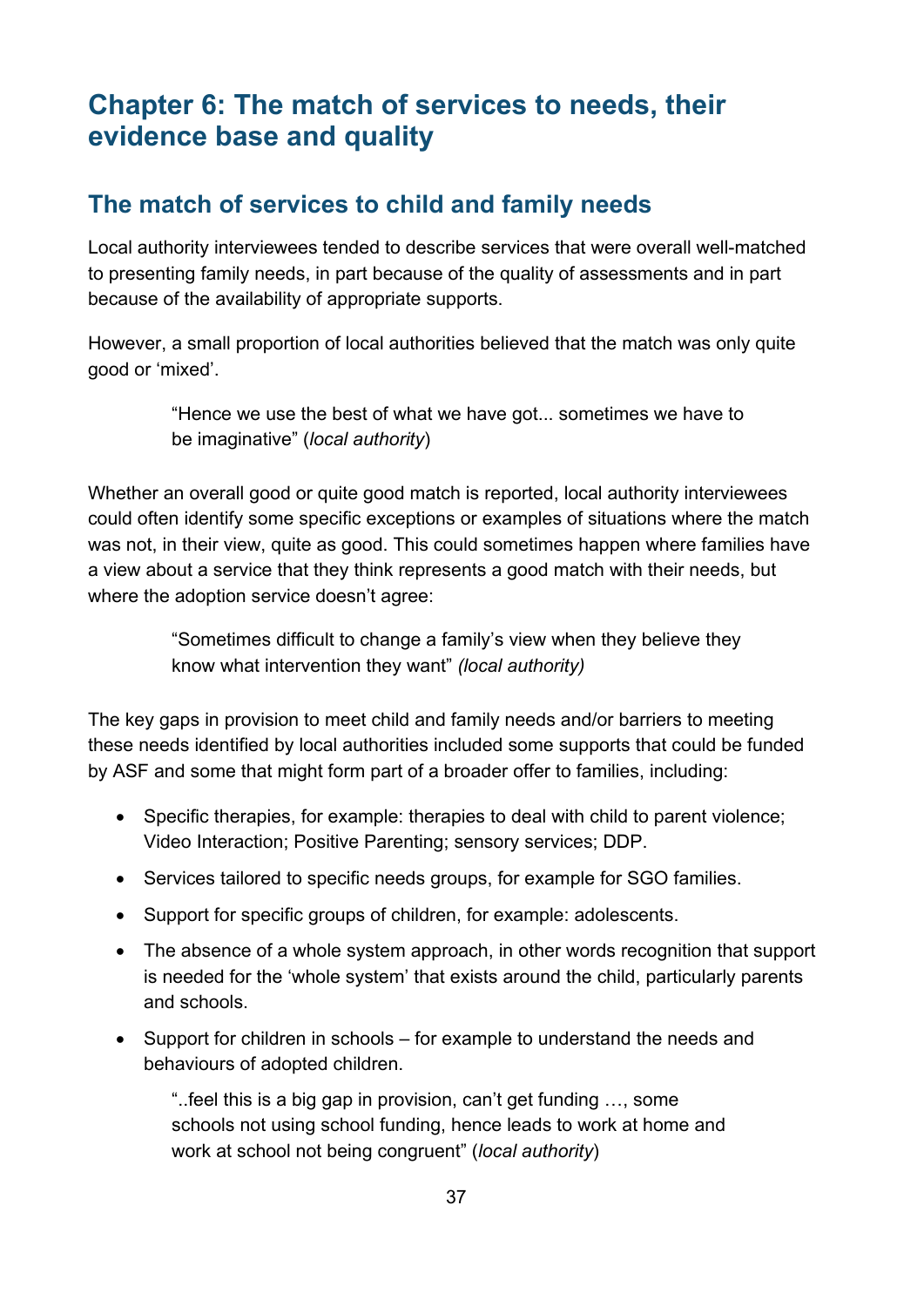- Support for parents (in their own right) for example in relation to secondary trauma, to enable them to respond better to their child's needs and behaviours, for which ASF-funding cannot be used.
- Preventative work, sufficiently early in the adoption journey.

"Rather than families coming to us in a crisis, with so much trauma, we've learnt that if we can get in earlier its helpful" (*local authority*)

• Peer mentoring.

"Families are often isolated on their specific journey" (*local authority*)

• Other interventions that are out of scope for the Fund, for example: equine therapy; respite care; stand-alone sensory assessments (that are not part of a package), therapies specifically to address Foetal Alcohol Syndrome Disorder.

Local authority interviewees generally believed that services are geographically accessible for most families, if not for all. The key challenges were considered to be:

- The location of some key providers (more in urban or affluent areas).
- The rural nature of the local authority / geographical region.
- The lack of appropriate locations / bases for therapeutic work within a specific local area.

Whilst funded support was considered by most local authorities to be accessible for families living 'in their area', they could be less accessible for children and families living at a distance, in other local authorities or regions. Local authorities described how it could also be harder to commission support at a distance, although most had worked collaboratively with other local authorities / RAAs to do so.

#### <span id="page-37-0"></span>**Perceptions about the extent to which funded supports are evidence-informed**

There was a general view expressed by local authority interviewees that services commissioned or provided by them are mostly evidence-informed. By way of support for this view, local authority interviewees drew upon their confidence in the overall ASF process (including approved list of interventions), or their in-house / commissioned provision, or their commissioning arrangements which require providers effectively to register their experience and approach(es) on an approved provider list.

One local authority cited by way of additional support the fact that they have clinicians in their assessing team(s), these provided by a Voluntary Adoption Agency on behalf of the Council.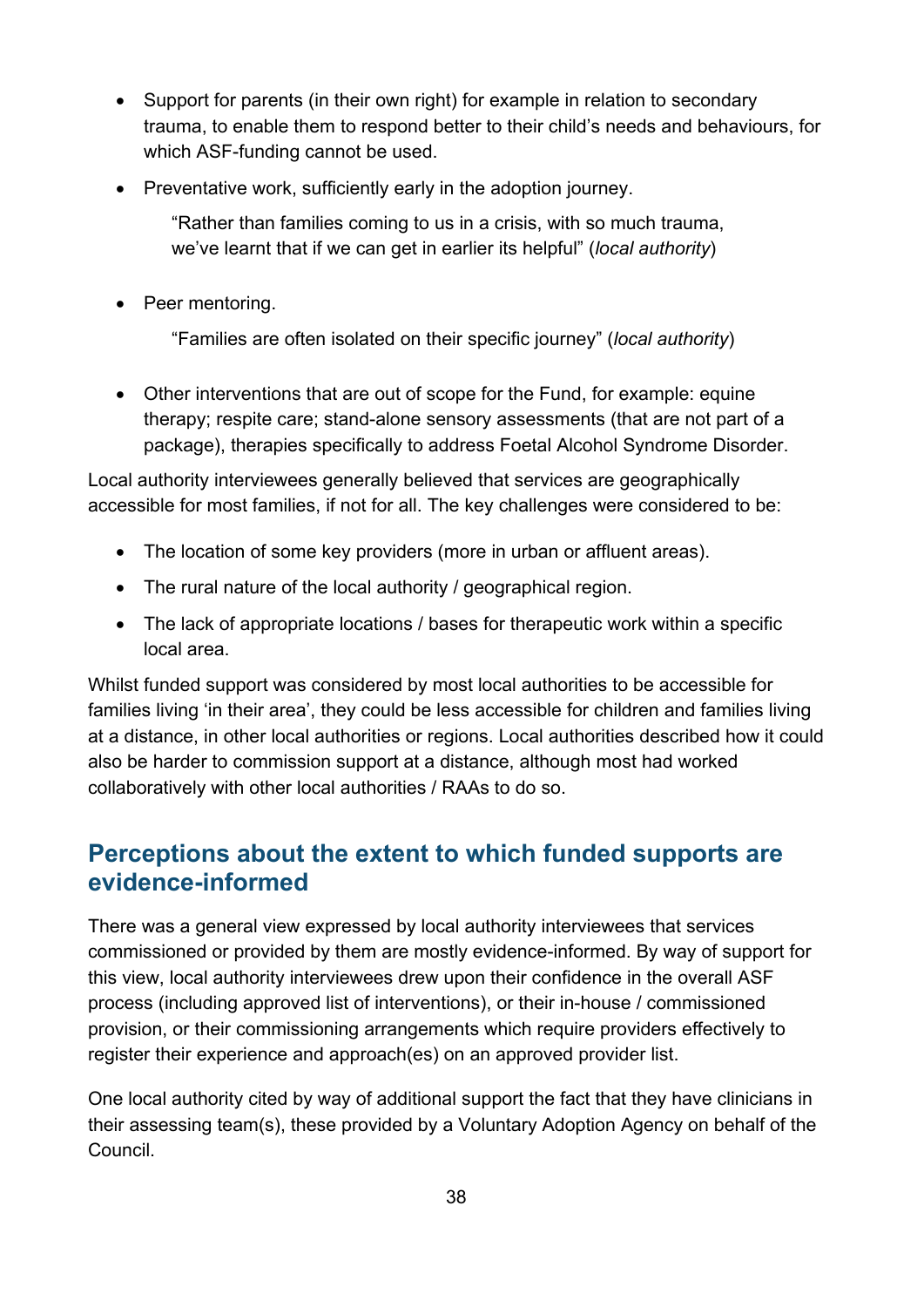However, some local authorities who were mostly confident that services are evidenceinformed could identify exceptions, for example in relation to:

- Parents who choose a particular intervention that may not be right for them.
- Social workers who may not always know what intervention to select.

Other local authority interviewees expressed a view that the funded services are not very evidence-informed.

> "Steer towards quite traditional therapeutic approaches, rely on previous users to give feedback" (*local authority*)

"Some (approved) therapies don't really have a clear evidence base. We need a mechanism to access evidence informed basis and knowledge" (*local authority*)

A strong theme from the provider interviews is that providers believe themselves to be delivering interventions that are predominantly and increasingly evidence informed. However, there was also an awareness amongst provider interviewees that some or many of the ASF-funded therapies available more broadly do not yet have a fully developed evidence base. The need for more independent studies to evaluate therapies across the board, particularly to look at long-term impact was strongly highlighted, and some providers already considered that they are contributing to these evaluations.

Other commonly mentioned activities designed to ensure provision is having a positive impact on children and families were described by provider interviewees as including: good quality supervision (on a one to one and group basis); management oversight of therapists (for example, checking notes and intervening if things are getting stuck); CPD opportunities for staff; good governance and structure; peer support groups for families; feedback from the wider network for example schools.

Provider interviewees generally described how they review or evaluate the effectiveness of individual ASF packages in some way, using one or a variety of measures with individual families. These measures sometimes include those that have been developed by the provider themselves; surveys and questionnaires to gather feedback from parents, children and social workers; before and after measures; case note checks; reviews of planned support; noting school attendance; noting whether the placement is still intact.

> "We look at the aims and have regular reviews. We use SDQs, six parts story stem method (for drama therapy), parent self-reports, child feedback, surveys and attendance" (*small provider*)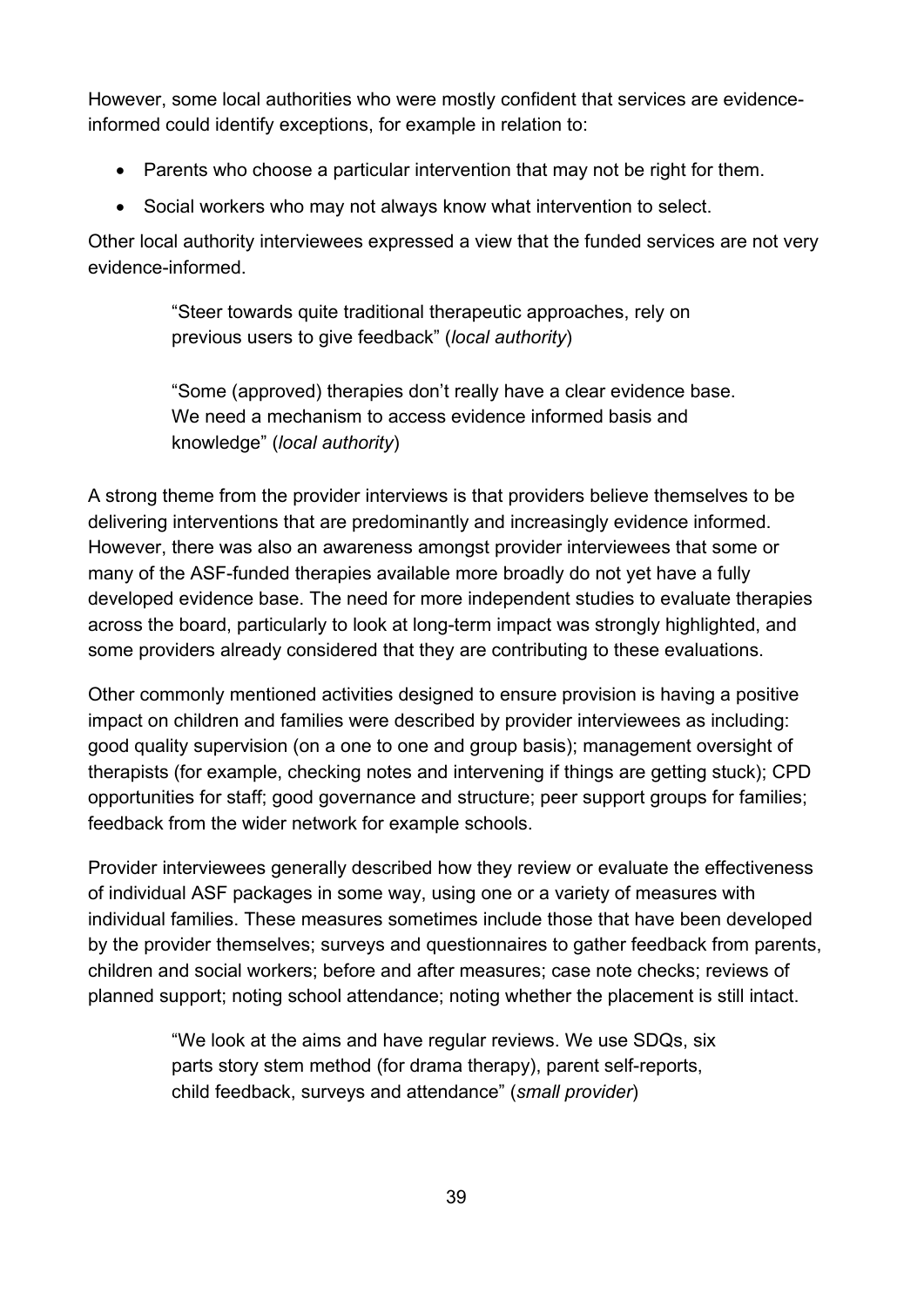"We do an impact evaluation with families and the local authority and children, when appropriate – we establish a baseline at the start, at the end and 6 months after case closure" (*large provider*)

Some provider interviewees describe evaluating the effectiveness of their ASF work using standardised and well-validated measures, for example the Strengths and Difficulties Questionnaire (this the most frequently mentioned tool).

#### <span id="page-39-0"></span>**Perceptions about the quality of funded support**

A strong theme from the local authority interviews was that the quality of therapeutic adoption support services is mostly good or very good. However, local authority interviewees often also acknowledged the limitations of their knowledge, as it is mostly based on feedback from providers or families rather than harder measures / outcome measures. They often described having stopped using some therapists about whom they had received negative feedback from parents or other negative information.

A minority view of local authorities was that more needs to be done going forward to secure improved regulation of providers and/ or a better evidence base about the quality and effectiveness of supports.

Providers were asked more specific questions about aspects of (good) quality provision including about the timeliness of their engagement with families and the quality including skill set of the therapists working in their organisation.

Most provider interviewees asserted that they can start work with a family reasonably quickly once ASF approval has been given and most said that they do not keep waiting lists. For those who were able to provide an average time for which families have to wait, this ranged from two to eight weeks. However, a common experience described by interviewees was that the whole process from when a family approaches the local authority for help until they start treatment can be very lengthy and is getting longer.

In some situations, for example where the need is urgent or in the case of group work, provider interviewees said that they had commenced interventions before agreement is given and then invoiced retrospectively (when and if it is given). A strong theme was that the whole process is overly lengthy, and provider interviewees attributed this to: local authority needs assessments; complex procurement procedures to select a provider; applications taking a long time to be submitted and processed; clarifications and changes being requested by the Fund Manager; and/or a lengthier decision period by the Fund Manager (extended from 5-20 days). Some provider interviewees expressed concern about the effect these perceived delays were having on families.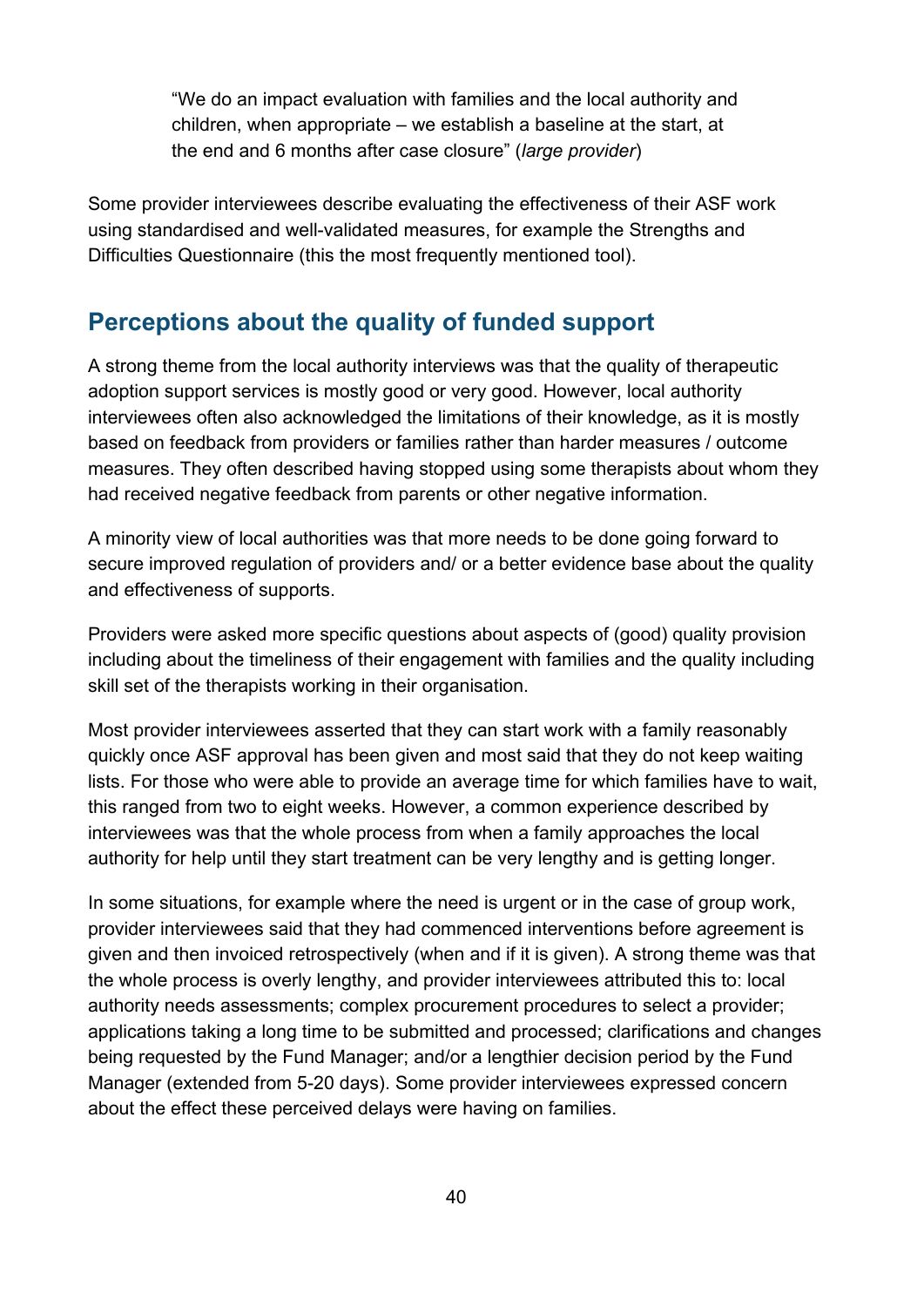Similarly, most (65%) provider survey respondents (n. 117) thought that it is quite or very easy to respond to families in a timely way. Only 13% thought that it is quite or very difficult to do this (22% thought it is neither difficult nor easy). The main barriers to responding in a timely way were thought to be the volume of demand and also, in some cases:

- being sent 'batched' referrals from local authorities (so some families have to wait for others to be ready for referral);
- overly lengthy or detailed local authority or RAA procurement processes;
- local authority delays in completing assessments; and/or
- disagreements about match funding.

A majority of survey respondents cited overall volume and / or delays in local authorities / RAAs completing assessments as the most significant barrier(s).

> "Biggest organisational problem is the parents and school want help now and funding takes ages to come through. I have often been seeing a child for a session each week without knowing if I was going to get funding for the child or not" (*provider survey respondent*)

Provider survey respondents described the main consequences of failing to be able to meet demand as having to turn families away, to refer them on to other providers, and/or to ask them to wait.

> "Families need help when they need it. It is problematic to wait when there are difficulties" (*provider survey respondent*)

Provider interviewees were overwhelmingly confident that they and their staff had the right skill set to meet child and family needs. They also frequently described the high level of training that they/their staff had undertaken and continue to undertake to keep up to date with research findings, new thinking and methods of working, especially around complex trauma.

Independent (sole trader) practitioners as well as larger organisations also frequently described the need for a high-level clinical training background (for example: clinical psychology) as well as being certified to the right level to deliver particular interventions.

Many provider manager or owner interviewees prided themselves on delivering regular in-house training to support their staff (including associates who may be sub contracted to deliver ASF-funded therapies) in addition to providing regular one to one and groupbased supervision.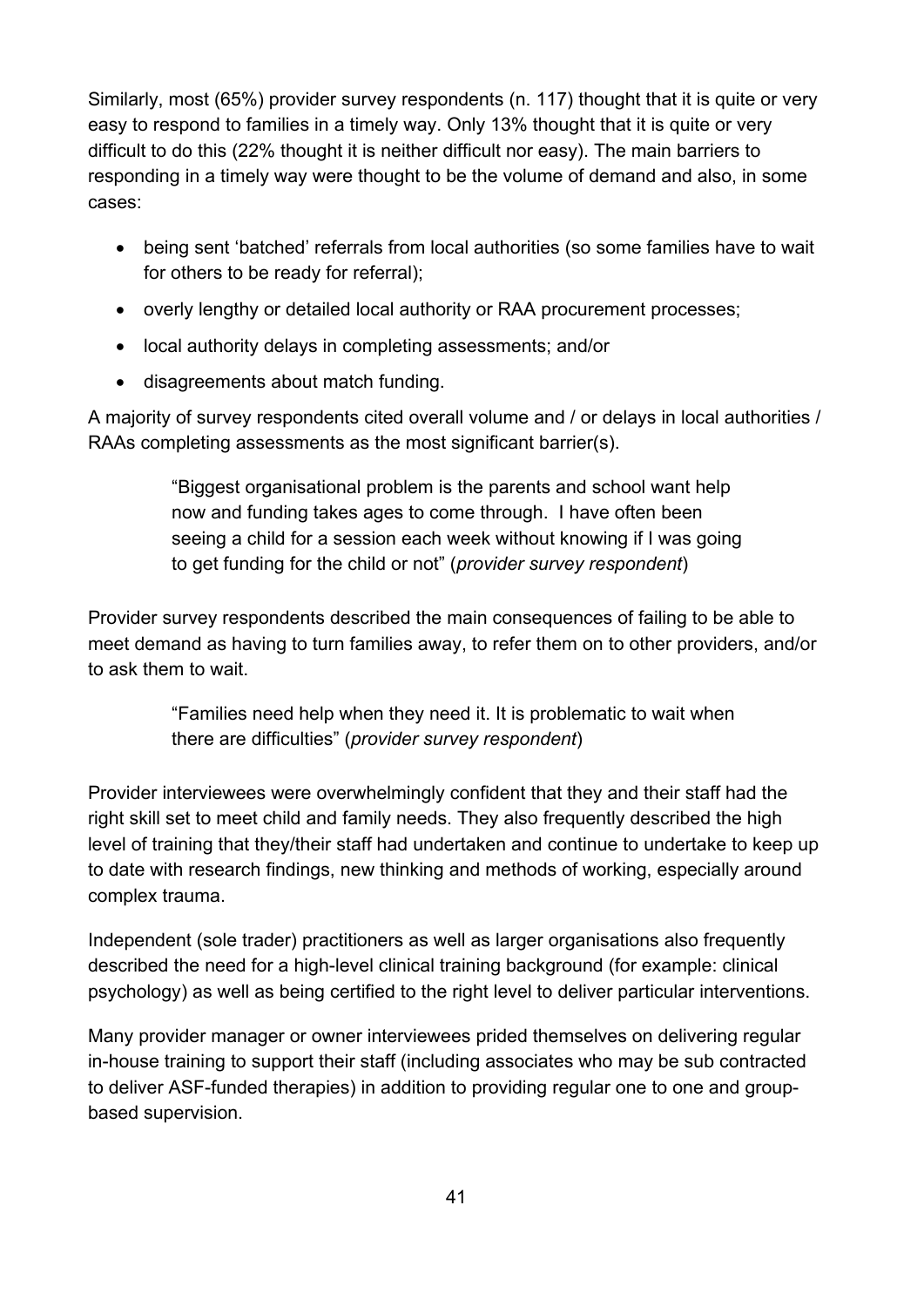"Our very excellent CPD offer includes 'by the team for the team' training once every two weeks and 1 to 1 as well as forms of group supervision" (*provider*)

These providers suggested that some of the most important types of experience, knowledge and skills that practitioners require in order to respond effectively to demand include:

- Knowledge of neuro development, attachment and trauma.
- Experience of adoption and other forms of kinship care.
- A clinical skill set and experience of the therapeutic process.
- Being able to take a holistic view, hold complexity and deliver a range of integrated interventions, drawing on a broad knowledge of different types of therapy.
- An understanding of the whole system of support for children and families.
- Ability and openness to working in a multi-disciplinary way, liaising with other professionals (this is seen to be a very important but unfunded aspect of the work).
- Interpersonal skills including empathy and compassionate listening.
- Being able to engage with children who don't trust anyone.
- A child-centred way of working sometimes described as 'child-led, adult guided'.
- Having emotional resilience themselves / being able to tolerate the stress of the job.

Providers responding to the ASF survey (n. 117) also overwhelmingly (97%) considered that they and/or their staff have the right skills to meet the needs of children and families. However, it is clear from the responses that many of these related to having the right skills in relation to the work that they already do (rather than demand more broadly).

## <span id="page-41-0"></span>**Perceptions about the extent to which funded support provides good value for money**

A strong theme from the local authority interviews was that the ASF-funded support represents very or mostly very good value for money. The reasons for this included:

• That the Fair Access Limit had introduced more realistically costed proposals from providers.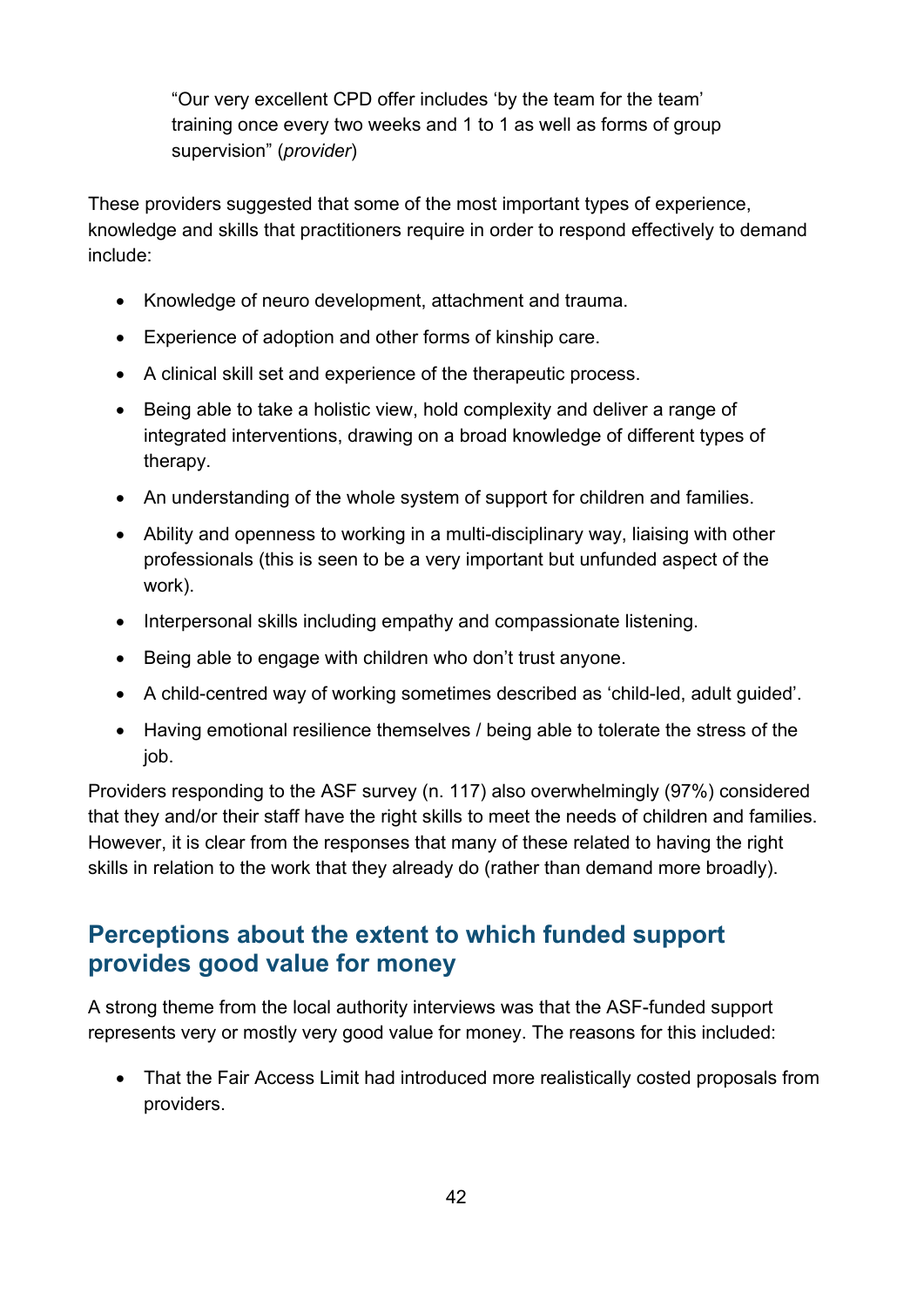• Because of the perceived (largely very positive) impact of the support, including on preventing placement breakdown.

Limitations on the extent to which services represent good value for money were thought by some authorities to include:

- A lack of 'competition' (breadth within the market) to encourage competitive pricing.
- The fact that some (mostly larger) providers are considered almost always quote very close to the Fair Access Limit.

"A lot of providers still come in at just the right top amount. There is a lack of real competition in this area to counteract this" (*local authority*)

"Some providers go up to the limit in a standard way" (*local authority*)

This has caused some local authorities to perceive independent therapists as providing better value for money.

• That quotations now need to cover the costs of travel, so some providers expect families to travel to them (since these changes).

"Some families are disadvantaged in rural locations due to the Fair Access Limit, as travel time has to be factored in" (*local authority*)

• That it has become more difficult to obtain funding for group-based activities.

The provider-reported costs of providing ASF support frequently included:

- Support sessions with family members.
- Administrative support associated with processing the ASF.
- Liaison with professionals and agencies.
- (For some of the larger organisations), the costs associated with 'becoming centres of excellence'.

Some provider interviewees described how their costs of ASF-funded packages have remained the same for the duration (approximately) of the Adoption Support Fund. Several providers also described ways in which they believe they have become more efficient, for example: by making their operational processes leaner / more streamlined; by travelling out to families less; and by modifying their interventions to fit with the Fair Access Limit.

Some provider interviewees described how their costs / charges have increased during this period and attributed these increases to the need for greater levels of administration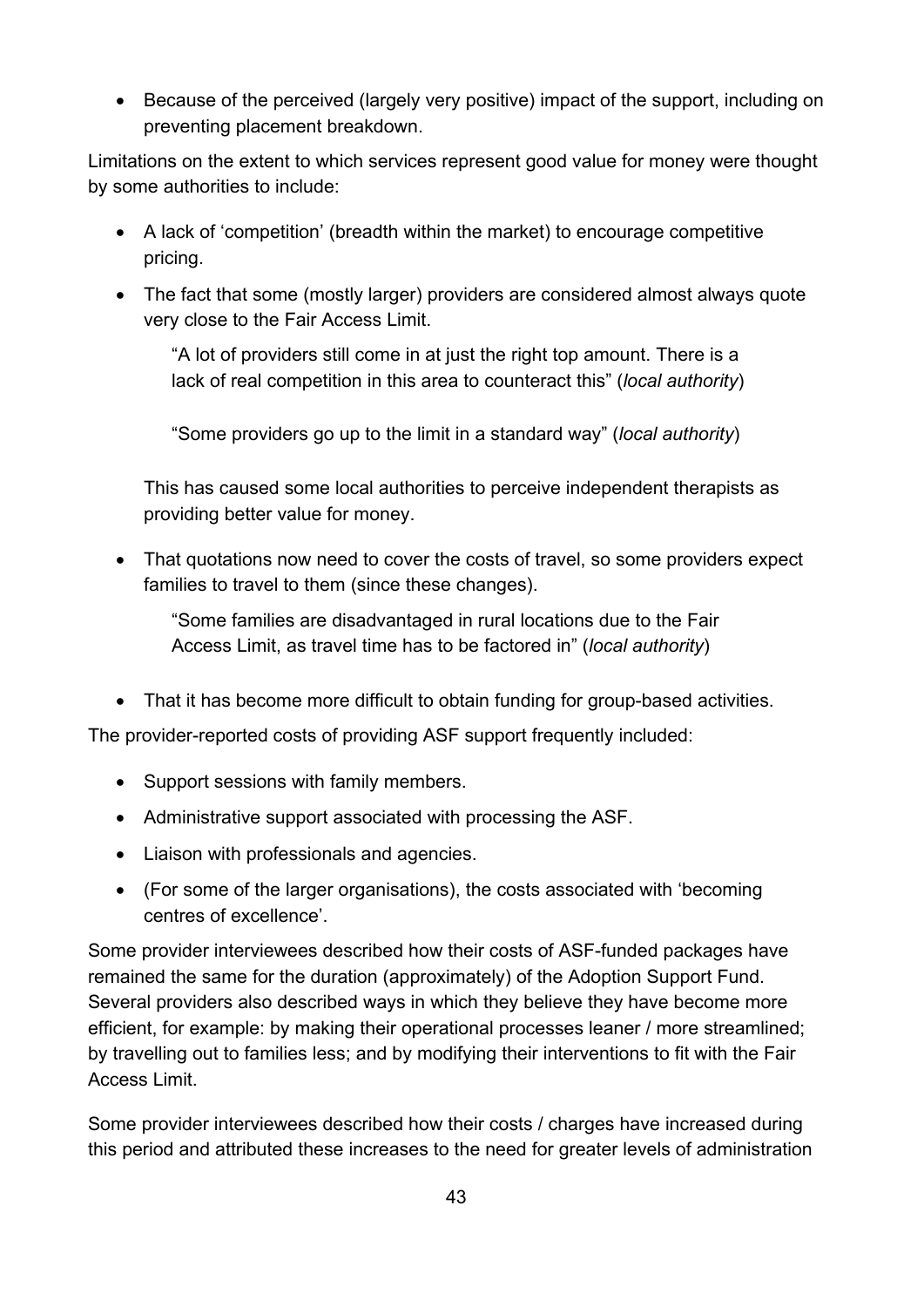(of the Fund), training of staff, and for enhanced supervision and management of staff in relation to the Fund.

There was a strong view expressed by provider interviewees that what they offer continues to represent good value for money, including by regular comparison with other similar organisations:

> "We benchmark the cost and quality of our service across the sector" (*small provider*)

Some smaller provider interviewees considered that they offer good value for money specifically because they have fewer overheads and on-costs (compared with larger organisations). One local authority-embedded provider expressed a view that their inhouse model is cost effective and sustainable because "we benefit from the infrastructure all being there, for example the building, so the money can all go towards direct work with the families" (*local authority provider*).

Some providers described frequently undertaking work for clients that is un-chargeable / un-recoverable through the ASF:

> "Therapists often put in extra time because they are committed to getting a good outcome" (*large provider*)

…or that they offer additional non-chargeable supports to clients that go beyond what the ASF funds:

> "We're about to offer yoga to all our ASF children and extended family free of charge. We're creating a community of ASF families" *(medium-sized provider)*

Some provider interviewees also described newer non-funded innovations in their work with adoptive and SGO families, for example:

- Piloting new work including with other organisations to better support parents and carers in their own relationships.
- Educating extended family members for example through 'connected person training'.
- Providing on line materials for all including extended family members, these accessible whether or not families come to the organisation for support.
- Creating and supporting local communities of ASF-funded families including peer and other forms of support.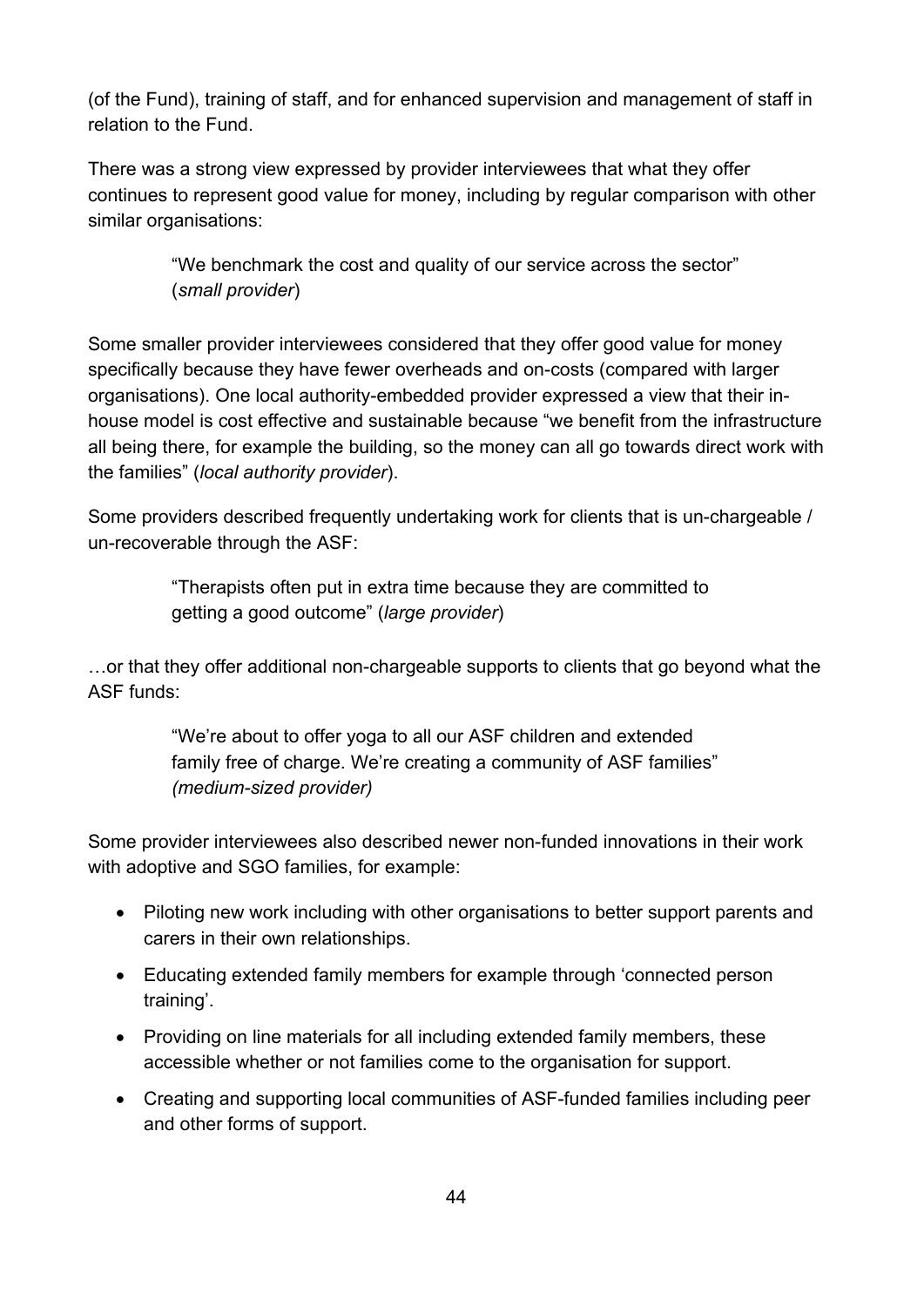# <span id="page-44-0"></span>**Chapter 7: Commissioning of ASF provision**

Most of the local authority and provider interviewees knew about and/or chose to describe their procurement arrangements (rather than their overall strategic commissioning arrangements) in response to questions about commissioning overall.

#### <span id="page-44-1"></span>**The most common procurement arrangements**

Local authority and provider interviewees both described the most common procurement arrangements for ASF-funded supports as 'spot purchasing'.

Some local authorities also described increasingly using preferred provider lists, procurement 'frameworks', or approval and vetting processes for providers.

> "The approved provider list has been positive (70 providers appointed to date) – led to better understanding of market and providers and more challenge and collaborative working" (*local authority*)

There was a recognition by these local authorities that smaller providers may find it difficult to meet their preferred provider terms and conditions and therefore to get onto formal frameworks or lists.

However, some other local authority interviewees described continuing to use less formal arrangements to select therapists or organisations they 'know and trust', for example by asking them to provide a quote and then letting the family decide which one they would like.

> "We know which providers we prefer to use so there is an informal shortlist of providers" (*local authority*)

There was a strong theme from local authority interviews that families are increasingly approaching them with a view about which therapist they would like to work with, in advance of the application process:

> "At the start more advising people on therapist, now people come having chosen the therapist" (*local authority*)

These trends are mirrored in the provider interviews, wherein spot purchasing was also described as the most common experience. Within this method of purchasing, two styles also emerged, as explored below.

• Most provider interviewees described a relatively simple, informal process whereby a social worker approaches them to check availability and to ask for a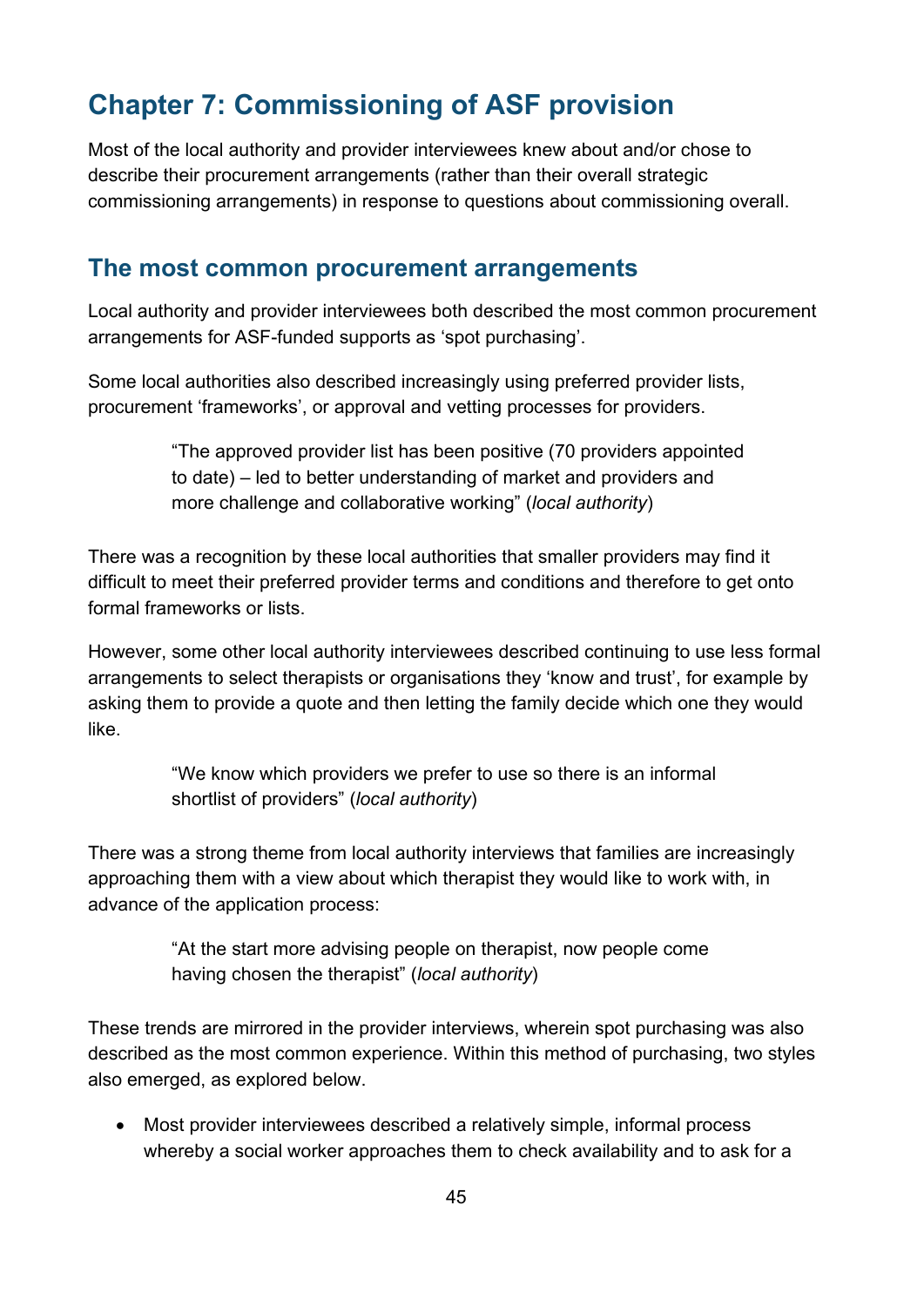costing. Some referred to being on a '(preferred provider) list', others to having good working relationships with social work teams, being known and trusted to put in place the right package based on their clinical judgement. One provider emphasised the importance of building strong relationships with social workers: "as that is key to get a good understanding of what the family needs, what their situation is, their aims and goals". However, in some areas, providers described how local authorities will often provide families with a list of providers to choose from (rather than advising them about the selection) and this was perceived to be more problematic, as the family doesn't always know what to choose.

• Some provider interviewees had noticed a change in commissioning style of some local authorities and/or emerging RAAs entailing spot purchasing through a formal competitive tendering process. These providers often expressed strong views that this has not been a helpful development. One provider expressed a view that the growth of what they perceive to be a 'procurement industry' in this field is a "waste of time and money". It was also perceived to weaken business sustainability and inhibit growth.

## <span id="page-45-0"></span>**Interest in other forms of purchasing**

A minority of provider interviewees described being the only one providing ASF-funded support locally (through the in-house service which was therefore a monopoly provider).

However, very few provider interviewees outside of the local authority sector had experience of block-purchased provision and most or all of this was described as historical. Also, it was not clear that any or all of this block purchased provision related specifically to ASF-funded support.

> "It's changed over time. Initially we had block contracts (for 3 years), we were given a pot of money and a quota and we could be flexible about how money was used…there is less flexibility to provide work outside of the ASF now" (*large provider*)

Some local authority commissioners stated that they would be interested in principle to consider a block contract or similar external commissioning arrangement for ASF-funded support (instead of spot purchasing) but that this did not fit comfortably with the current way in which the ASF operates.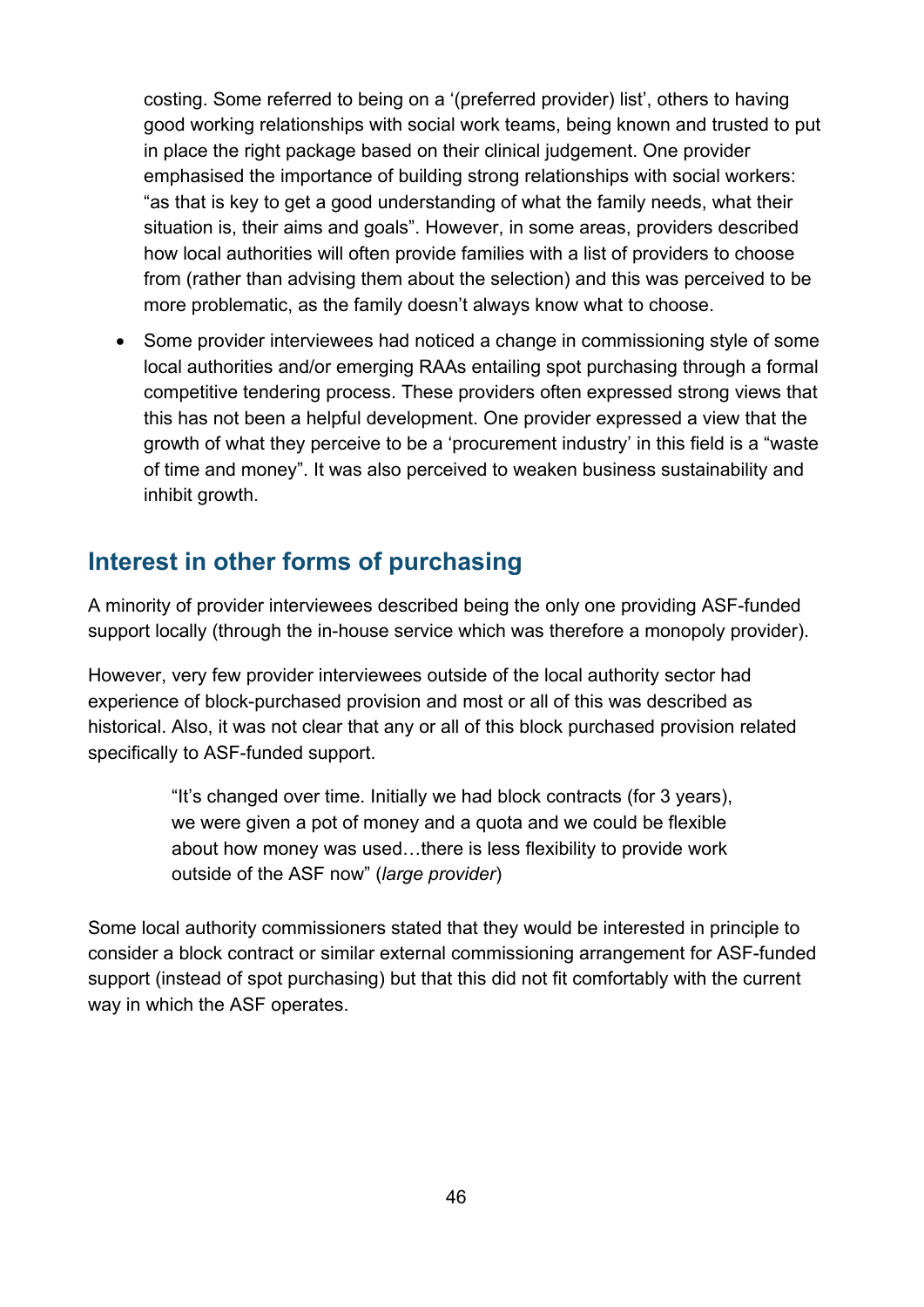## <span id="page-46-0"></span>**Extent to which commissioning is considered outcomesbased**

Local authority views about the extent to which commissioning is outcome-based were very mixed with:

- Some authorities referencing their use of reviews / reports from therapists combined with parent feedback loops in support of an assertion that commissioning is outcomes-focused.
- A minority of authorities describing how they are in the process of introducing a new outcomes-based process.
- One local authority describing quite comprehensive outcomes-based systems including a requirement that all providers deliver pre and post service measures / scores and goal-based outcomes in relation to the families with whom they are working. In this case, student clinicians within the Adoption Support Team help to collate the evidence.
- Other authorities referencing the outcomes from ASF applications that are applied to providers in an agreed 'brief' for the work.
- A small number of agencies expressing a view that their contracts with providers (and the way in which the ASF is set up) are innately service-based rather than outcomes-based.

"A fee is paid for the service, not the outcome" (*local authority*)

## <span id="page-46-1"></span>**Perceived extent of commissioner influence on the market**

Only one local authority interviewee (that was part of a RAA) believed that they have a good level of influence or control over the market, this because of *"much more intelligence (as a RAA) about demand and supply, so a better understanding of what is needed and also the quality"*.

Most of the other local authority interviewees considered they have a little or not much influence or control over the market.

Several local authority interviewees expressed a view that they will probably have more influence when merged into regional arrangements.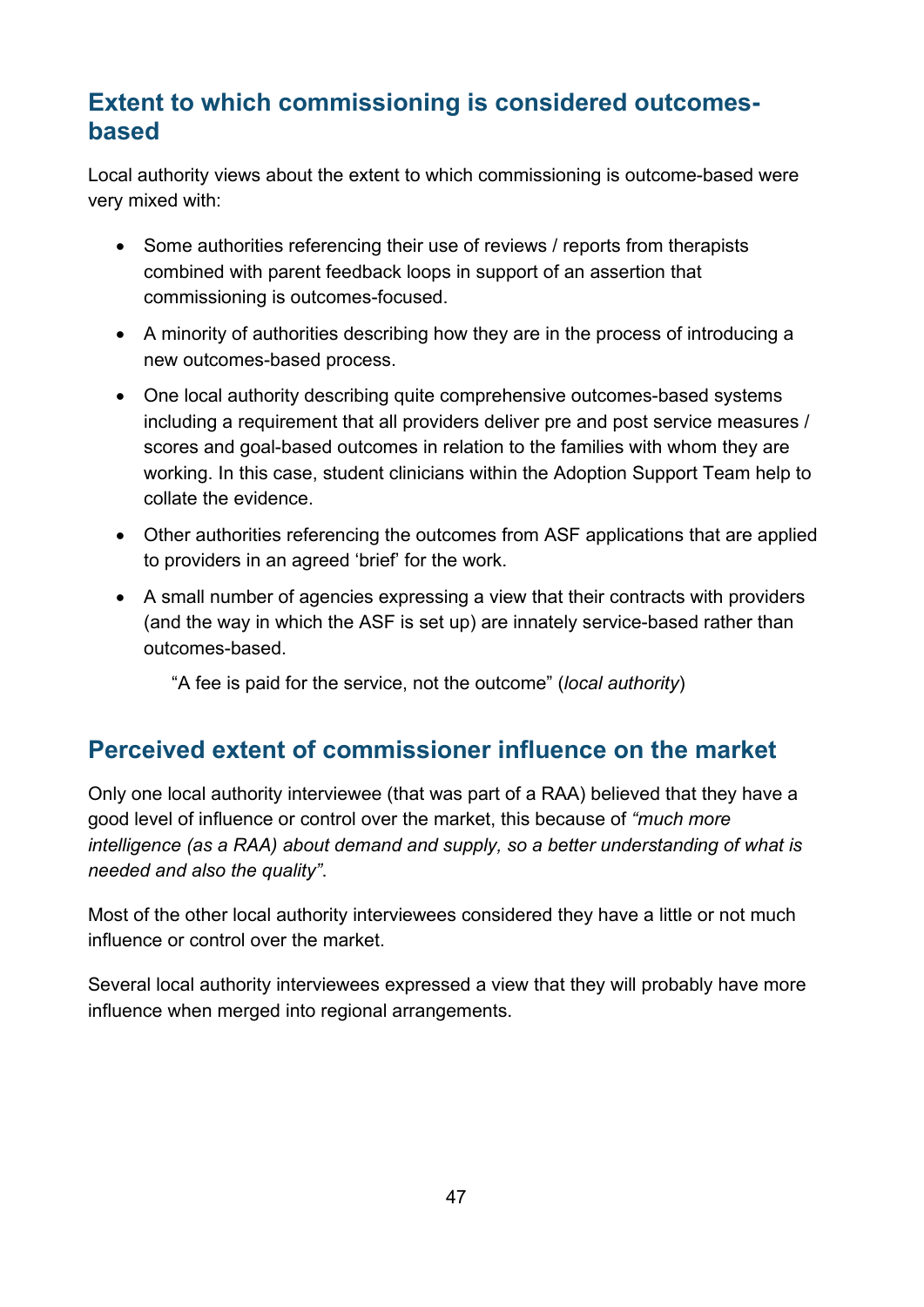# <span id="page-47-0"></span>**Chapter 8: Experiences of and views about regionalisation**

Overall, local authority interviewees were more optimistic about the actual or potential positive impact of regionalisation on adoption support than the provider interviewees.

#### <span id="page-47-1"></span>**Local authority experiences and views**

Only a small minority of local authority interviewees described having already moved more fully into RAA arrangements. However, other local authority interviewees described already developing their arrangements in anticipation of the RAA becoming operational, for example by developing commissioning frameworks and/or collective intelligence about the market. In some areas that were not already RAA-operational, arrangements were thought to be already quite well developed in preparation for the transition, including with reference for example to an existing in-house therapeutic adoption support service or post adoption team.

There was a unanimous view that regionalisation is becoming the clear driver of adoption if not SGO support going forward.

Where RAA proposals were relatively firmed up, these mostly incorporated adoption support (including ASF-funded support).

However, only a minority of local authority interviewees considered that SGO work relating to the ASF was already included or was expected to be included in RAA arrangements, at least in the short term (some thought that this work might come into the remit of the RAA over time).

The main impact of regionalisation on therapeutic support for mainly adoptive families was already experienced as or thought likely to include:

- More streamlined and consistently good quality processes across local authority areas.
- Greater (collective) buying and bargaining power with providers.
- Improved market shaping activity.
- Greater breadth / choice or at least visibility of provision.
- Building on in-house therapeutic provision (where this exists already in at least one of the areas included in a RAA).
- Improved overall support to placements, including preventative or holistic supports such as surgeries, training, workshops and peer groups.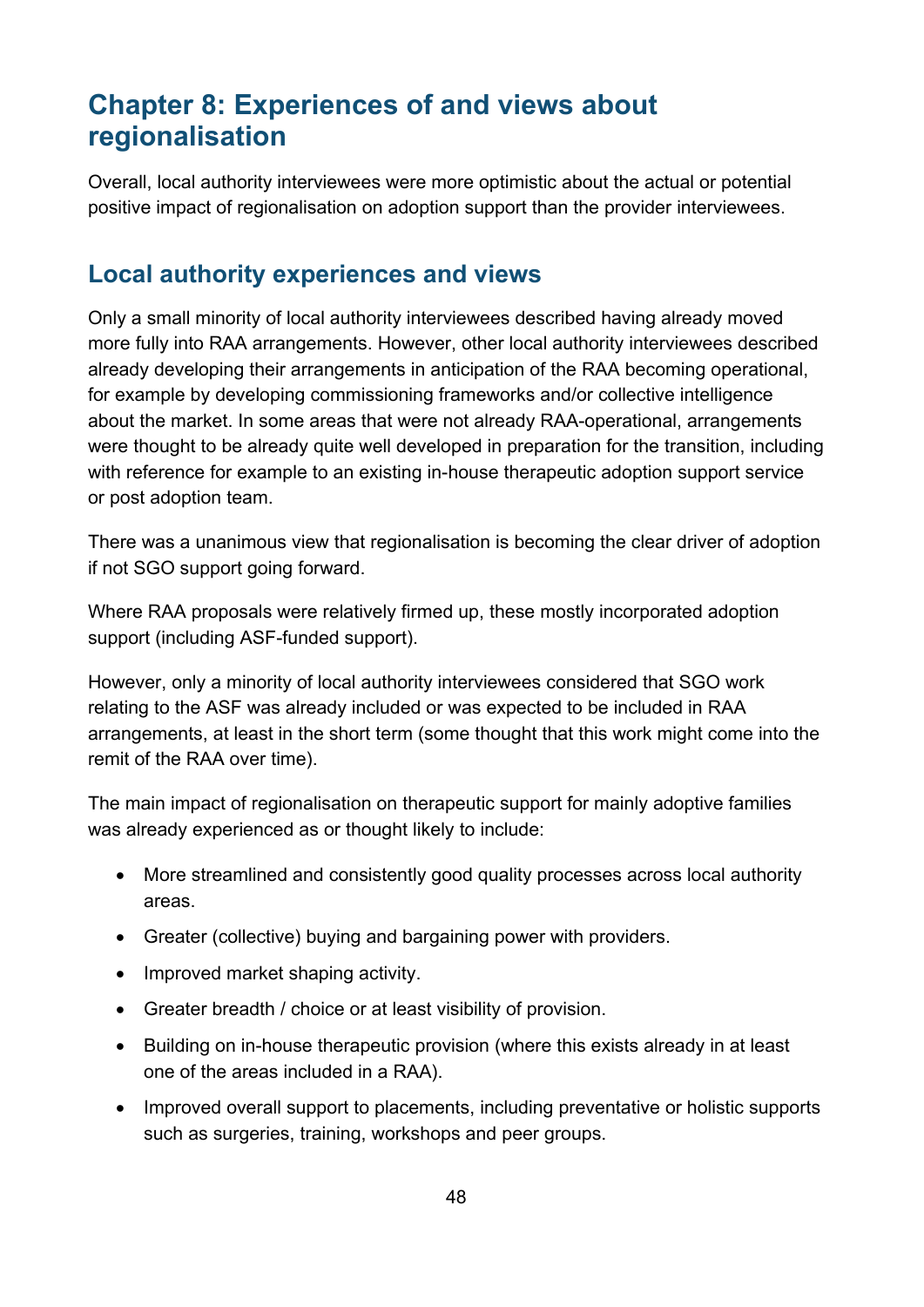Other potential impacts of the introduction of RAAs were thought by local authorities to include:

- Improved relationships and work with schools.
- Increased psychological input to assessments.
- SGO families getting a better service (where included with Adoption Support in the RAA arrangements) or a worse service (where separated out from Adoption Support).
- Better evidence quality or impact of the ASF.
- Longer contracts with providers / more strategic commissioning; the development of multi-disciplinary teams.
- More accessible venues for therapy.
- Better commissioning of specialist assessments.
- Easier negotiation of out of area support (with other RAAs rather than for example lots of different local authorities).

If concerned about anything relating to the regionalisation journey, this was described by local authority interviewees as relating to the experience of SGO families, considered by some to be potentially (even more) vulnerable in circumstances where SGO and adoption therapeutic support becomes delivered separately.

Most areas were unclear about how match funding (for ASF applications) would be integrated into RAA arrangements, if at all. In only one (existing RAA) area was a fund for match funding of ASF applications described as already being pooled. In this area, they were thinking about how to involve Health in the pooled fund.

#### <span id="page-48-0"></span>**Provider experiences and views**

Approximately a half of providers interviewed for this study had not yet experienced any regionalisation. Many of these providers described 'dreading the change'

"It's a bit up in the air" (*provider*)

"We're expecting a problematic hiatus whilst they get their act together" *(provider)*

However, some provider interviewees had experienced a degree of regionalisation or were at least planning for regionalisation. The experience of many of these providers was that the process so far had been very 'inward looking' and/or had caused confusion or delays, at least for an initial period of time. They also noticed a degree of variation in the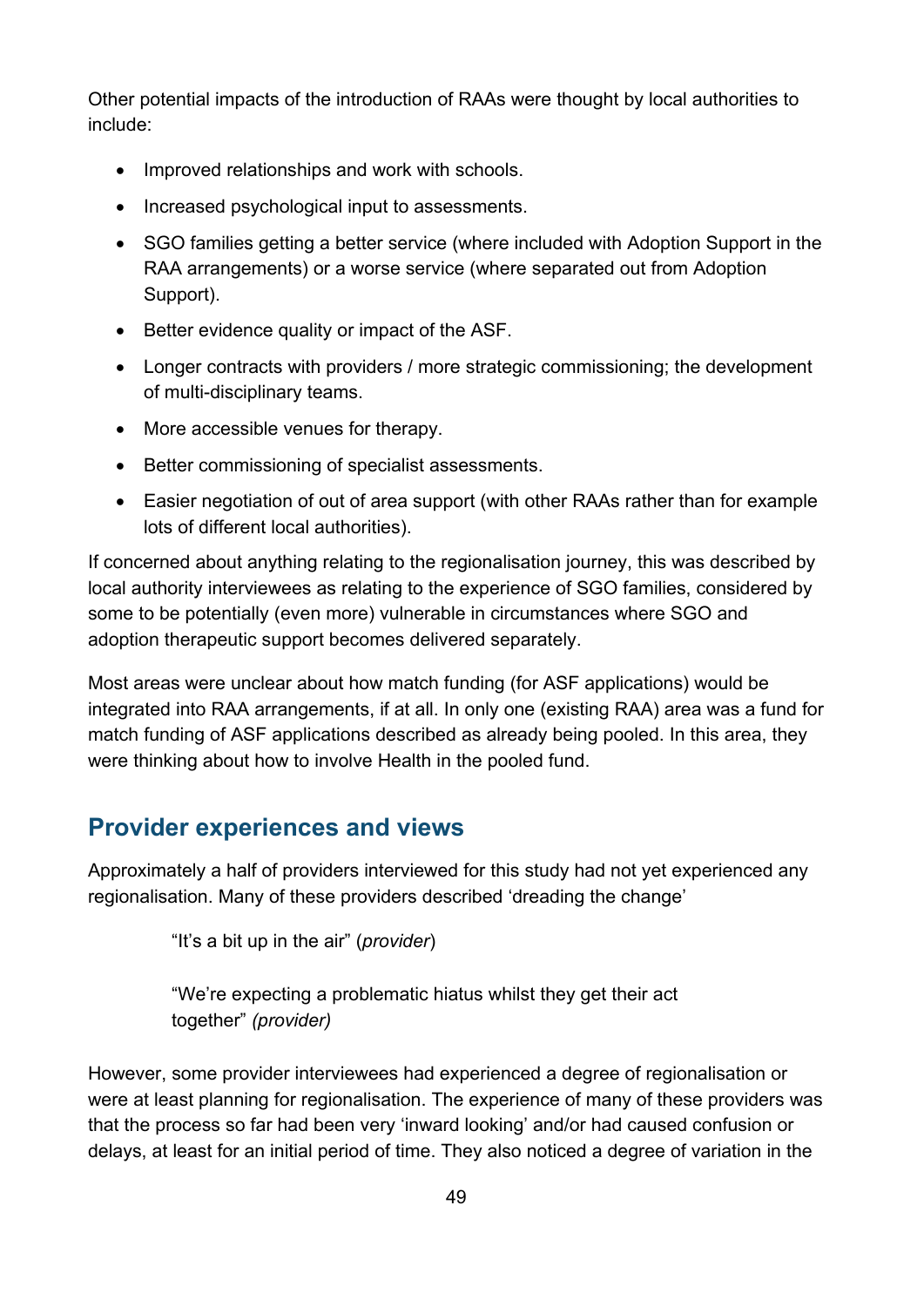plans for families with a Special Guardianship Order, with it sometimes being 'in the RAA' and sometimes outside of the RAA remit.

A minority of provider interviewees thought that they had already experienced a fuller process of regionalisation. These providers often described beginning to have a relatively positive experience, including a better relationship with commissioners, better communications. Many of those providers who had experienced the transition to a RAA also thought that it had resulted in being required more consistently to become an approved provider.

Around a third (35%) of respondents to the online provider survey (n. 117) considered that regionalisation had already had an impact on how their services were commissioned. A similar proportion (29%) thought that it had not (yet) had an impact and 36% were not sure, including because the regional arrangements had not yet emerged clearly. Fewer survey respondents (17%) thought that regionalisation had already had an impact on how they actually provided services. 50% thought that it had not (yet) had an impact and 32% were not sure.

Whilst some provider survey respondents could identify or anticipate more streamlined processes resulting from regionalisation that is more fully realised, others suggested that there have been or that they were anticipating a negative impact in the short to medium term including a lot of uncertainty, delay and initial increases in the amount and costs of ASF-related administration (for example as a result of confusion over billing and/or new or more complex procurement arrangements).

Some survey respondents described having experienced a loss of personal contact with social workers resulting from regionalisation and a more 'hands-off' contracting process being implemented and/or were worried about less work coming to them (more to the larger providers).

Other survey respondents described feeling anxious or uncertain more generally about the potential impact of regionalisation:

> *"*Regionalisation is confusing and I've no idea how it is going to work. I have developed great relationships with post adoption teams in my area and hope that will not change" (provider survey respondent)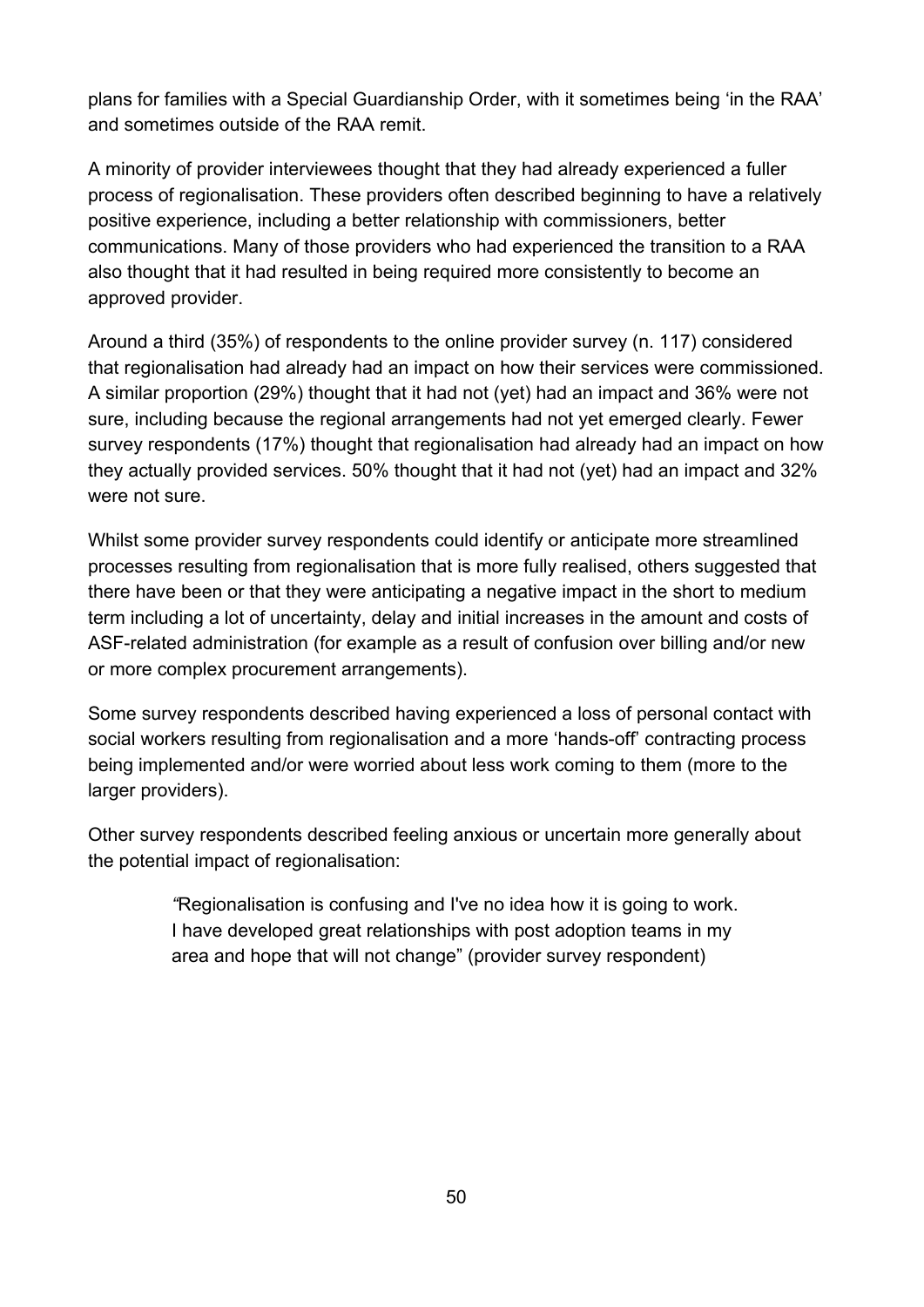# <span id="page-50-0"></span>**Chapter 9: Unintended or unforeseen consequences of the Fund**

In the interviews, local authority professionals and providers were asked about any unintended or unforeseen consequences of the ASF on the commissioning of support for adoptive / other families.

In addition to the overall and overwhelming positive impact on adoptive and SGO families, other positive and possibly unforeseen consequences of the Fund were reported by local authority interviewees to include: being able to work longer term with families; and the up-skilling of core staff.

From the perspective of providers interviewed or those completing the survey, positive unforeseen consequences of the Fund included:

- That it has led in some cases to an increase in awareness of developmental trauma in schools and/or local authority services.
- That parents attending group-based parenting programmes can use this as a strong, sustainable source of peer support and networking.

Less positive unforeseen consequences of the ASF were described by local authority interviewees as being that:

- Demand / the extent of demand has placed a considerable additional burden on central adoption support services to process and support applications to the Fund.
- Changes to the number of days required to process applications, combined with a greater proportion of applications initially sent back for clarification has resulted in delays to the process and availability of timely provision for families.
- (Some) families now view the Fund as an annual entitlement, causing some tensions with local authorities processing their claims.
- The Fund has led to a de-skilling of local adoption teams or a feeling of being deskilled amongst adoption social workers. This is a very similar finding to that of an earlier evaluation of the Fund (Tavistock Institute, 2017).

"Workers have lost their identity a little, as families want ASF 'external' support" (*local authority*)

This was accompanied by a sense that wider support services for adoptive families have been de-valued as a result of the Fund – some local authorities described a tendency for families to view ASF interventions as the 'gold standard', and that wider support services and more preventative interventions delivered by social workers were therefore considered 'not good enough'. One authority made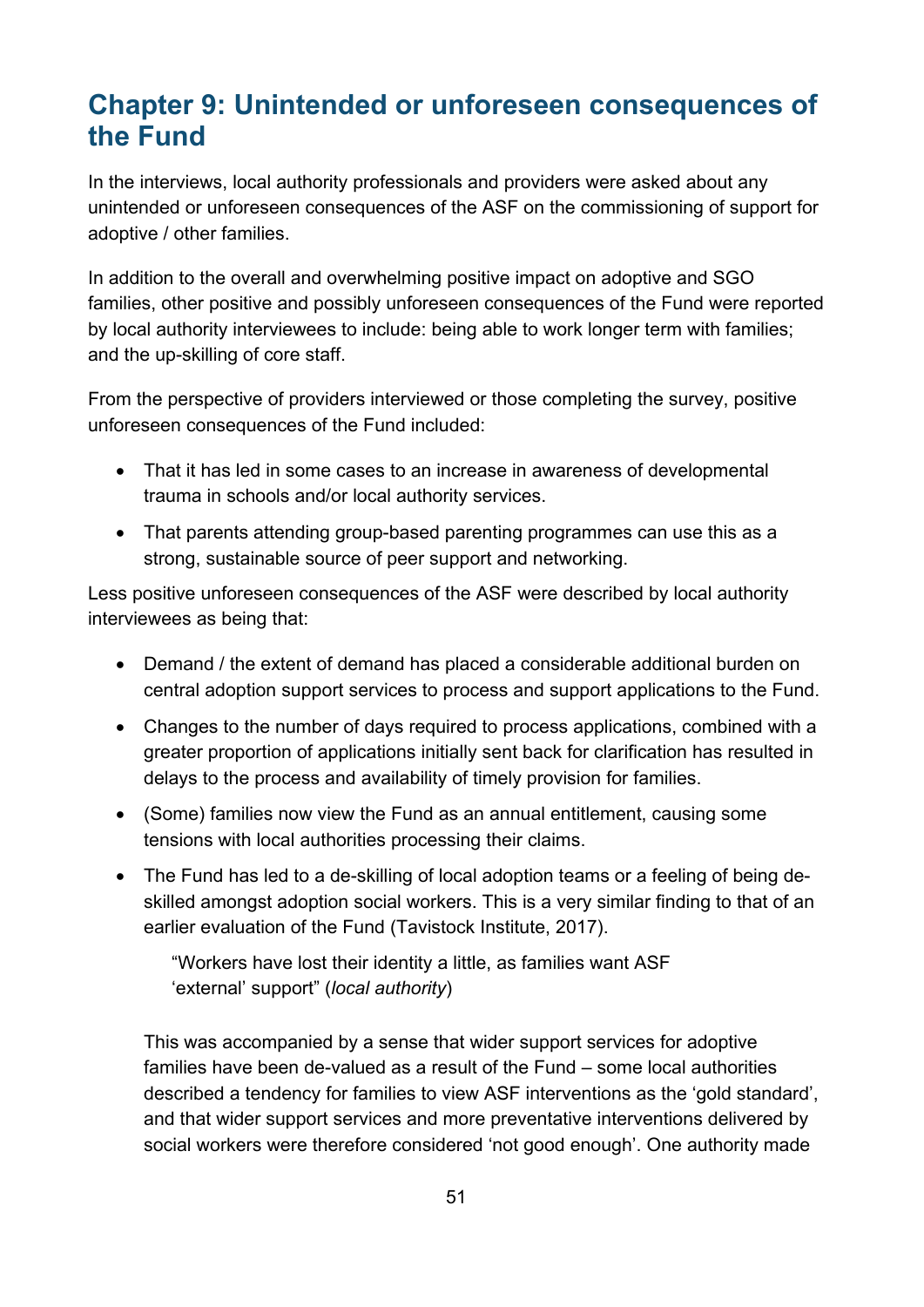the point that "it is important to identify what we can offer first (for example: support groups, buddying, social events, training) before needing therapeutic support/specialist assessment" In terms of impact on their wider support offer, whilst some local authorities thought that the Fund has led to a broadening or increase in skills 'in house' (within adoption teams for example), an equal proportion considered that it has led to a reduction in skills or de-skilling of adoption (social) workers.

"Some frustration by social workers, that they are not involved in the work – sometimes by family choice. Social workers feel that they have become brokers, a little de-skilled" (*local authority*)

• Statutory services, particularly CAMHS but also local authority broader services for children living away from birth parents have reduced their investment or involvement in these groups of children and families.

"ASF may be absorbing work CAMHS should be doing, but their approach tends to be standardised, and they are under-funded" (*local authority*)

"I am not surprised CAMHS appears to be re-directing some children into the ASF as it is a specialist area and they have a lot of demand" (*local authority*)

"CAMHS can be involved pre-order but not post-order" (*local authority*)

- An over-emphasis on therapy as a way of solving all problems has emerged.
- There are now inequalities between children living away from birth parents, for example between adopted and SGO children and those in foster or residential care, or between SGO children who have / have not experienced being looked after.

Unforeseen impacts of a less positive nature that were mentioned by providers included:

• That the Fund has not resulted in the anticipated increase and/or has even led to a reduction in the availability of support for other children living apart from birth parents, for example looked after children.

"Very little local authority funded work for children in other forms of substitute care" (*provider*)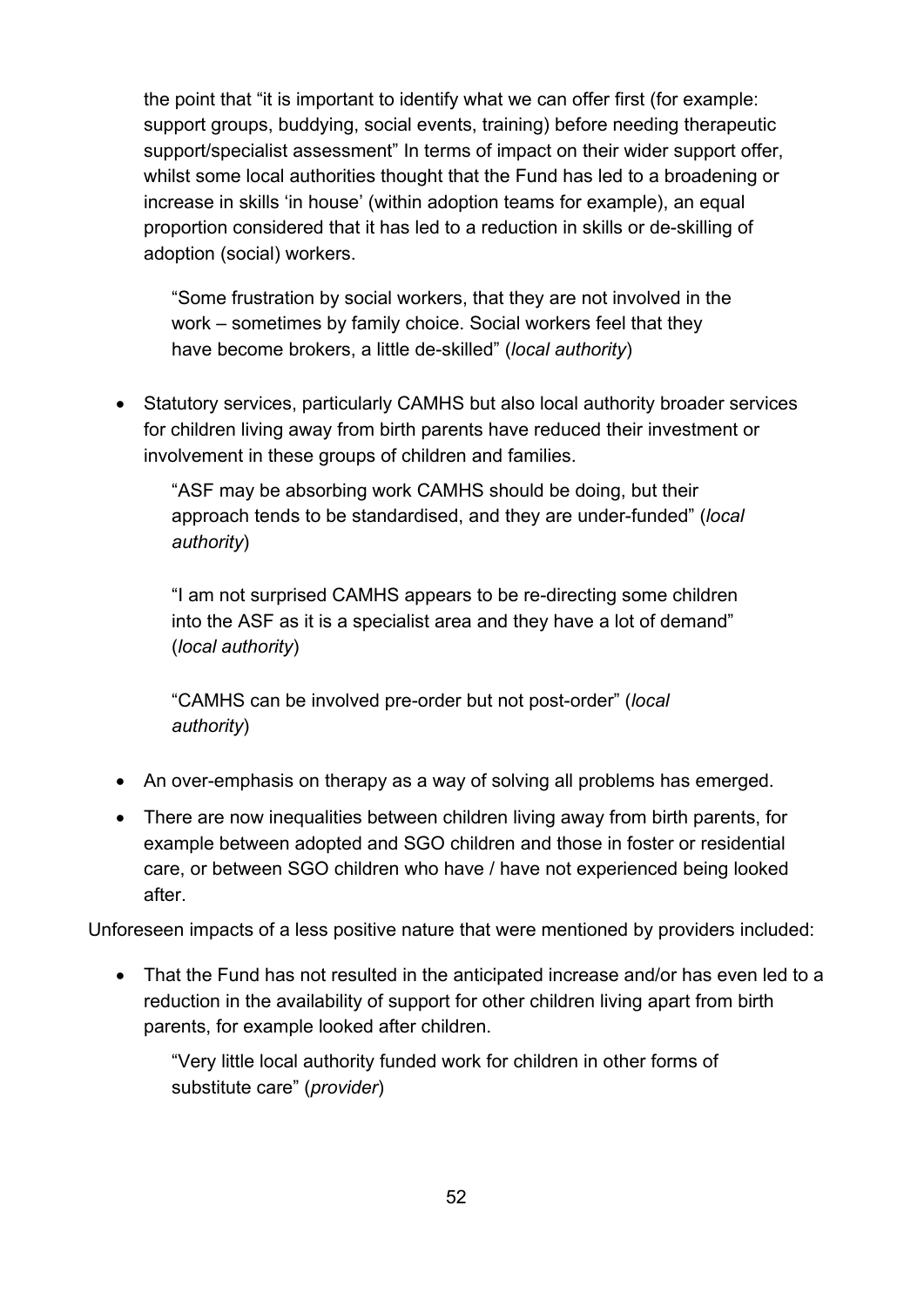- Local authorities and/or CAMH services stepping back from providing services to adoptive families.
- A growth in expectation that 'everything can be treated'.

Another more positive or neutral impact that might not have been anticipated originally was described by some providers as a growth in demand for therapeutic support for the adult members of adoptive / SGO families – although this work is not funded by the ASF.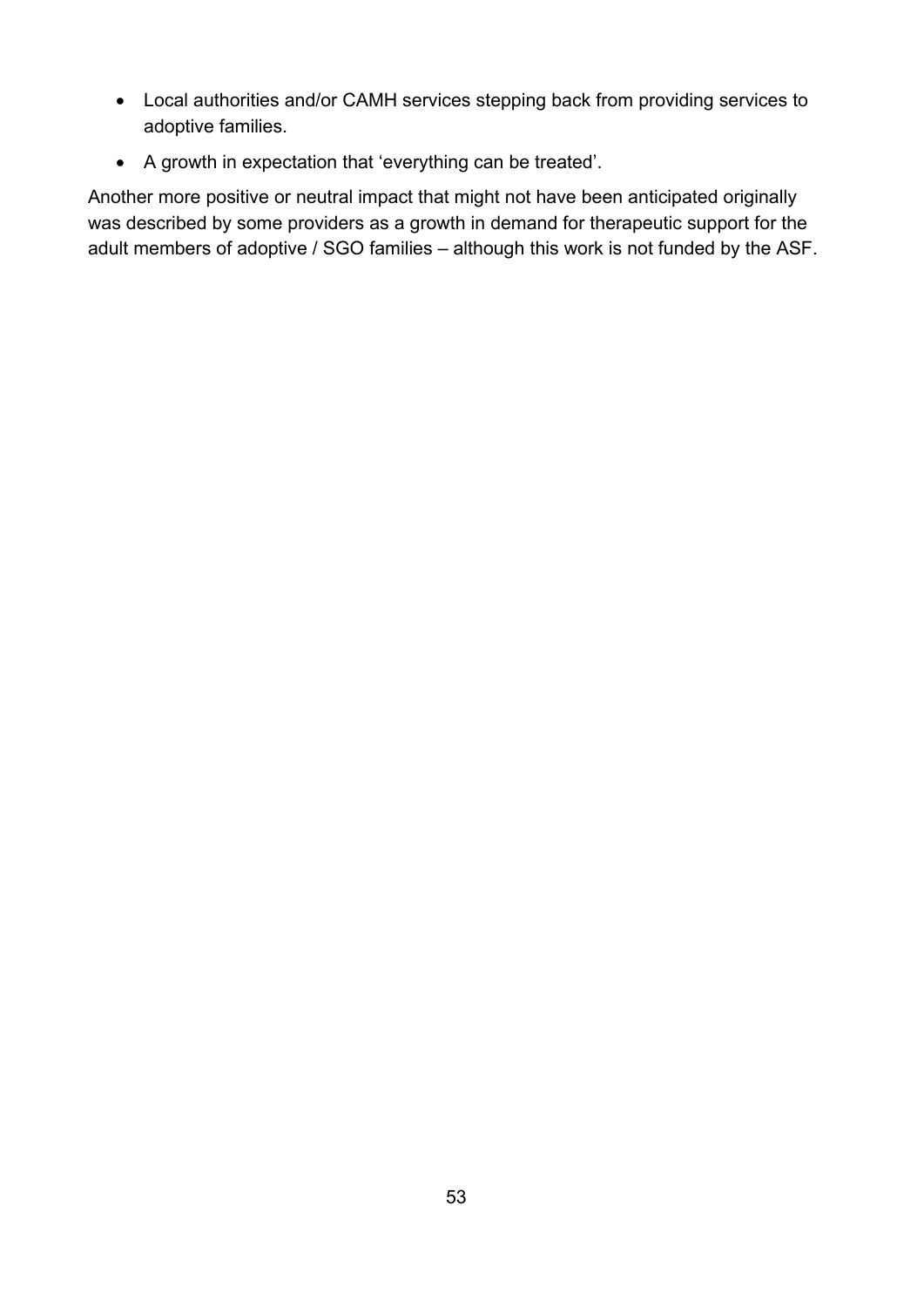# <span id="page-53-0"></span>**Chapter 10: Thoughts about sustainability**

Local authorities and providers were unanimous in their experience of positive outcomes for families who have accessed the Adoption Support Fund.

> "Families felt abandoned in the past. Now they have their needs heard and understood" (*provider*)

> "Parents have had help to manage and find ways to cope better. Helps child development, self-esteem and confidence" (*provider*)

"Massive impact for families in terms of accessing a wide range of therapies…families are getting what they need, placements are more stable, educational outcomes are better" (*sole trader*)

"Children are treated earlier. There is more evidence-based treatment. Parents have choice and control, which is empowering compared to other parts of the system" (*local authority provider*)

"Lives are being transformed and placements being saved. Children's lives are opening up" (*provider*)

However, many could not envisage any or many realistic opportunities for the mainstreaming or sustaining of investment in the sector beyond a national Fund, in particular because of the pressures on local authority budgets.

The most commonly cited ideas for improved sustainability by local authority interviewees included:

- Develop more multi-disciplinary teams (including links with Health).
- More joint work (planning, training, creative use of contracts) with providers.
- Upskilling of (in-house) staff including to deliver more provision / multi-disciplinary provision.
- Further develop the spectrum of support across different levels of need, including more preventative offers and a broader offer to the whole family and their supporters (extended family and schools).

"We need to change our culture in terms of preparation for adoption. They should be able to access lifelong training and support" (*local authority*)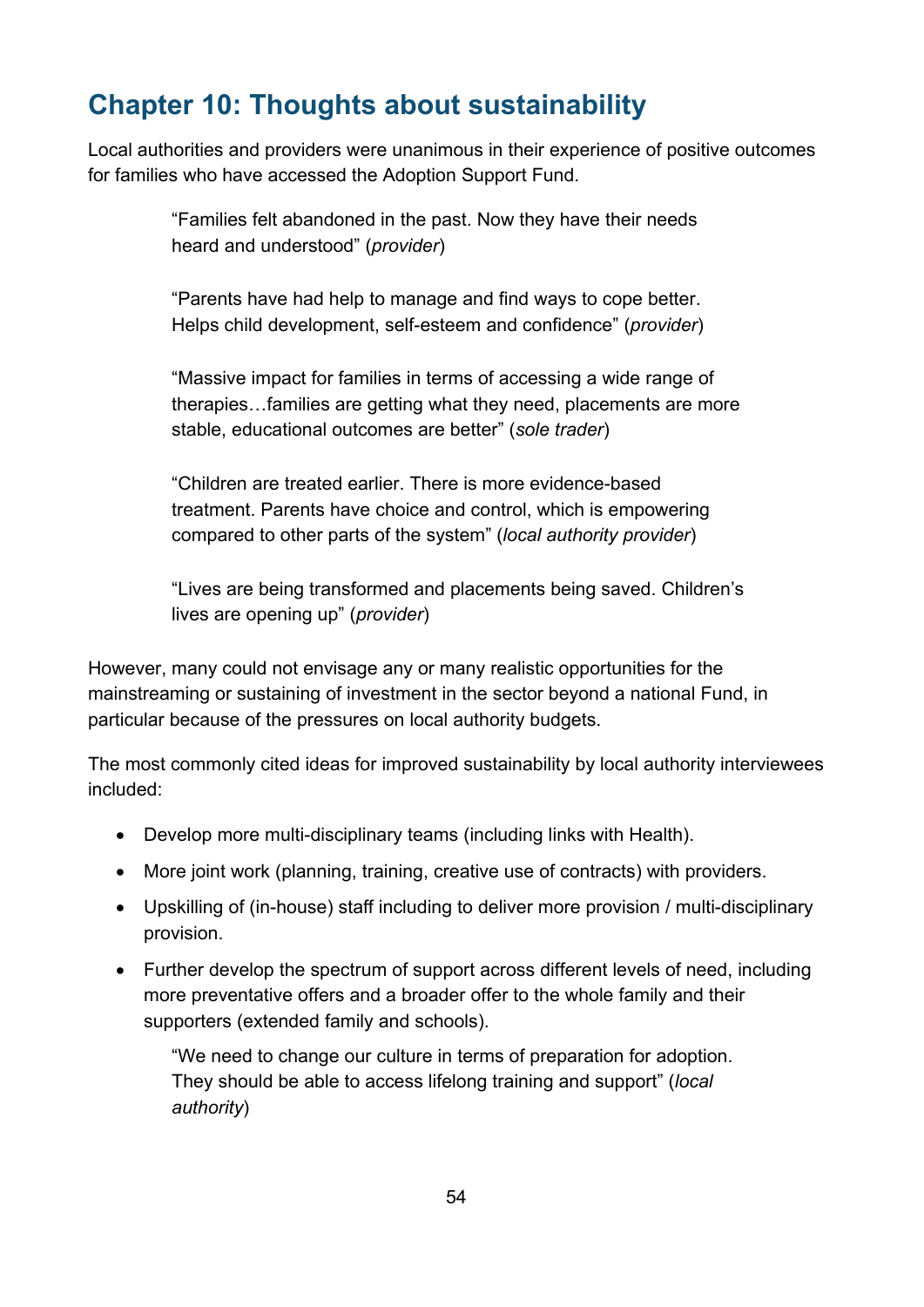"If we can generate a better preventative service, hopefully we'll reduce the need for specialist support over time" (*local authority*)

- For therapeutic and broader adoption support services to work more alongside each other, to learn from one another. This was not necessarily the view of independent (voluntary or private sector) providers.
- Delegate administration of the Fund to local authorities / RAAs (to enable better planning and commissioning).

"If the budget was in-house, ring-fenced, we would be able to plan more creatively" *(local authority)*

Alternatively, one local authority interviewee suggested that it would be better to delegate budgets directly to families.

Private providers did not express a view about the delegation of funds. Voluntary Adoption Agencies (VAAs) often believed that, at the very least, they should be able to access the Fund directly as do local authorities and RAAs.

• Greater flexibility about how the money can be used, for example across financial years, sibling groups, broader groups of similar children.

"Some means of balancing ring-fencing of ASF money by child and aggregating money for a cohort of children and families would allow us to improve the cost-effectiveness, reach and impact" (*local authority*)

Local authority interviewees and provider interviewees / survey respondents very commonly expressed a desire for the Fund to continue, this on the basis that it is extremely positive and making a difference to children's lives.

> "Would be catastrophic to have it removed, needs to stay" (*provider survey respondent*)

"The loss of the ASF would be catastrophic for adoptive families. The task they have is enormous and the ASF enables the possibility of both support and recovery for families and children and young people. Without it the consequences would be very poor" (*provider survey respondent*)

"Many of the families that we work with are concerned about losing this fund - it helps a huge amount of children and families in many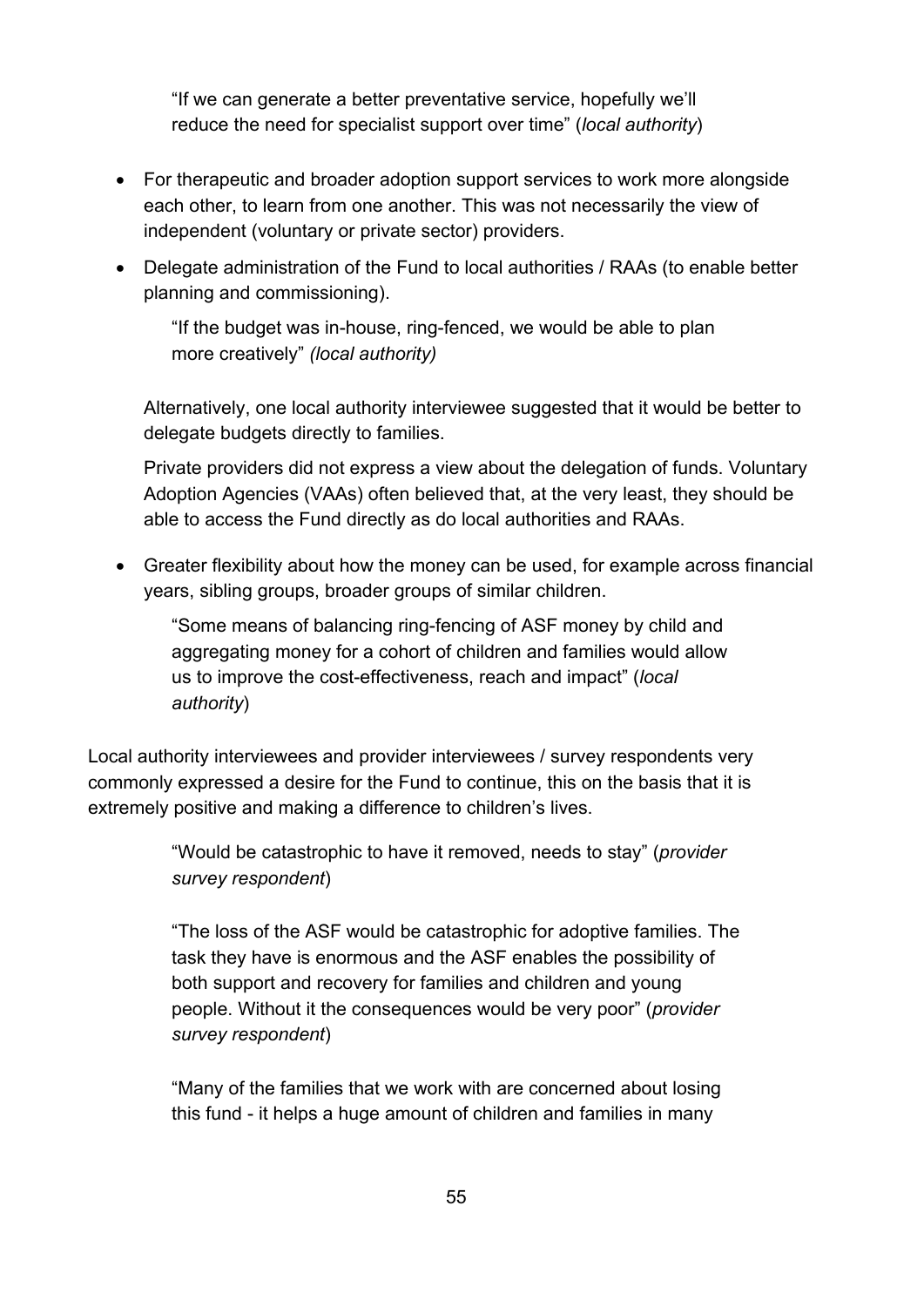stages of post adoption support, and it would be devastating to lose it" (*provider survey respondent*)

Local authority interviewees generally envisaged that existing or emerging RAAs would become the key vehicle for ongoing strategic planning and commissioning in this area. In the future, they described wanting to develop:

- More in-house provision / expertise. Some cited a previous reluctance of their local authority to invest in-house given the uncertainty of the Fund.
- More preventative provision (including some specifics, for example mentoring, webinars, hub of information and advice, therapeutic parenting groups). Provider interviewees also generally agreed that earlier / more preventative work with families is required.
- More bespoke support for teenagers and their families; therapeutic life story work; and /or sensory therapies. Many provider interviewees would also like to be able to offer a broader range of therapies in the future.
- More for families with Special Guardianship Orders. Provider interviewees also felt strongly about the need for more work with SGO families but thought that they might need a different approach.
- More holistic work with the family and/or schools. Provider interviewees would also like to see the ASF and other resources deployed to work with parents and the wider network around a child including to secure a more sustainable impact.
- Multi-disciplinary assessments / a multi-disciplinary team, including more specialists / clinicians attached to the central team. Provider interviewees often felt strongly that assessments need to improve, including to incorporate a better understanding of underlying needs and of therapeutic interventions and outcomes. Some believed that clinical input to these assessments is a pre-requisite for this better quality.

Some provider interviewees would also like to do some more thinking about how best to measure impact with families including at a national level,

"(There is) no national agreement about which tools to use" (*provider*)

…or to have more national research into what works.

A strong theme from the interviews and provider survey is concern about the future, including: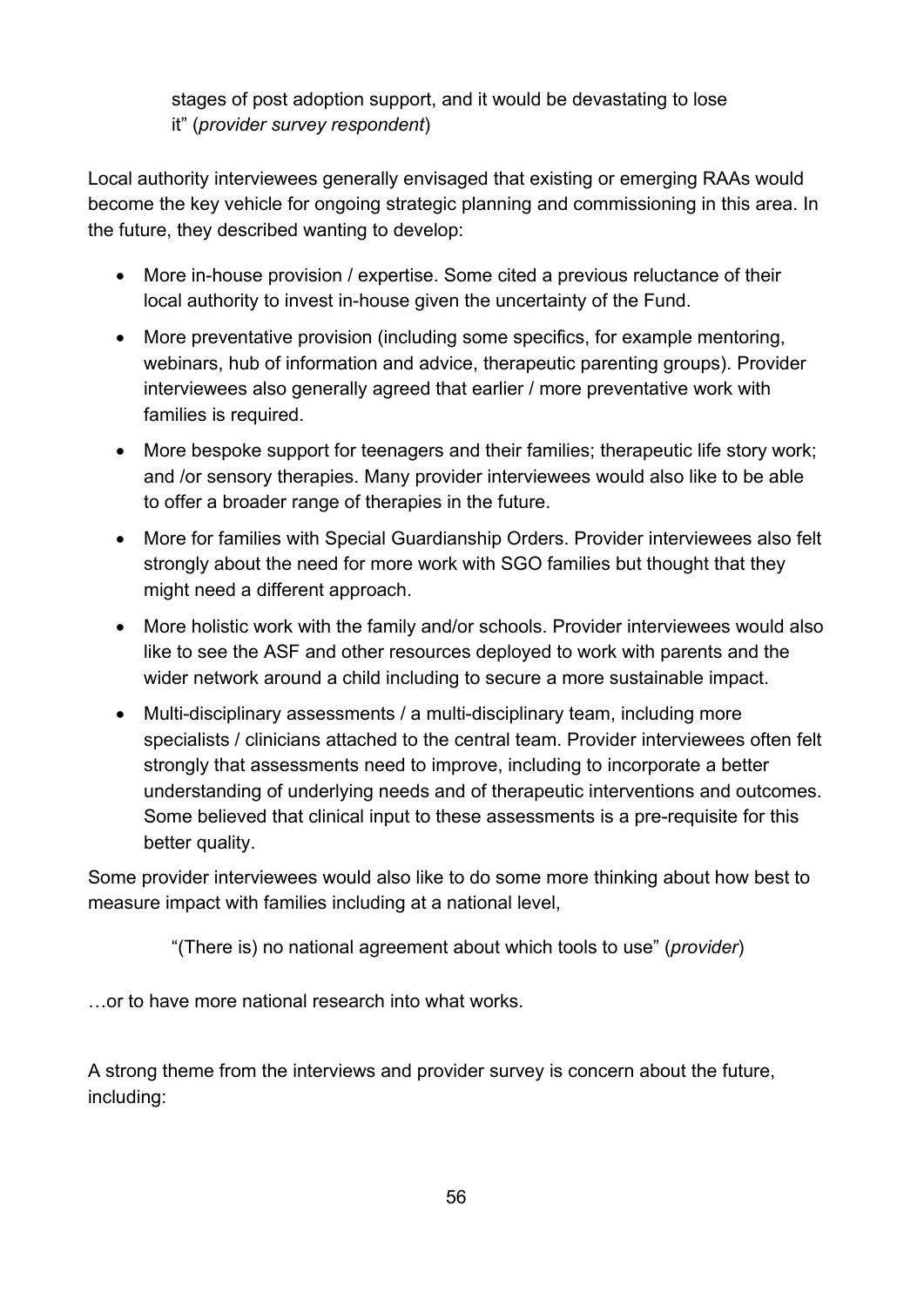- That the needs of families with a Special Guardianship Order are not being met. Several provider interviewees and survey respondents described being concerned about this group of families. They often felt that, in contrast to many adoptive parents who are: "middle class, educated and able to fight for what they need", Special Guardian's tend to be more vulnerable, poorer and less able to make their voice heard and have their needs met". Some provider interviewees thought that they were only seeing 'the tip of the iceberg' in relation to real demand / need and that there is a need to further develop approaches that work for and with this group of families. A further observation from local authority and provider interviewees was that rules about eligibility in relation to Special Guardianship applications are 'morally problematic'.
- About the process for ASF applications. Both local authority and provider interviewees would like a quicker, more efficient (less bureaucratic) and more consistent application process including, for example, a more streamlined processes to reduce delays, clearer guidance to remove inconsistencies in interpretation, improved processes for group-based applications; and an ability for families to 'carry' unused funding allowances across financial years. Provider interviewees would like the process to acknowledge that family needs often reveal themselves over time.

"You need a journey with the family through different types of therapy. But now, if a different therapy is needed, you have to re-apply. This causes delays to the work" (*provider*)

- That any future changes to the Fund (big or small) should be accompanied by plenty of notice and consultation with the Sector (local authority interviewees only).
- That uncertainty over the Fund and its longevity is unhelpful. Interviewees and survey respondents often suggested that a greater level of certainty would assist with more effective service planning and commissioning and greater investment across the Sector in key areas such as preventative services, quality assurance, and the development of new(er) types of support.

Some (larger) provider and local authority interviewees also expressed concern about a perceived lack of regulation of smaller provider organisations and would like Ofsted requirements to be clarified. Some would like the Fair Access Limit to incorporate a greater degree of flexibility (for families with more complex needs). Some also wonder whether therapeutic support should be available to all children living away from their birth parents, including specifically those in all forms of long-term placement.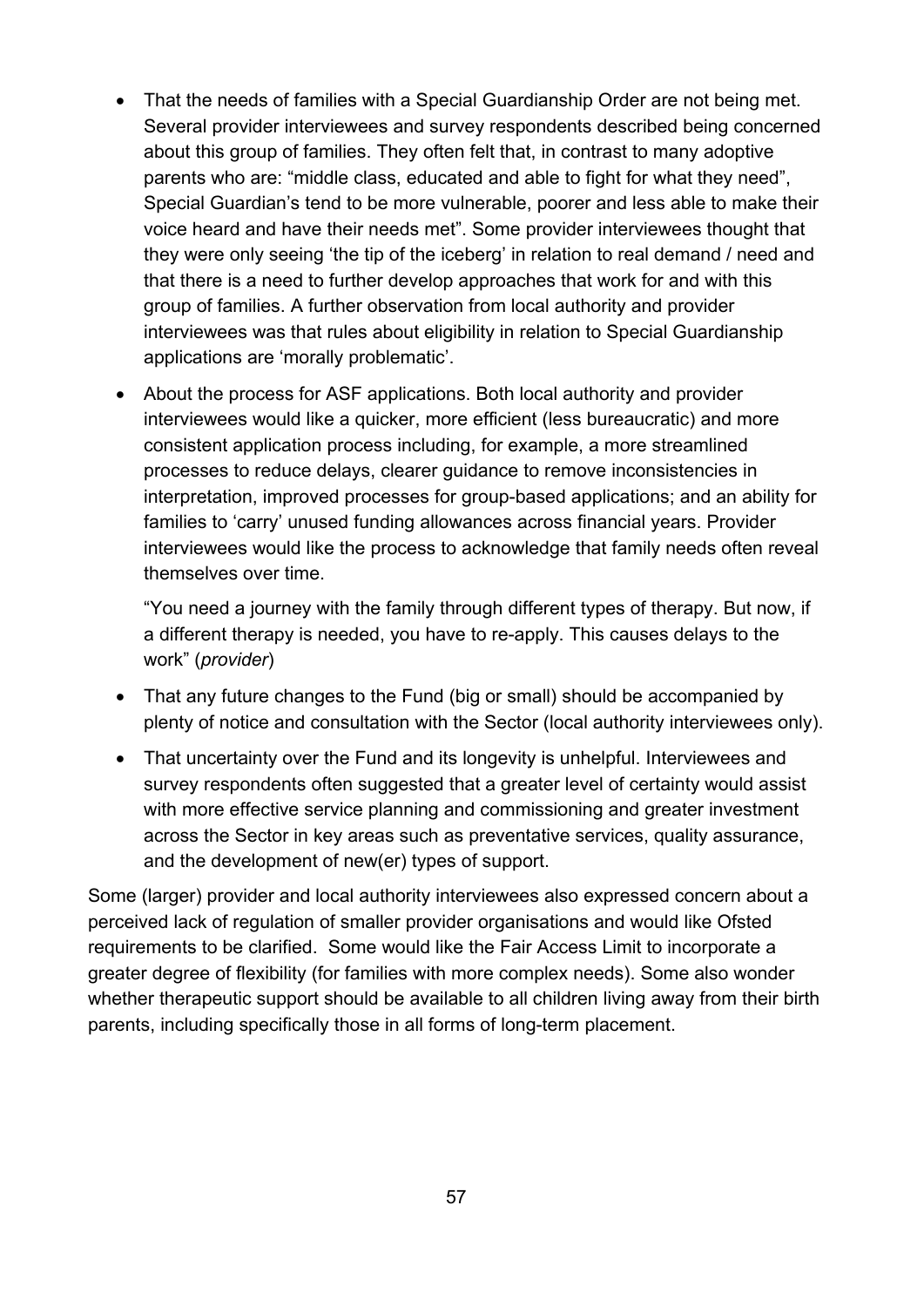# <span id="page-57-0"></span>**Annex 1: Study Methodology**

Table 1 below summarises the number and type of interviews and responses drawn together for the purposes of this report.

| <b>Evaluation Activity</b>                                                                                | <b>Detail</b>                                                                                                                                                                                                                                                                                                             |
|-----------------------------------------------------------------------------------------------------------|---------------------------------------------------------------------------------------------------------------------------------------------------------------------------------------------------------------------------------------------------------------------------------------------------------------------------|
| <b>Local authority interviews</b><br>conducted face to face<br>between January and<br>March 2019          | With 107 adoption / SGO support practitioners and<br>managers, including Regional Adoption Agency (RAA)<br>staff in 15 local authority areas from across England, with<br>a spread of county councils, unitary and metropolitan<br>authorities and London boroughs, with a variety of ASF<br>usage (high/medium and low). |
| <b>Provider interviews</b><br>conducted face to face or<br>by telephone between<br>January and March 2019 | With 33 provider staff in 21 organisations ranging from<br>large organisations with national coverage to small local<br>organisations or independent practitioners (sole traders),<br>in both urban and rural areas.                                                                                                      |
| <b>Provider on-line survey</b><br>responses received<br>between 1 April and 24<br><b>June 2019</b>        | 117 responses in total<br>From all regions in England<br>Including a range of provider types but mostly sole<br>traders (56%), small private sector providers (27%) and<br>small voluntary sector providers (9%)                                                                                                          |

|  | Table 1: Summary Type and Number of Interviews and Survey Responses |  |  |  |
|--|---------------------------------------------------------------------|--|--|--|
|--|---------------------------------------------------------------------|--|--|--|

## <span id="page-57-1"></span>**Local authority participation**

The criteria applied in the selection of local authorities to invite for interview was as follows:

- A regional spread (regions are as follows: South West, South East, London, East Anglia, East Midlands, West Midlands, North West, Yorkshire and Humberside, North East).
- Different types (i.e. County Council, Metropolitan, Unitary, London Borough).
- Usage of the ASF: based on high, medium and low approvals of funding.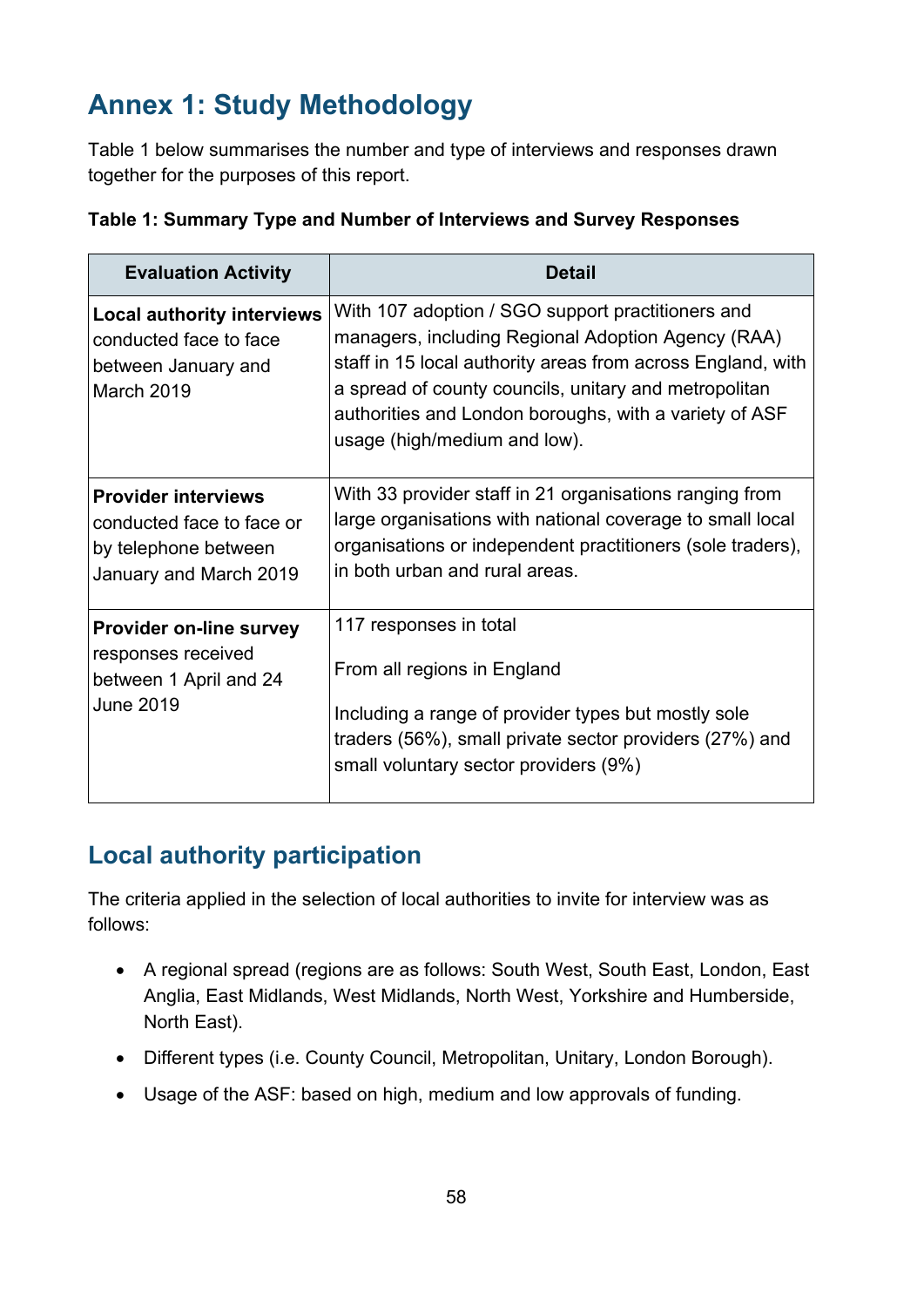• At least one local authority that is thought already to be part of a live Regional Adoption Agency (RAA) and some local authorities that are likely to become a RAA lead as well as some that are not likely to be take such a lead.

Table 2 below outlines the number of local authorities who agreed to participate (and did participate) in the baseline interviews by type of council.

| <b>Type of local authority</b> | <b>Number of local authorities</b> |
|--------------------------------|------------------------------------|
| <b>County Council</b>          | 4                                  |
| Metropolitan                   | 4                                  |
| Unitary                        | 4                                  |
| London Borough                 | 3                                  |
| <b>Total</b>                   | 15                                 |

**Table 2: Number of participating local authorities by type of Council**

Table 3 below outlines the overall region in which the participating local authorities are based.

#### **Table 3: Participating local authorities by overall region**

| <b>Region in England</b>                                                | <b>Number of local authorities</b> |
|-------------------------------------------------------------------------|------------------------------------|
| North (includes North West, North East<br>and Yorkshire and Humberside) | 4                                  |
| Midlands (includes West Midlands and<br>East Midlands)                  | 4                                  |
| South (includes South East, South West<br>and East Anglia)              | 4                                  |
| London                                                                  | 3                                  |
| <b>Total</b>                                                            | 15                                 |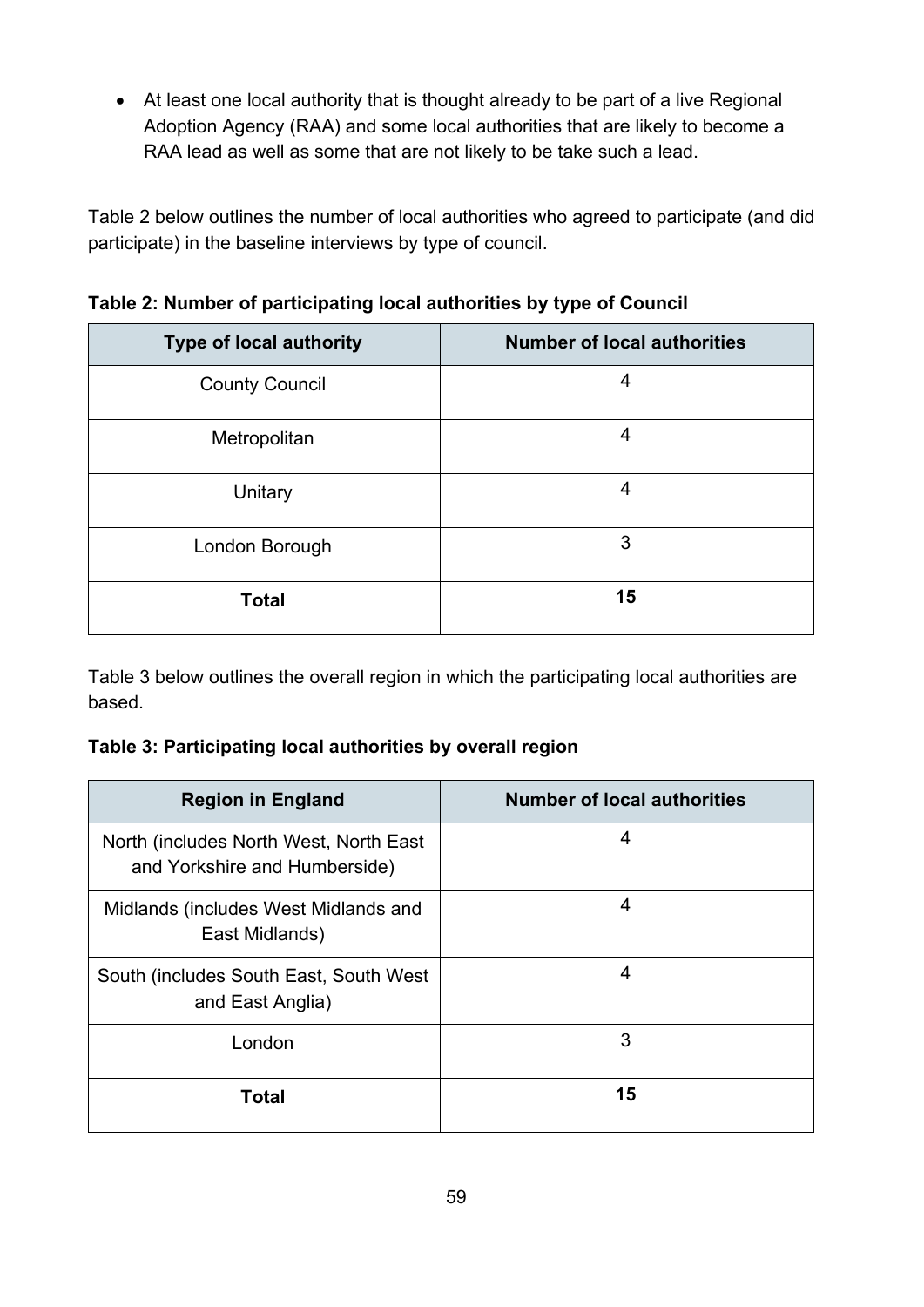The range of local authority staff interviewed included:

- Director of Children's Services / other senior manager(s).
- Service or Team Manager with responsibility for adoption / special guardianship.
- Lead commissioner/procurement lead for adoption support/broader therapeutic support for looked after children and adopted children locally.
- Members of the Adoption Team including those who process applications to the ASF.
- Manager / team members providing in house adoption support (where applicable).
- Key stakeholders in the RAA, where appropriate.

## <span id="page-59-0"></span>**Provider participation**

In-depth interviews with a sample of 21 providers took place between January and March 2019.

In the first instance, five of the largest and most frequently ASF-funded national providers were selected to participate in an interview. Thereafter, a snowballing technique was used to sample the remaining 16 providers from those suggested by the local authority cohort. These were selected to ensure that a mix of providers was achieved in the final sample including: large and small; national and local; and different types, for example: independent practitioners, private sector organisations, voluntary sector organisations and local authority delivery teams.

All 21 providers who were approached agreed to take part in an interview.

Tables 4 and 5 below outline the provider interviewees by size, with reference to how they describe themselves i.e. small (including sole trader), medium, or large; and the area across which they describe delivering ASF-funded support.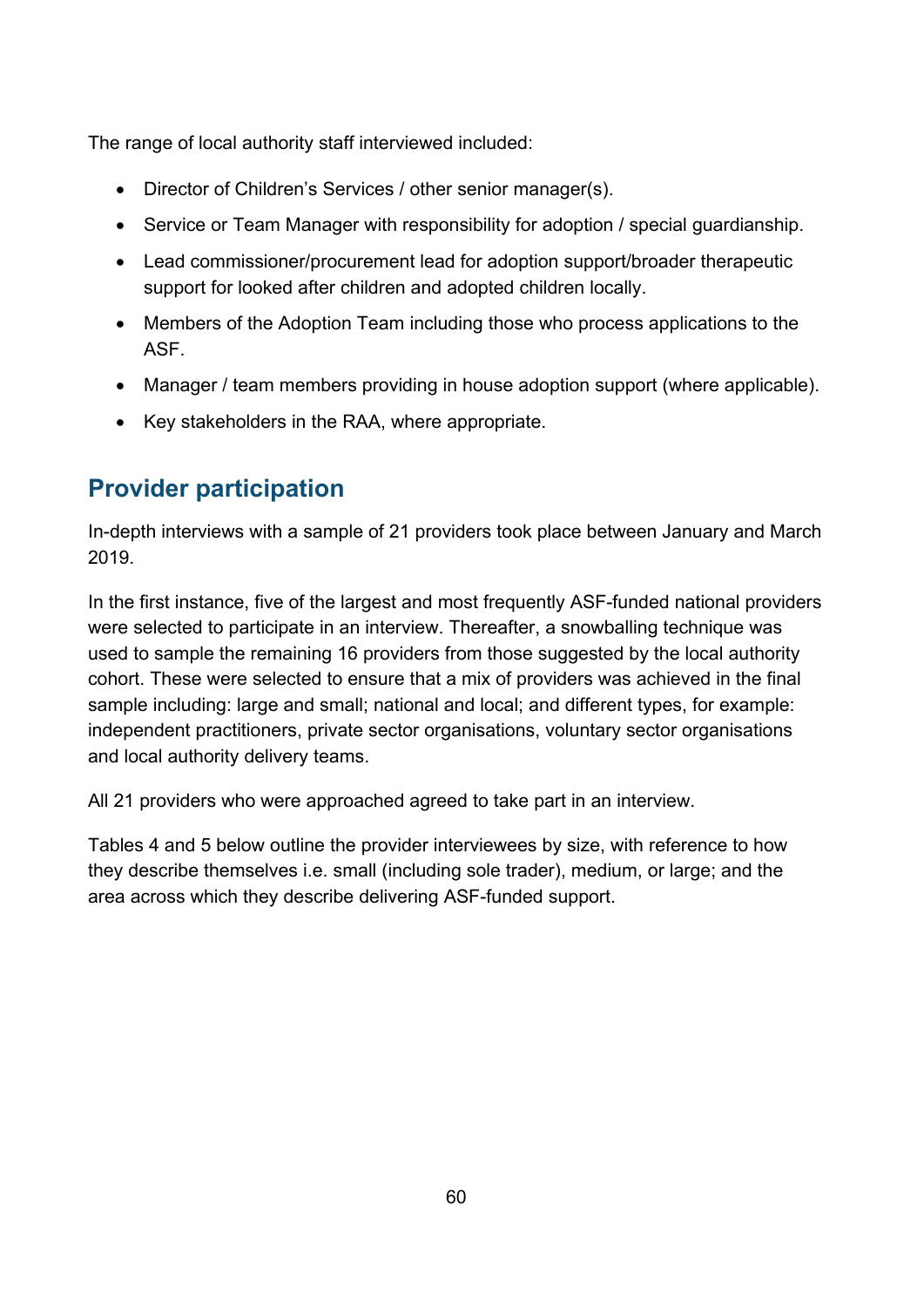#### **Table 4: Provider interviewees by their description of size**

| Size of organisation (as identified by<br>the respondents) | <b>Number of organisations</b> |
|------------------------------------------------------------|--------------------------------|
| Small (including sole trader)                              | 8                              |
| Medium                                                     | 8                              |
| Large                                                      | 5                              |
| <b>Total</b>                                               | 21                             |

#### **Table 5: Provider interviewees by the area across which they describe delivering ASF-funded support**

| <b>Area of delivery</b> | <b>Number of organisations</b> |
|-------------------------|--------------------------------|
| <b>North</b>            |                                |
| <b>Midlands</b>         |                                |
| South                   | 8                              |
| National                | 5                              |

Note: the numbers in Table 5 do not add up to 21 as some providers work regionally as well as nationally.

#### <span id="page-60-0"></span>**Providers participating in the on-line survey**

Providers were encouraged to participate in the on-line survey through a range of communications including information about the survey and links to it sent electronically through provider umbrella organisations and from the Department for Education directly (through a newsletter aimed at providers of ASF-funded provision).

A total of 117 representatives of different types of provider organisation completed the survey. The majority of respondents to the online survey described themselves as sole traders or small organisations:

• 56% described themselves as a 'single person organisation' (sole trader);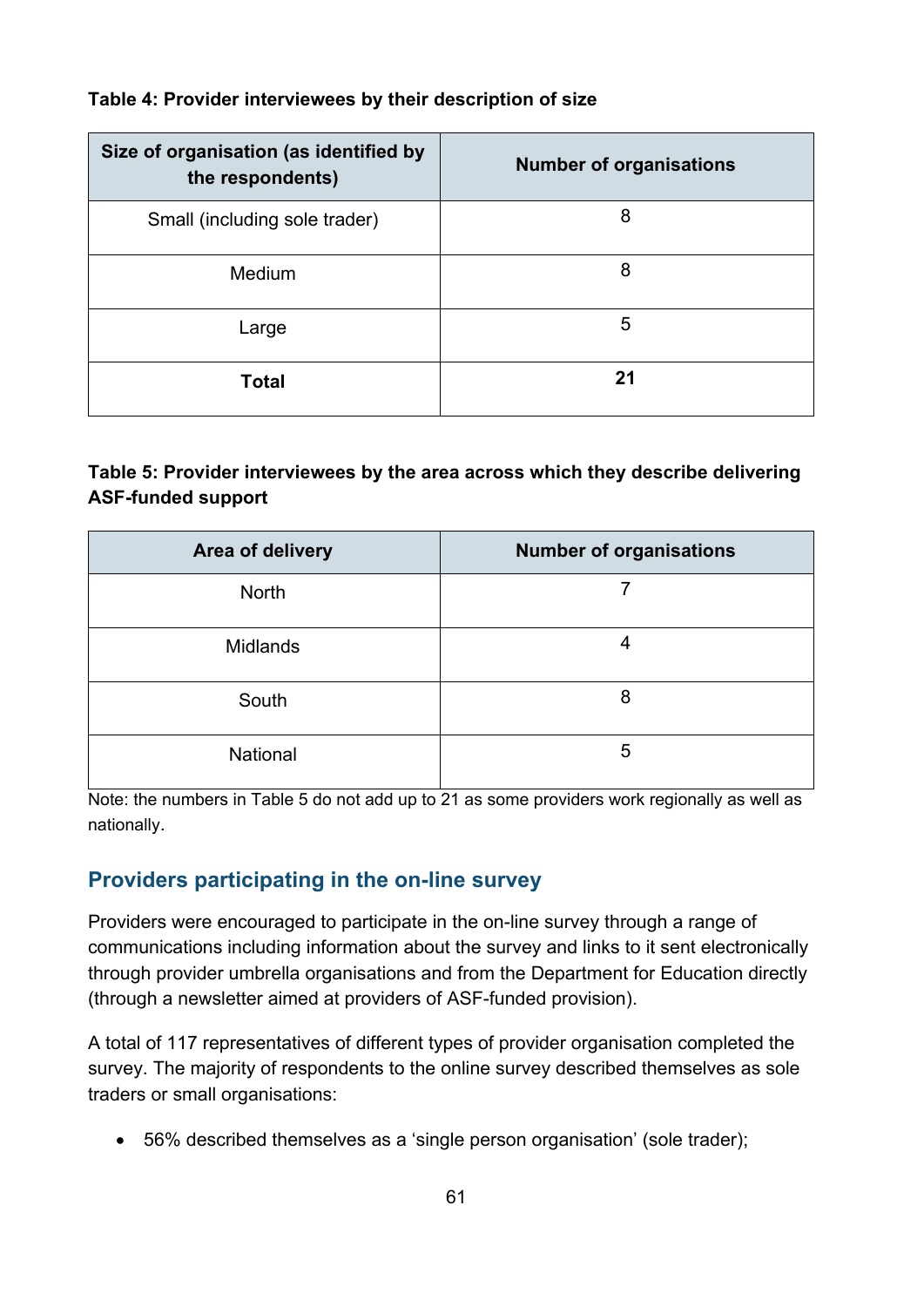- 27% described themselves as a 'small private sector provider'; and
- 9% described themselves as a 'small voluntary sector provider'.

Other providers described themselves variably as: 'small NHS or local authority organisation'; 'medium sized voluntary sector or private sector'; 'large voluntary sector'; 'large NHS or local authority organisation'; or other type of provider.

Survey respondents or their organisations are based in a range of regions across England but to a greater degree in some regions, particularly the South East and South West of England and London (over half of all respondents are based in these regions). The geographical base of the of the provider survey responding organisation's headquarters was as follows:

- North East: 1.7%
- North West: 10.3%
- Yorkshire and the Humber: 10.3%
- East Midlands: 5.1%
- West Midlands: 12.8%
- East of England: 5.1%
- London: 14.5%
- South East: 20.5%
- South West: 19.7%

Most (62%) survey respondents described providing their ASF-funded services on a regional basis (or at least for more than one local authority across one region). 18% described providing these services on a national and 18% a local (local authority-wide) basis.

## <span id="page-61-0"></span>**Study limitations**

The key limitations of the findings in this report include that they cannot yet be triangulated with other information (for example from children and families receiving ASF support) and they cannot be said to represent the full experiences and views of local authorities and providers within the sector.

Nonetheless, they offer a significant, recent insight into how local authorities and ASF providers are experiencing the Fund at this stage in its development.